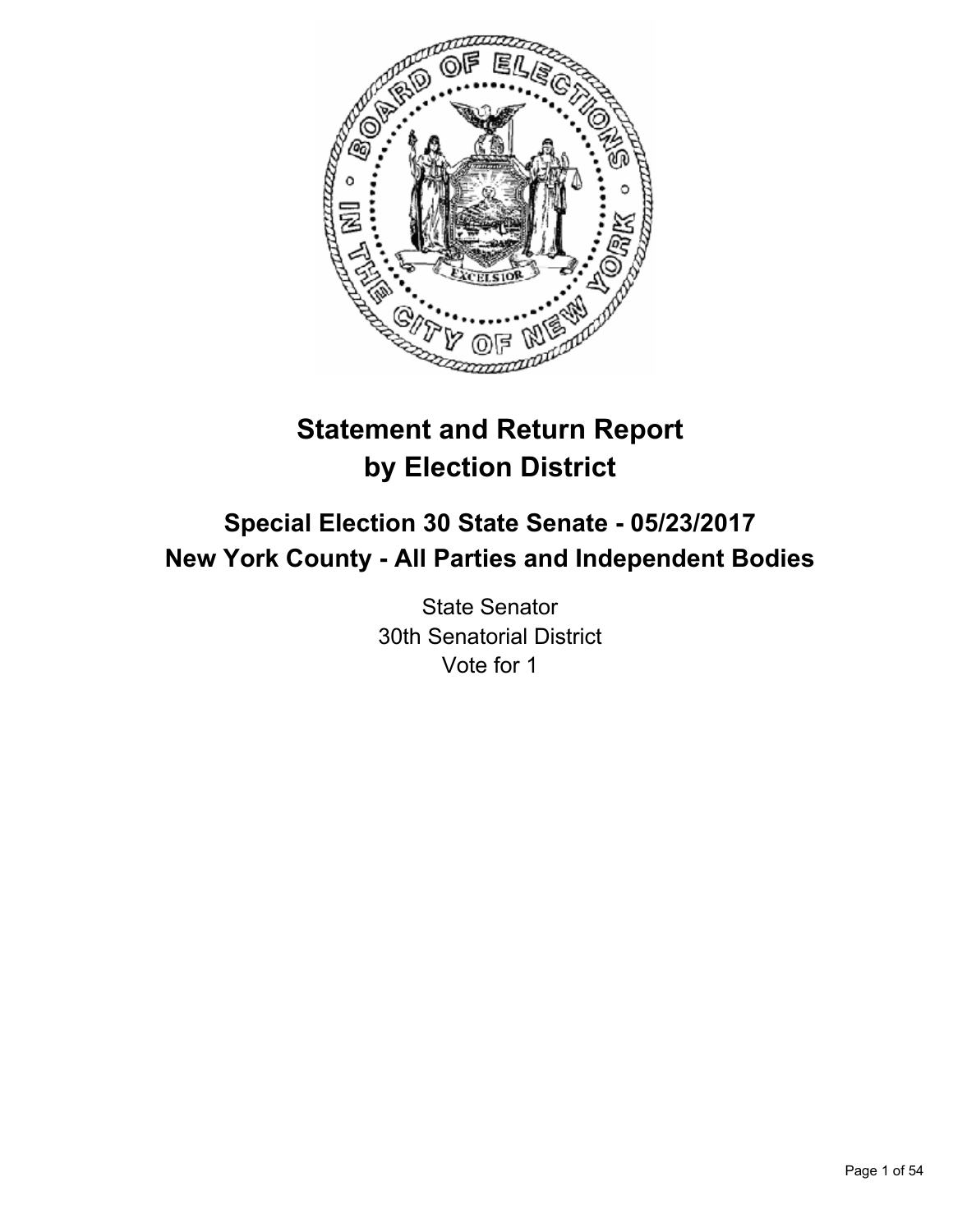

| <b>PUBLIC COUNTER</b>                                    | 57 |
|----------------------------------------------------------|----|
| <b>MANUALLY COUNTED EMERGENCY</b>                        | 0  |
| ABSENTEE / MILITARY                                      | 3  |
| <b>AFFIDAVIT</b>                                         |    |
| <b>Total Ballots</b>                                     | 61 |
| Less - Inapplicable Federal/Special Presidential Ballots | 0  |
| <b>Total Applicable Ballots</b>                          | 61 |
| <b>BRIAN BENJAMIN (DEMOCRATIC)</b>                       | 57 |
| DAWN SIMMONS (REPUBLICAN)                                | 0  |
| RUBEN D. VARGAS (REFORM)                                 | 0  |
| AL TAYLOR (WRITE-IN)                                     |    |
| JOYCE JOHNSON (WRITE-IN)                                 | 3  |
| <b>Total Votes</b>                                       | 61 |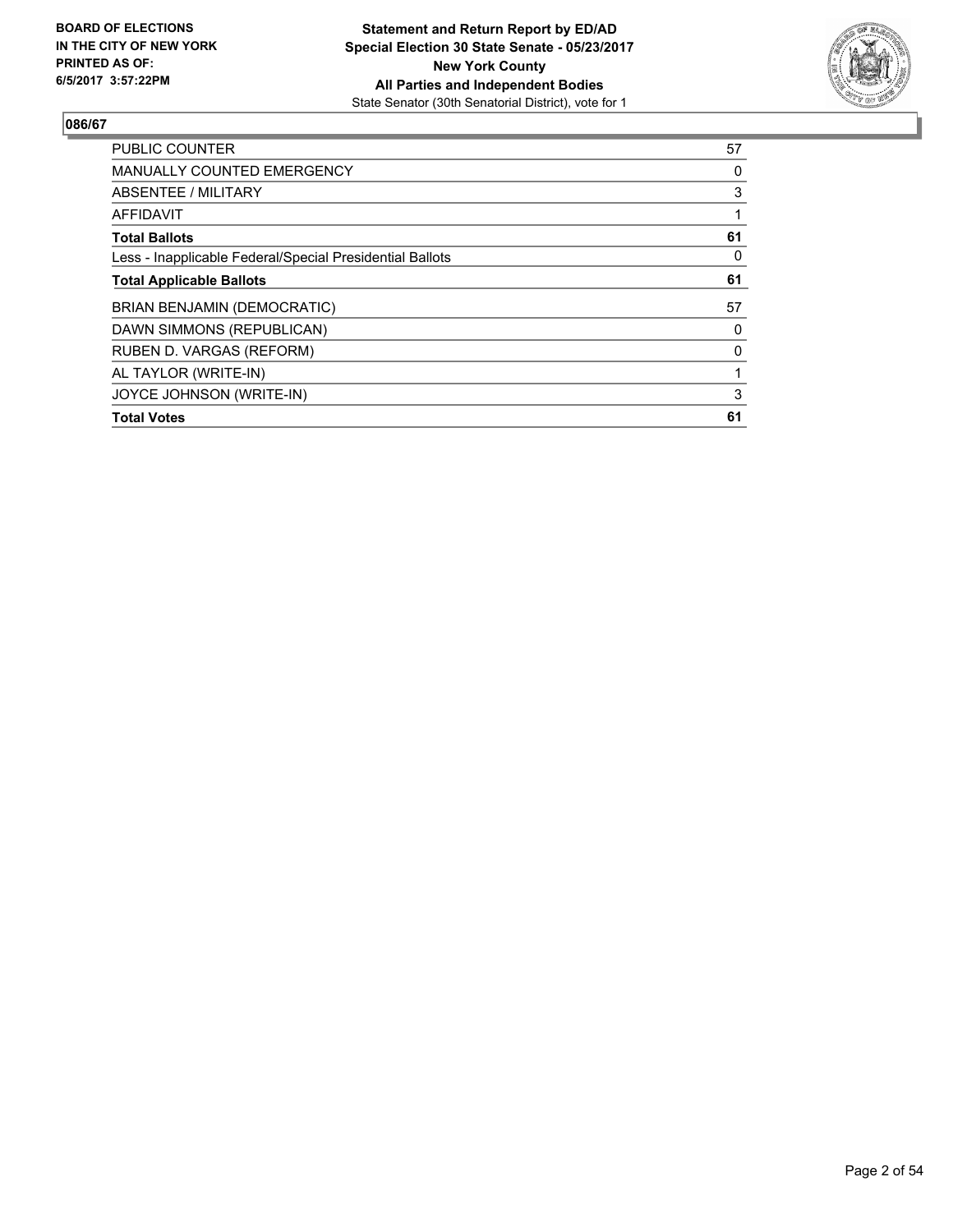

| PUBLIC COUNTER                                           |              |
|----------------------------------------------------------|--------------|
| <b>MANUALLY COUNTED EMERGENCY</b>                        | 0            |
| ABSENTEE / MILITARY                                      | 3            |
| AFFIDAVIT                                                | $\Omega$     |
| <b>Total Ballots</b>                                     | 10           |
| Less - Inapplicable Federal/Special Presidential Ballots | $\mathbf{0}$ |
| <b>Total Applicable Ballots</b>                          | 10           |
| BRIAN BENJAMIN (DEMOCRATIC)                              | 10           |
| DAWN SIMMONS (REPUBLICAN)                                | $\mathbf{0}$ |
| RUBEN D. VARGAS (REFORM)                                 | $\mathbf{0}$ |
| <b>Total Votes</b>                                       | 10           |

# **024/68**

| <b>Total Votes</b>                                       | 5 |
|----------------------------------------------------------|---|
| RUBEN D. VARGAS (REFORM)                                 | 0 |
| DAWN SIMMONS (REPUBLICAN)                                | 0 |
| <b>BRIAN BENJAMIN (DEMOCRATIC)</b>                       | 5 |
| <b>Total Applicable Ballots</b>                          | 5 |
| Less - Inapplicable Federal/Special Presidential Ballots | 0 |
| <b>Total Ballots</b>                                     | 5 |
| <b>AFFIDAVIT</b>                                         | 0 |
| ABSENTEE / MILITARY                                      | 0 |
| MANUALLY COUNTED EMERGENCY                               | 0 |
| <b>PUBLIC COUNTER</b>                                    | 5 |

### **025/68 COMBINED into: 013/68**

| <b>PUBLIC COUNTER</b>                                    | 45           |
|----------------------------------------------------------|--------------|
| <b>MANUALLY COUNTED EMERGENCY</b>                        | $\mathbf{0}$ |
| ABSENTEE / MILITARY                                      | 2            |
| AFFIDAVIT                                                | 0            |
| <b>Total Ballots</b>                                     | 47           |
| Less - Inapplicable Federal/Special Presidential Ballots | $\Omega$     |
| <b>Total Applicable Ballots</b>                          | 47           |
| <b>BRIAN BENJAMIN (DEMOCRATIC)</b>                       | 42           |
| DAWN SIMMONS (REPUBLICAN)                                | 2            |
| RUBEN D. VARGAS (REFORM)                                 | 2            |
| <b>Total Votes</b>                                       | 46           |
| Unrecorded                                               |              |
| 027/68 COMBINED into: 026/68                             |              |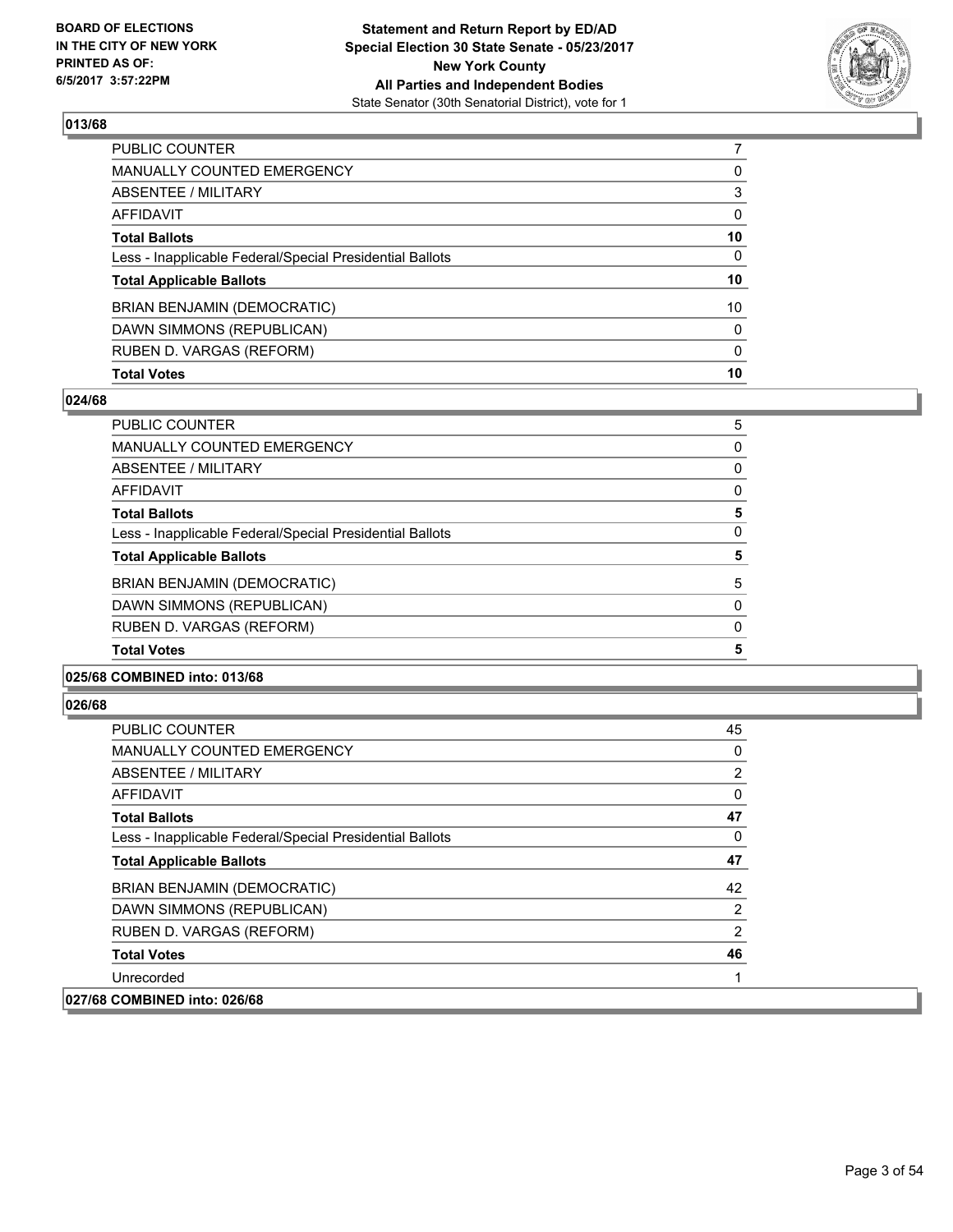

| <b>PUBLIC COUNTER</b>                                    | 21             |
|----------------------------------------------------------|----------------|
| <b>MANUALLY COUNTED EMERGENCY</b>                        | 0              |
| ABSENTEE / MILITARY                                      | 16             |
| <b>AFFIDAVIT</b>                                         | 0              |
| <b>Total Ballots</b>                                     | 37             |
| Less - Inapplicable Federal/Special Presidential Ballots | 0              |
| <b>Total Applicable Ballots</b>                          | 37             |
| <b>BRIAN BENJAMIN (DEMOCRATIC)</b>                       | 29             |
| DAWN SIMMONS (REPUBLICAN)                                | 5              |
| RUBEN D. VARGAS (REFORM)                                 | $\overline{2}$ |
| JOYCE JOHNSON (WRITE-IN)                                 |                |
| <b>Total Votes</b>                                       | 37             |

### **029/68**

| <b>PUBLIC COUNTER</b>                                    | 34             |
|----------------------------------------------------------|----------------|
| <b>MANUALLY COUNTED EMERGENCY</b>                        | 0              |
| ABSENTEE / MILITARY                                      | $\overline{2}$ |
| AFFIDAVIT                                                | 0              |
| <b>Total Ballots</b>                                     | 36             |
| Less - Inapplicable Federal/Special Presidential Ballots | 0              |
| <b>Total Applicable Ballots</b>                          | 36             |
| <b>BRIAN BENJAMIN (DEMOCRATIC)</b>                       | 27             |
| DAWN SIMMONS (REPUBLICAN)                                | 3              |
| RUBEN D. VARGAS (REFORM)                                 | 3              |
| JOYCE JOHNSON (WRITE-IN)                                 | 3              |
| <b>Total Votes</b>                                       | 36             |

# **030/68**

| <b>PUBLIC COUNTER</b>                                    | 44 |
|----------------------------------------------------------|----|
| <b>MANUALLY COUNTED EMERGENCY</b>                        | 0  |
| <b>ABSENTEE / MILITARY</b>                               | 21 |
| <b>AFFIDAVIT</b>                                         | 2  |
| <b>Total Ballots</b>                                     | 67 |
| Less - Inapplicable Federal/Special Presidential Ballots | 0  |
| <b>Total Applicable Ballots</b>                          | 67 |
| <b>BRIAN BENJAMIN (DEMOCRATIC)</b>                       | 57 |
| DAWN SIMMONS (REPUBLICAN)                                | 4  |
| RUBEN D. VARGAS (REFORM)                                 | 0  |
| JOYCE JOHNSON (WRITE-IN)                                 | 1  |
| NOEL LEADER (WRITE-IN)                                   | 1  |
| TRAVIS HARRIS (WRITE-IN)                                 | 1  |
| WILLIAM P. SMITH (WRITE-IN)                              | 1  |
| <b>Total Votes</b>                                       | 65 |
| Unrecorded                                               | 2  |
| 031/68 COMBINED into: 030/68                             |    |

**032/68 COMBINED into: 029/68**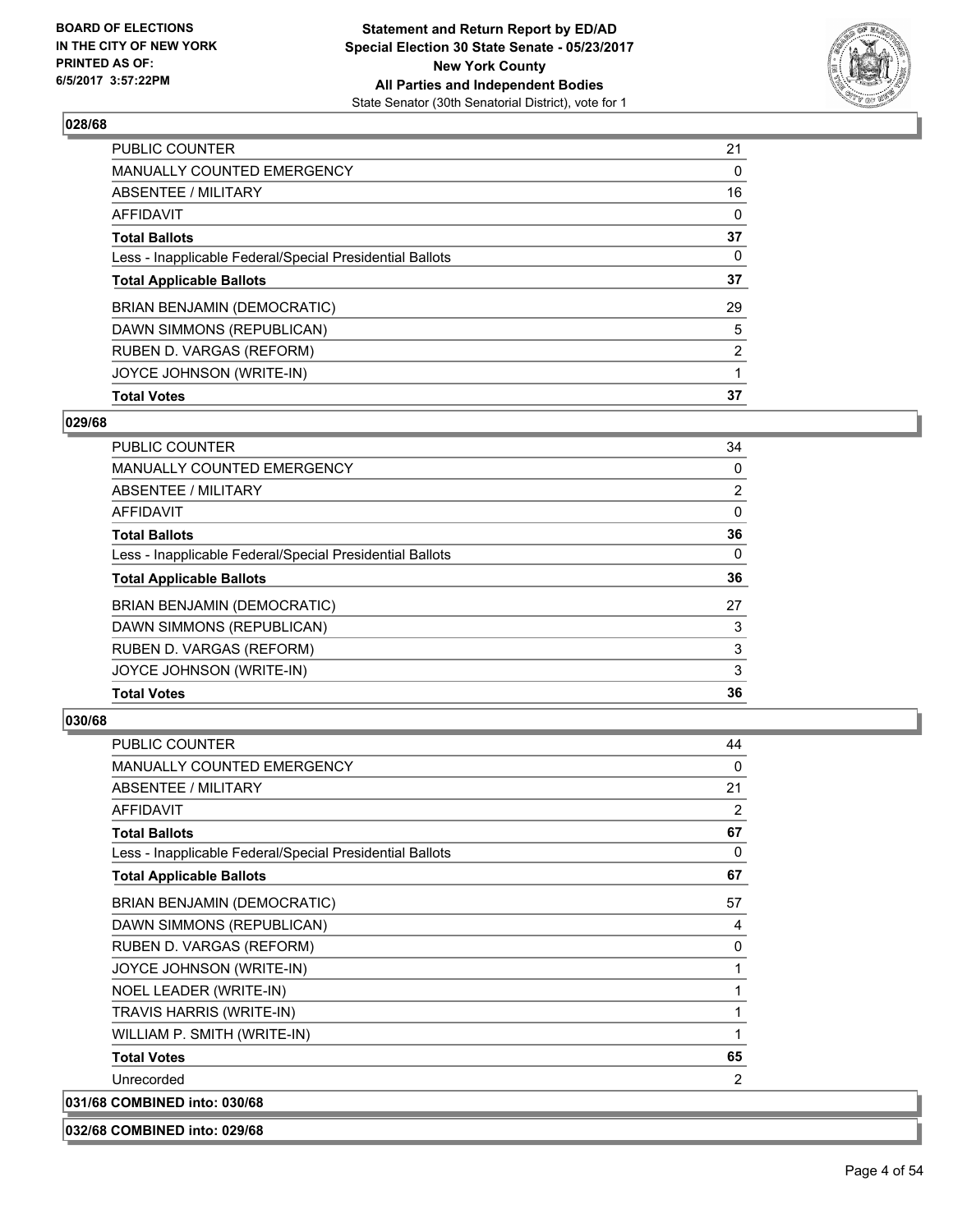

# **033/68 COMBINED into: 029/68**

#### **034/68**

| <b>PUBLIC COUNTER</b>                                    | 49             |
|----------------------------------------------------------|----------------|
| <b>MANUALLY COUNTED EMERGENCY</b>                        | 0              |
| ABSENTEE / MILITARY                                      | 5              |
| AFFIDAVIT                                                | 0              |
| <b>Total Ballots</b>                                     | 54             |
| Less - Inapplicable Federal/Special Presidential Ballots | 0              |
| <b>Total Applicable Ballots</b>                          | 54             |
| <b>BRIAN BENJAMIN (DEMOCRATIC)</b>                       | 50             |
| DAWN SIMMONS (REPUBLICAN)                                | 0              |
| RUBEN D. VARGAS (REFORM)                                 | $\overline{2}$ |
| JOYCE JOHNSON (WRITE-IN)                                 |                |
| <b>KEITH LILLY (WRITE-IN)</b>                            |                |
| <b>Total Votes</b>                                       | 54             |

### **035/68**

| <b>Total Votes</b>                                       | 57       |
|----------------------------------------------------------|----------|
| RUBEN D. VARGAS (REFORM)                                 | 0        |
| DAWN SIMMONS (REPUBLICAN)                                |          |
| BRIAN BENJAMIN (DEMOCRATIC)                              | 56       |
| <b>Total Applicable Ballots</b>                          | 57       |
| Less - Inapplicable Federal/Special Presidential Ballots | 0        |
| <b>Total Ballots</b>                                     | 57       |
| <b>AFFIDAVIT</b>                                         | $\Omega$ |
| ABSENTEE / MILITARY                                      | 2        |
| MANUALLY COUNTED EMERGENCY                               | 0        |
| <b>PUBLIC COUNTER</b>                                    | 55       |

| <b>PUBLIC COUNTER</b>                                    | 36 |
|----------------------------------------------------------|----|
| <b>MANUALLY COUNTED EMERGENCY</b>                        | 0  |
| ABSENTEE / MILITARY                                      |    |
| AFFIDAVIT                                                | 0  |
| <b>Total Ballots</b>                                     | 37 |
| Less - Inapplicable Federal/Special Presidential Ballots | 0  |
| <b>Total Applicable Ballots</b>                          | 37 |
| BRIAN BENJAMIN (DEMOCRATIC)                              | 30 |
| DAWN SIMMONS (REPUBLICAN)                                | 4  |
| RUBEN D. VARGAS (REFORM)                                 |    |
| <b>Total Votes</b>                                       | 35 |
| Unrecorded                                               | 2  |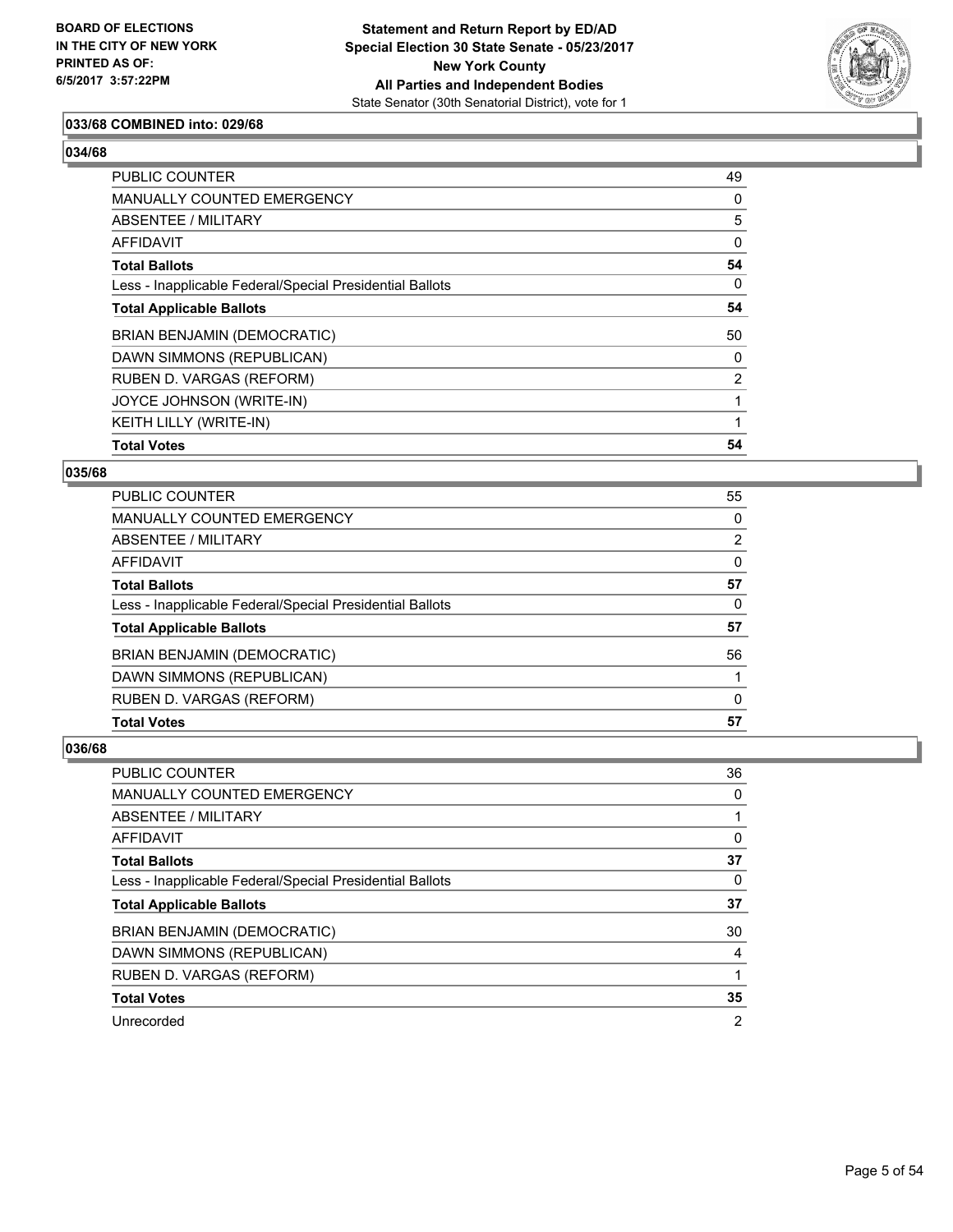

| BRIAN BENJAMIN (DEMOCRATIC)                              | 15           |
|----------------------------------------------------------|--------------|
|                                                          |              |
| <b>Total Applicable Ballots</b>                          | 15           |
| Less - Inapplicable Federal/Special Presidential Ballots | $\mathbf{0}$ |
| <b>Total Ballots</b>                                     | 15           |
| <b>AFFIDAVIT</b>                                         | 0            |
| ABSENTEE / MILITARY                                      |              |
| <b>MANUALLY COUNTED EMERGENCY</b>                        | 0            |
| PUBLIC COUNTER                                           | 14           |

# **048/68**

| <b>PUBLIC COUNTER</b>                                    | 24             |
|----------------------------------------------------------|----------------|
| <b>MANUALLY COUNTED EMERGENCY</b>                        | 0              |
| ABSENTEE / MILITARY                                      | $\overline{2}$ |
| AFFIDAVIT                                                | 0              |
| <b>Total Ballots</b>                                     | 26             |
| Less - Inapplicable Federal/Special Presidential Ballots | 0              |
| <b>Total Applicable Ballots</b>                          | 26             |
| <b>BRIAN BENJAMIN (DEMOCRATIC)</b>                       | 23             |
| DAWN SIMMONS (REPUBLICAN)                                | $\overline{2}$ |
| RUBEN D. VARGAS (REFORM)                                 | $\Omega$       |
| <b>Total Votes</b>                                       | 25             |
| Unrecorded                                               |                |
|                                                          |                |

# **049/68 COMBINED into: 048/68**

| <b>PUBLIC COUNTER</b>                                    | 94           |
|----------------------------------------------------------|--------------|
| <b>MANUALLY COUNTED EMERGENCY</b>                        | 0            |
| ABSENTEE / MILITARY                                      | 6            |
| AFFIDAVIT                                                | $\mathbf{0}$ |
| <b>Total Ballots</b>                                     | 100          |
| Less - Inapplicable Federal/Special Presidential Ballots | 0            |
| <b>Total Applicable Ballots</b>                          | 100          |
| <b>BRIAN BENJAMIN (DEMOCRATIC)</b>                       | 88           |
| DAWN SIMMONS (REPUBLICAN)                                | 9            |
| RUBEN D. VARGAS (REFORM)                                 | 3            |
| <b>Total Votes</b>                                       | 100          |
| 051/68 COMBINED into: 050/68                             |              |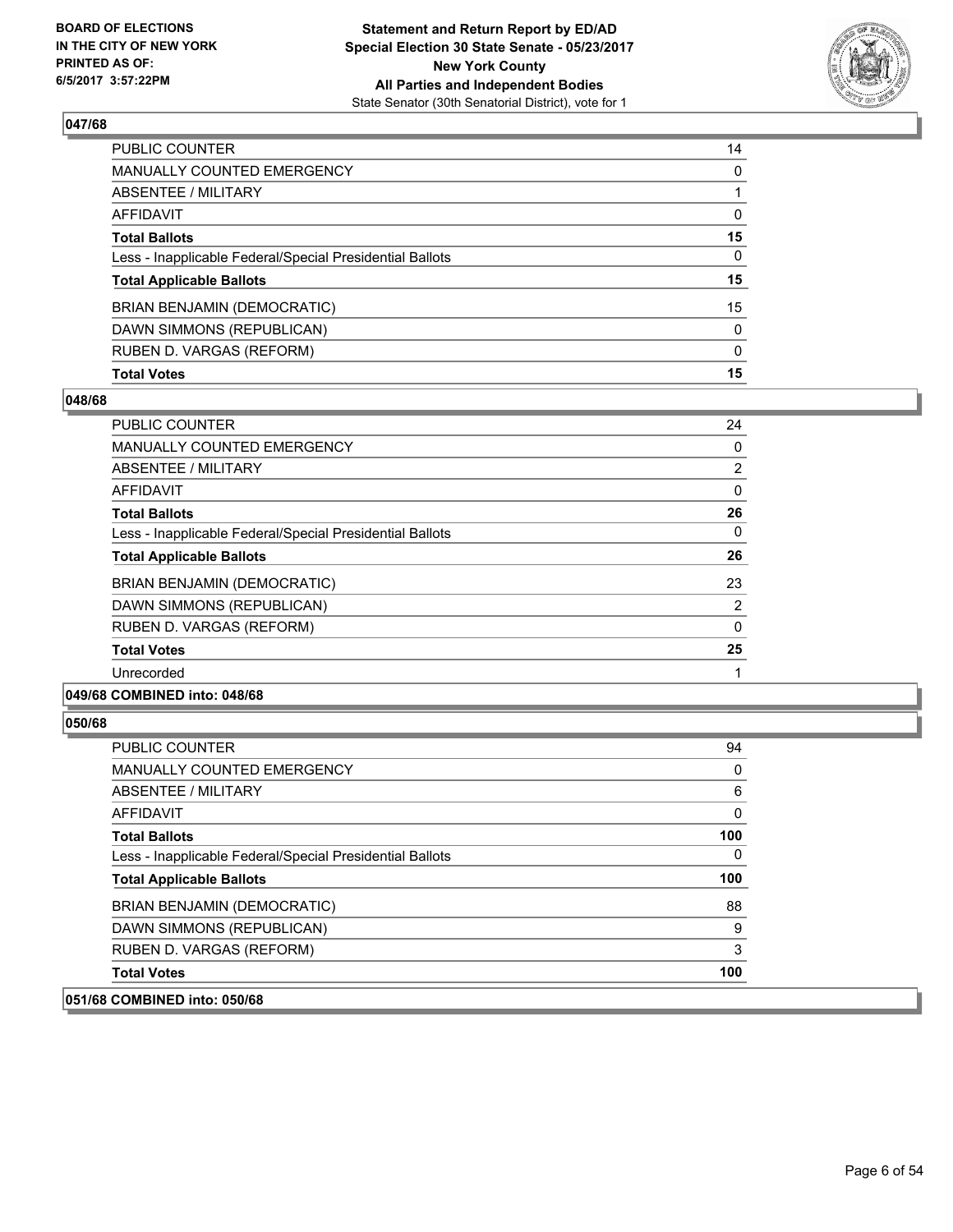

| <b>PUBLIC COUNTER</b>                                    | 97 |
|----------------------------------------------------------|----|
| <b>MANUALLY COUNTED EMERGENCY</b>                        | 0  |
| ABSENTEE / MILITARY                                      |    |
| <b>AFFIDAVIT</b>                                         | 0  |
| <b>Total Ballots</b>                                     | 98 |
| Less - Inapplicable Federal/Special Presidential Ballots | 0  |
| <b>Total Applicable Ballots</b>                          | 98 |
| <b>BRIAN BENJAMIN (DEMOCRATIC)</b>                       | 92 |
| DAWN SIMMONS (REPUBLICAN)                                | 4  |
| RUBEN D. VARGAS (REFORM)                                 |    |
| JOYCE JOHNSON (WRITE-IN)                                 |    |
| <b>Total Votes</b>                                       | 98 |

# **053/68 COMBINED into: 052/68**

# **056/68**

| <b>PUBLIC COUNTER</b>                                    | 25 |
|----------------------------------------------------------|----|
| <b>MANUALLY COUNTED EMERGENCY</b>                        | 0  |
| ABSENTEE / MILITARY                                      | 2  |
| <b>AFFIDAVIT</b>                                         | 0  |
| <b>Total Ballots</b>                                     | 27 |
| Less - Inapplicable Federal/Special Presidential Ballots | 0  |
| <b>Total Applicable Ballots</b>                          | 27 |
| <b>BRIAN BENJAMIN (DEMOCRATIC)</b>                       | 25 |
| DAWN SIMMONS (REPUBLICAN)                                |    |
| RUBEN D. VARGAS (REFORM)                                 |    |
| <b>Total Votes</b>                                       | 27 |
|                                                          |    |

### **057/68 COMBINED into: 034/68**

| <b>PUBLIC COUNTER</b>                                    | 26 |
|----------------------------------------------------------|----|
| MANUALLY COUNTED EMERGENCY                               | 0  |
| <b>ABSENTEE / MILITARY</b>                               | 2  |
| AFFIDAVIT                                                | 0  |
| <b>Total Ballots</b>                                     | 28 |
| Less - Inapplicable Federal/Special Presidential Ballots | 0  |
| <b>Total Applicable Ballots</b>                          | 28 |
| <b>BRIAN BENJAMIN (DEMOCRATIC)</b>                       | 27 |
| DAWN SIMMONS (REPUBLICAN)                                | 0  |
| RUBEN D. VARGAS (REFORM)                                 | 0  |
| JOYCE JOHNSON (WRITE-IN)                                 |    |
| <b>Total Votes</b>                                       | 28 |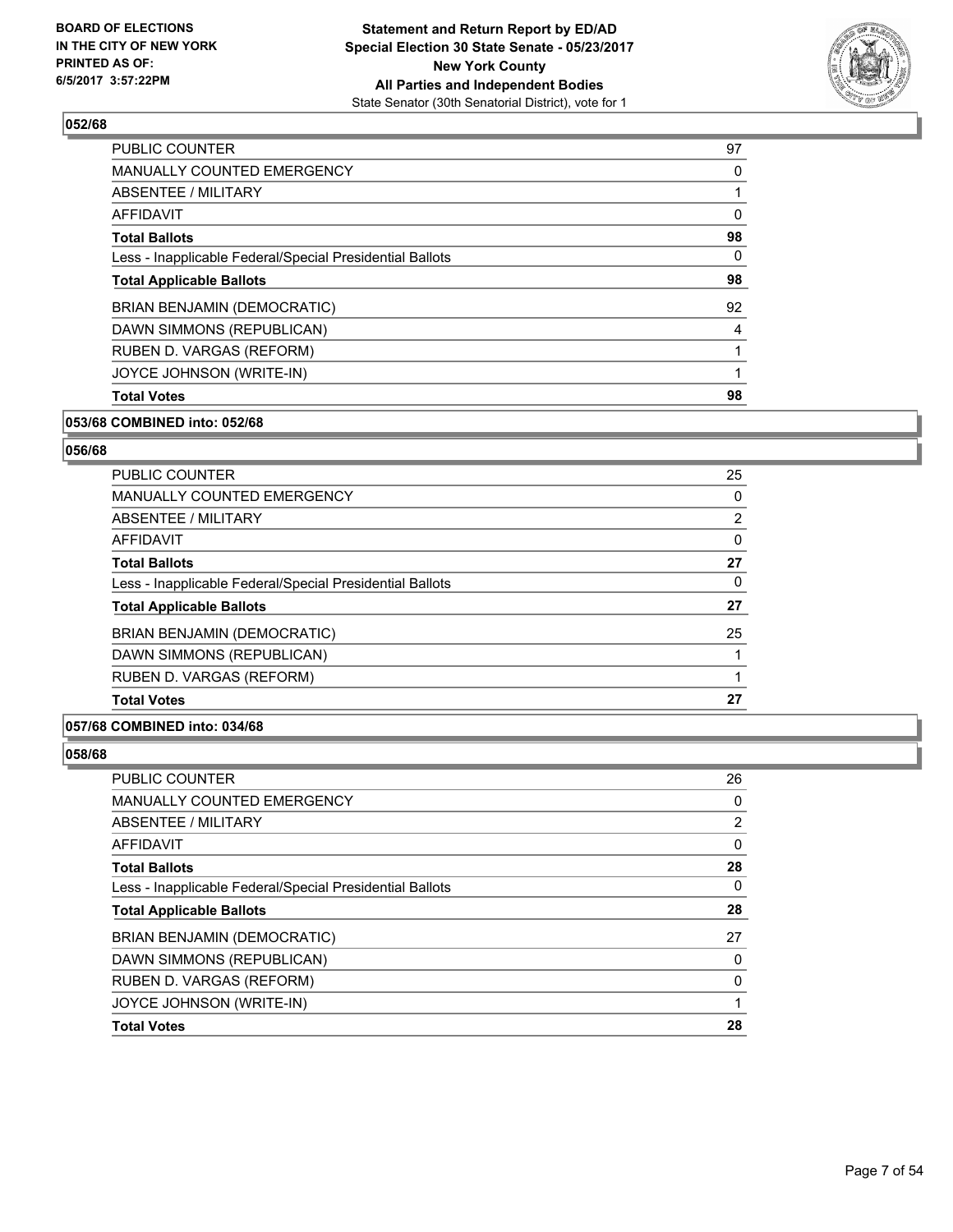

| PUBLIC COUNTER                                           | 59 |
|----------------------------------------------------------|----|
| <b>MANUALLY COUNTED EMERGENCY</b>                        | 0  |
| ABSENTEE / MILITARY                                      | 4  |
| AFFIDAVIT                                                | 0  |
| <b>Total Ballots</b>                                     | 63 |
| Less - Inapplicable Federal/Special Presidential Ballots | 0  |
| <b>Total Applicable Ballots</b>                          | 63 |
| <b>BRIAN BENJAMIN (DEMOCRATIC)</b>                       | 61 |
| DAWN SIMMONS (REPUBLICAN)                                |    |
| RUBEN D. VARGAS (REFORM)                                 | 0  |
| JOYCE JOHNSON (WRITE-IN)                                 |    |
| <b>Total Votes</b>                                       | 63 |

### **060/68**

| PUBLIC COUNTER                                           | 31 |
|----------------------------------------------------------|----|
| <b>MANUALLY COUNTED EMERGENCY</b>                        | 0  |
| ABSENTEE / MILITARY                                      |    |
| <b>AFFIDAVIT</b>                                         | 0  |
| <b>Total Ballots</b>                                     | 32 |
| Less - Inapplicable Federal/Special Presidential Ballots | 0  |
| <b>Total Applicable Ballots</b>                          | 32 |
| BRIAN BENJAMIN (DEMOCRATIC)                              | 27 |
| DAWN SIMMONS (REPUBLICAN)                                | 3  |
| RUBEN D. VARGAS (REFORM)                                 |    |
| <b>Total Votes</b>                                       | 31 |
| Unrecorded                                               |    |
|                                                          |    |

# **061/68 COMBINED into: 059/68**

# **062/68 COMBINED into: 058/68**

| 064/68 COMBINED into: 056/68                             |    |
|----------------------------------------------------------|----|
| <b>Total Votes</b>                                       | 52 |
| UNATTRIBUTABLE WRITE-IN (WRITE-IN)                       | 1  |
| JOYCE JOHNSON (WRITE-IN)                                 | 2  |
| RUBEN D. VARGAS (REFORM)                                 | 5  |
| DAWN SIMMONS (REPUBLICAN)                                |    |
| <b>BRIAN BENJAMIN (DEMOCRATIC)</b>                       | 43 |
| <b>Total Applicable Ballots</b>                          | 52 |
| Less - Inapplicable Federal/Special Presidential Ballots | 0  |
| <b>Total Ballots</b>                                     | 52 |
| AFFIDAVIT                                                | 0  |
| <b>ABSENTEE / MILITARY</b>                               | 0  |
| <b>MANUALLY COUNTED EMERGENCY</b>                        | 0  |
| <b>PUBLIC COUNTER</b>                                    | 52 |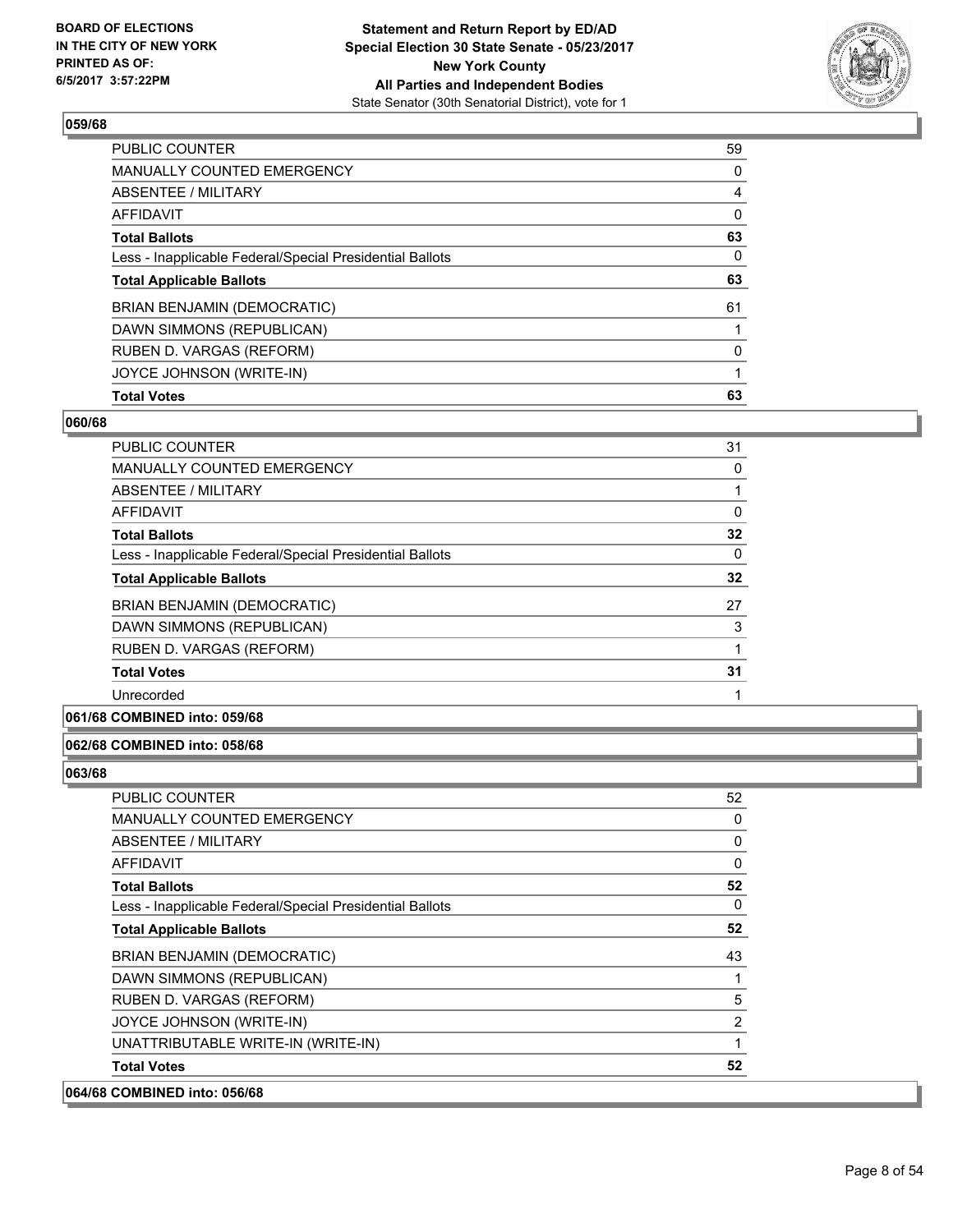

| <b>Total Votes</b>                                       | 18           |
|----------------------------------------------------------|--------------|
| RUBEN D. VARGAS (REFORM)                                 | $\mathbf{0}$ |
| DAWN SIMMONS (REPUBLICAN)                                | 2            |
| BRIAN BENJAMIN (DEMOCRATIC)                              | 16           |
| <b>Total Applicable Ballots</b>                          | 18           |
| Less - Inapplicable Federal/Special Presidential Ballots | 0            |
| <b>Total Ballots</b>                                     | 18           |
| <b>AFFIDAVIT</b>                                         | 0            |
| ABSENTEE / MILITARY                                      |              |
| <b>MANUALLY COUNTED EMERGENCY</b>                        | 0            |
| <b>PUBLIC COUNTER</b>                                    | 17           |

# **066/68**

| PUBLIC COUNTER                                           | 28       |
|----------------------------------------------------------|----------|
| MANUALLY COUNTED EMERGENCY                               | 0        |
| ABSENTEE / MILITARY                                      | 0        |
| AFFIDAVIT                                                | 0        |
| <b>Total Ballots</b>                                     | 28       |
| Less - Inapplicable Federal/Special Presidential Ballots | $\Omega$ |
| <b>Total Applicable Ballots</b>                          | 28       |
| <b>BRIAN BENJAMIN (DEMOCRATIC)</b>                       | 28       |
| DAWN SIMMONS (REPUBLICAN)                                | 0        |
| RUBEN D. VARGAS (REFORM)                                 | 0        |
| <b>Total Votes</b>                                       | 28       |
|                                                          |          |

| <b>PUBLIC COUNTER</b>                                    | 23 |
|----------------------------------------------------------|----|
| <b>MANUALLY COUNTED EMERGENCY</b>                        | 0  |
| ABSENTEE / MILITARY                                      |    |
| AFFIDAVIT                                                | 0  |
| <b>Total Ballots</b>                                     | 24 |
| Less - Inapplicable Federal/Special Presidential Ballots | 0  |
| <b>Total Applicable Ballots</b>                          | 24 |
| <b>BRIAN BENJAMIN (DEMOCRATIC)</b>                       | 23 |
| DAWN SIMMONS (REPUBLICAN)                                |    |
| RUBEN D. VARGAS (REFORM)                                 | 0  |
| <b>Total Votes</b>                                       | 24 |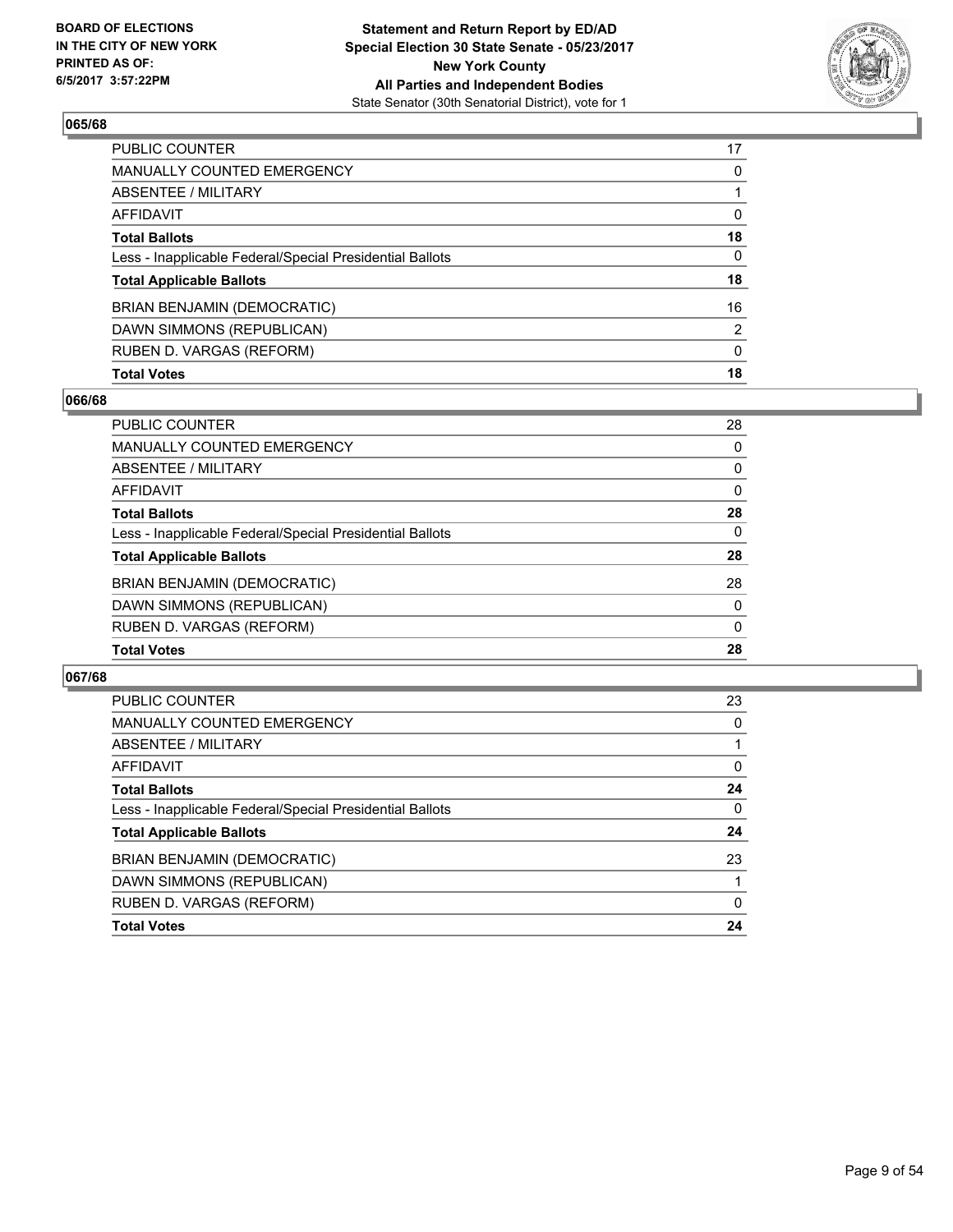

| <b>Total Votes</b>                                       | 16 |
|----------------------------------------------------------|----|
| RUBEN D. VARGAS (REFORM)                                 | 0  |
| DAWN SIMMONS (REPUBLICAN)                                | 0  |
| <b>BRIAN BENJAMIN (DEMOCRATIC)</b>                       | 16 |
| <b>Total Applicable Ballots</b>                          | 16 |
| Less - Inapplicable Federal/Special Presidential Ballots | 0  |
| <b>Total Ballots</b>                                     | 16 |
| AFFIDAVIT                                                | 0  |
| ABSENTEE / MILITARY                                      |    |
| <b>MANUALLY COUNTED EMERGENCY</b>                        | 0  |
| <b>PUBLIC COUNTER</b>                                    | 15 |

#### **069/68 COMBINED into: 067/68**

**070/68 COMBINED into: 068/68**

**073/68 COMBINED into: 066/68**

**074/68 COMBINED into: 063/68**

### **078/68 COMBINED into: 093/68**

| <b>PUBLIC COUNTER</b>                                    | 26           |
|----------------------------------------------------------|--------------|
| <b>MANUALLY COUNTED EMERGENCY</b>                        | 0            |
| ABSENTEE / MILITARY                                      | 6            |
| <b>AFFIDAVIT</b>                                         | $\mathbf{0}$ |
| <b>Total Ballots</b>                                     | 32           |
| Less - Inapplicable Federal/Special Presidential Ballots | 0            |
| <b>Total Applicable Ballots</b>                          | 32           |
| <b>BRIAN BENJAMIN (DEMOCRATIC)</b>                       | 26           |
| DAWN SIMMONS (REPUBLICAN)                                | 5            |
| RUBEN D. VARGAS (REFORM)                                 | 0            |
| JOYCE JOHNSON (WRITE-IN)                                 |              |
| <b>Total Votes</b>                                       | 32           |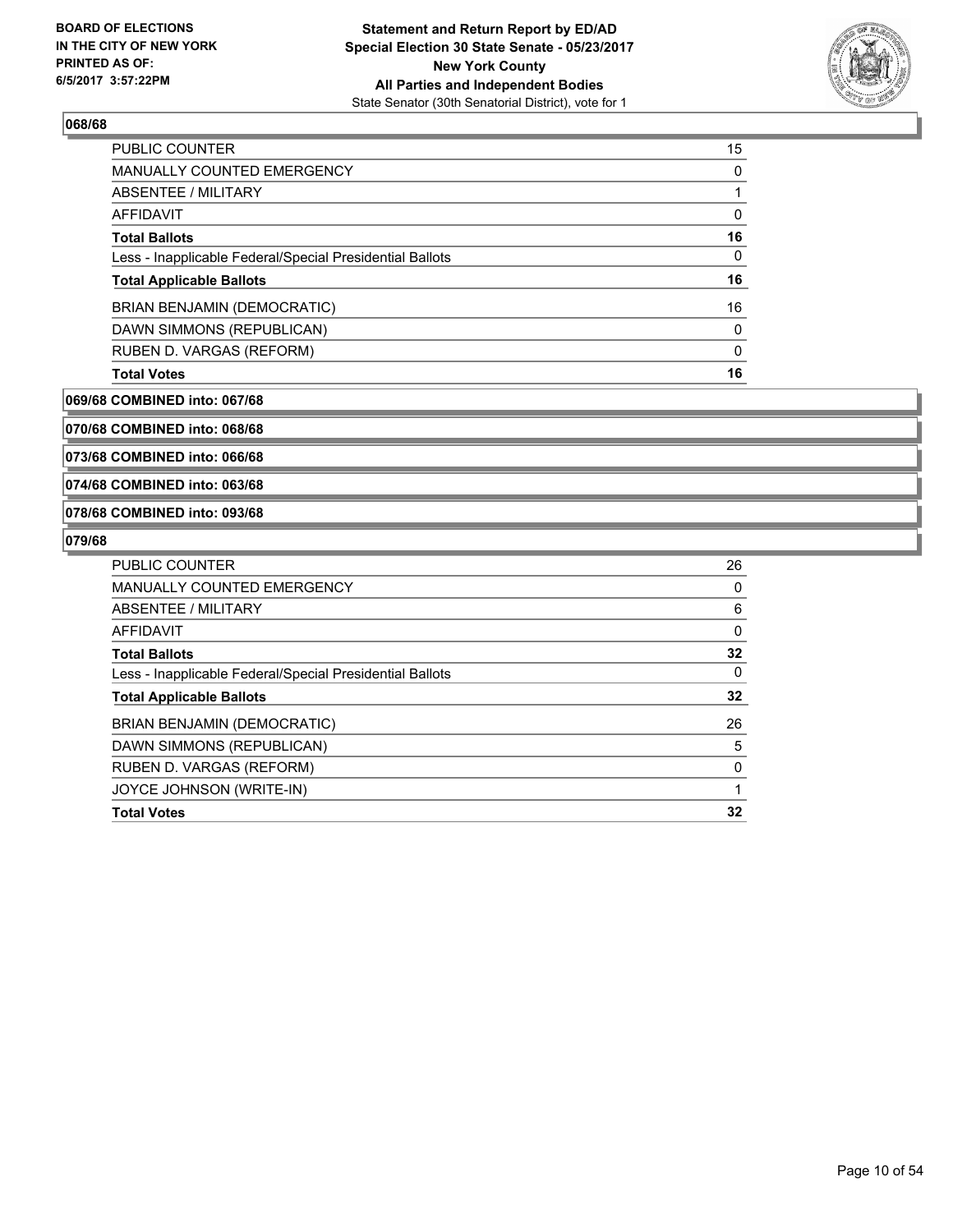

| PUBLIC COUNTER                                           | 87  |
|----------------------------------------------------------|-----|
| <b>MANUALLY COUNTED EMERGENCY</b>                        | 0   |
| <b>ABSENTEE / MILITARY</b>                               | 15  |
| <b>AFFIDAVIT</b>                                         | 0   |
| <b>Total Ballots</b>                                     | 102 |
| Less - Inapplicable Federal/Special Presidential Ballots | 0   |
| <b>Total Applicable Ballots</b>                          | 102 |
| <b>BRIAN BENJAMIN (DEMOCRATIC)</b>                       | 87  |
| DAWN SIMMONS (REPUBLICAN)                                | 5   |
| RUBEN D. VARGAS (REFORM)                                 | 4   |
| JOYCE JOHNSON (WRITE-IN)                                 | 3   |
| MAX REGINALD SARINSKY (WRITE-IN)                         | 1   |
| SHAKIRA A HENDERSON (WRITE-IN)                           | 1   |
| SHIRLEY EDWARD (WRITE-IN)                                | 1   |
| <b>Total Votes</b>                                       | 102 |

**081/68 COMBINED into: 017/70**

# **082/68 COMBINED into: 080/68**

### **083/68**

| PUBLIC COUNTER                                           | 84 |
|----------------------------------------------------------|----|
| <b>MANUALLY COUNTED EMERGENCY</b>                        | 0  |
| <b>ABSENTEE / MILITARY</b>                               | 3  |
| AFFIDAVIT                                                |    |
| <b>Total Ballots</b>                                     | 88 |
| Less - Inapplicable Federal/Special Presidential Ballots | 0  |
| <b>Total Applicable Ballots</b>                          | 88 |
| <b>BRIAN BENJAMIN (DEMOCRATIC)</b>                       | 83 |
| DAWN SIMMONS (REPUBLICAN)                                | 3  |
| RUBEN D. VARGAS (REFORM)                                 | 0  |
| JOYCE JOHNSON (WRITE-IN)                                 | 2  |
| <b>Total Votes</b>                                       | 88 |

| <b>PUBLIC COUNTER</b>                                    | 25             |
|----------------------------------------------------------|----------------|
| <b>MANUALLY COUNTED EMERGENCY</b>                        | 0              |
| ABSENTEE / MILITARY                                      |                |
| AFFIDAVIT                                                | $\overline{2}$ |
| <b>Total Ballots</b>                                     | 28             |
| Less - Inapplicable Federal/Special Presidential Ballots | 0              |
| <b>Total Applicable Ballots</b>                          | 28             |
| <b>BRIAN BENJAMIN (DEMOCRATIC)</b>                       | 28             |
| DAWN SIMMONS (REPUBLICAN)                                | 0              |
| RUBEN D. VARGAS (REFORM)                                 | 0              |
| <b>Total Votes</b>                                       | 28             |
|                                                          |                |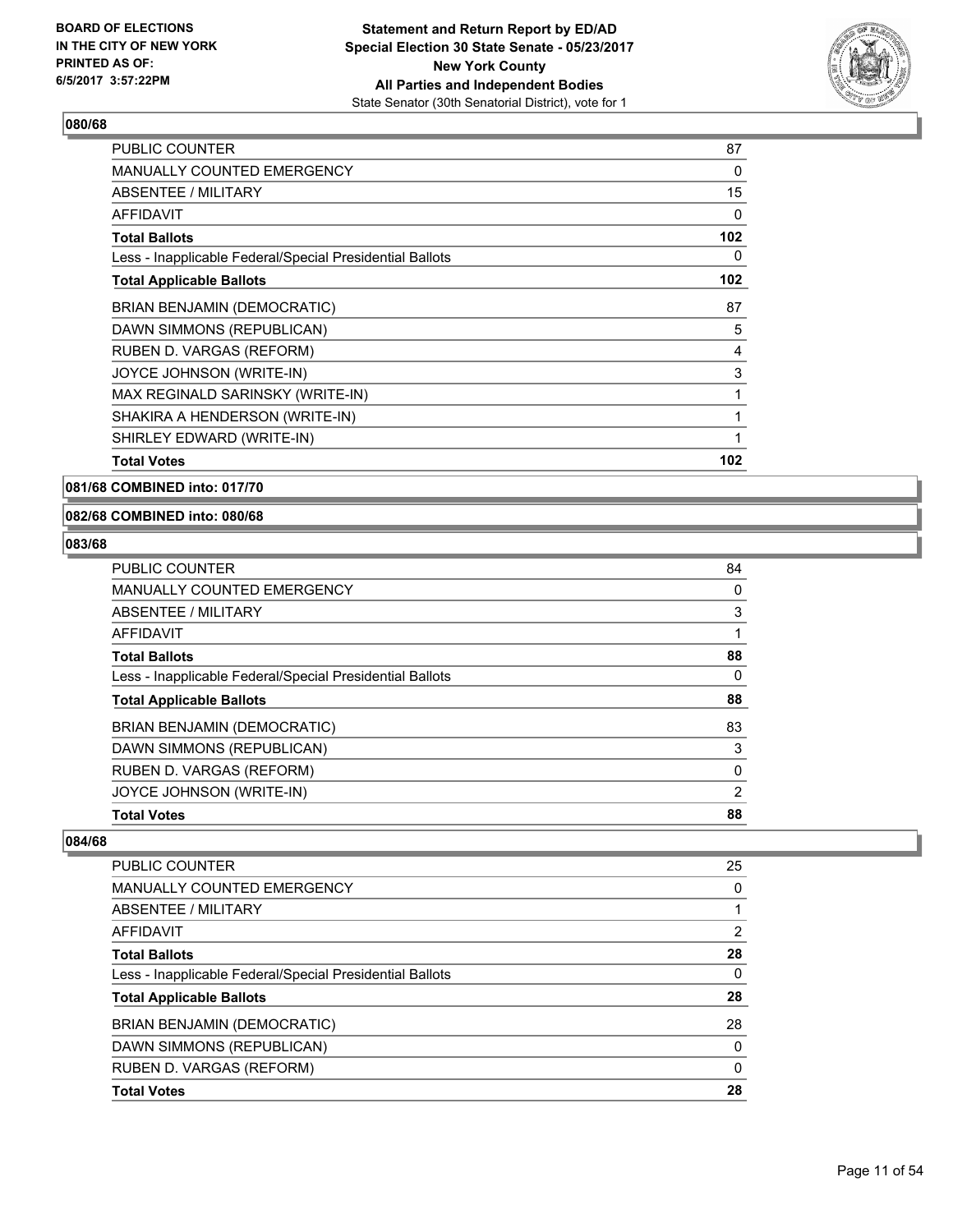

| <b>Total Votes</b>                                       | 39           |
|----------------------------------------------------------|--------------|
| RUBEN D. VARGAS (REFORM)                                 | $\mathbf{0}$ |
| DAWN SIMMONS (REPUBLICAN)                                | 2            |
| BRIAN BENJAMIN (DEMOCRATIC)                              | 37           |
| <b>Total Applicable Ballots</b>                          | 39           |
| Less - Inapplicable Federal/Special Presidential Ballots | $\mathbf{0}$ |
| <b>Total Ballots</b>                                     | 39           |
| AFFIDAVIT                                                | $\Omega$     |
| <b>ABSENTEE / MILITARY</b>                               | 3            |
| <b>MANUALLY COUNTED EMERGENCY</b>                        | 0            |
| PUBLIC COUNTER                                           | 36           |

# **086/68**

| <b>PUBLIC COUNTER</b>                                    | 23 |
|----------------------------------------------------------|----|
| <b>MANUALLY COUNTED EMERGENCY</b>                        | 0  |
| <b>ABSENTEE / MILITARY</b>                               | 1  |
| AFFIDAVIT                                                | 2  |
| <b>Total Ballots</b>                                     | 26 |
| Less - Inapplicable Federal/Special Presidential Ballots | 0  |
| <b>Total Applicable Ballots</b>                          | 26 |
| <b>BRIAN BENJAMIN (DEMOCRATIC)</b>                       | 20 |
| DAWN SIMMONS (REPUBLICAN)                                | 3  |
| RUBEN D. VARGAS (REFORM)                                 |    |
| MAX MARKHAM (WRITE-IN)                                   |    |
| <b>Total Votes</b>                                       | 25 |
| Unrecorded                                               |    |
| 087/68 COMBINED into: 079/68                             |    |

| <b>PUBLIC COUNTER</b>                                    | 17 |
|----------------------------------------------------------|----|
| MANUALLY COUNTED EMERGENCY                               | 0  |
| ABSENTEE / MILITARY                                      |    |
| AFFIDAVIT                                                | 0  |
| <b>Total Ballots</b>                                     | 18 |
| Less - Inapplicable Federal/Special Presidential Ballots | 0  |
| <b>Total Applicable Ballots</b>                          | 18 |
| BRIAN BENJAMIN (DEMOCRATIC)                              | 17 |
| DAWN SIMMONS (REPUBLICAN)                                | 0  |
| RUBEN D. VARGAS (REFORM)                                 | 0  |
| <b>Total Votes</b>                                       | 17 |
| Unrecorded                                               | 1  |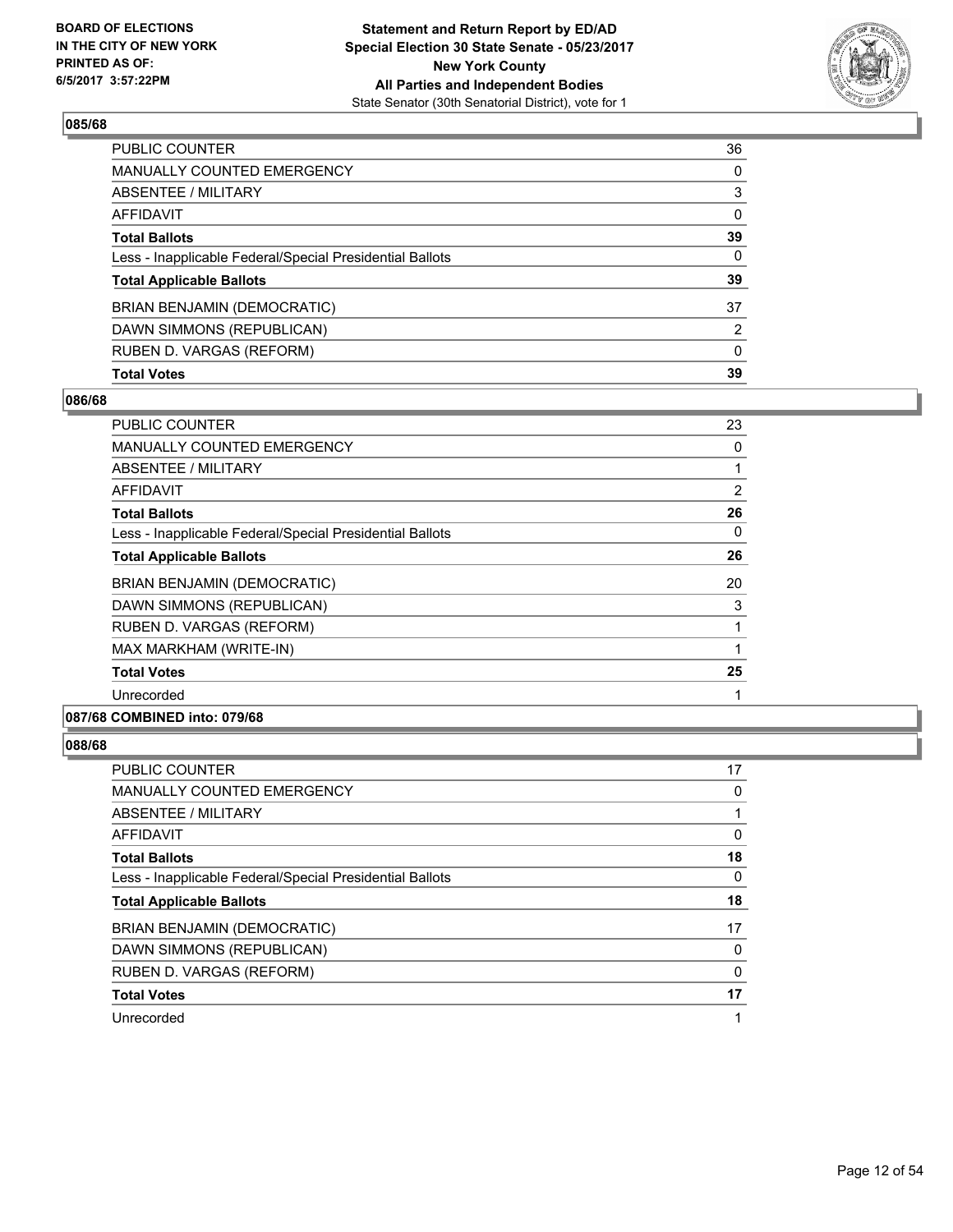

| <b>PUBLIC COUNTER</b>                                    | 36 |
|----------------------------------------------------------|----|
| <b>MANUALLY COUNTED EMERGENCY</b>                        | 0  |
| ABSENTEE / MILITARY                                      | 0  |
| AFFIDAVIT                                                | 0  |
| <b>Total Ballots</b>                                     | 36 |
| Less - Inapplicable Federal/Special Presidential Ballots | 0  |
| <b>Total Applicable Ballots</b>                          | 36 |
| <b>BRIAN BENJAMIN (DEMOCRATIC)</b>                       | 31 |
| DAWN SIMMONS (REPUBLICAN)                                |    |
| RUBEN D. VARGAS (REFORM)                                 | 3  |
| JOYCE JOHNSON (WRITE-IN)                                 |    |
| <b>Total Votes</b>                                       | 36 |

### **090/68**

| <b>PUBLIC COUNTER</b>                                    | 15 |
|----------------------------------------------------------|----|
| <b>MANUALLY COUNTED EMERGENCY</b>                        | 0  |
| ABSENTEE / MILITARY                                      | 2  |
| AFFIDAVIT                                                | 0  |
| <b>Total Ballots</b>                                     | 17 |
| Less - Inapplicable Federal/Special Presidential Ballots | 0  |
| <b>Total Applicable Ballots</b>                          | 17 |
| <b>BRIAN BENJAMIN (DEMOCRATIC)</b>                       | 17 |
| DAWN SIMMONS (REPUBLICAN)                                | 0  |
| RUBEN D. VARGAS (REFORM)                                 | 0  |
| <b>Total Votes</b>                                       | 17 |

### **091/68 COMBINED into: 090/68**

| PUBLIC COUNTER                                           | 10 |
|----------------------------------------------------------|----|
| <b>MANUALLY COUNTED EMERGENCY</b>                        | 0  |
| ABSENTEE / MILITARY                                      |    |
| <b>AFFIDAVIT</b>                                         | 0  |
| <b>Total Ballots</b>                                     | 11 |
| Less - Inapplicable Federal/Special Presidential Ballots | 0  |
| <b>Total Applicable Ballots</b>                          | 11 |
| BRIAN BENJAMIN (DEMOCRATIC)                              | 11 |
| DAWN SIMMONS (REPUBLICAN)                                | 0  |
| RUBEN D. VARGAS (REFORM)                                 | 0  |
| <b>Total Votes</b>                                       | 11 |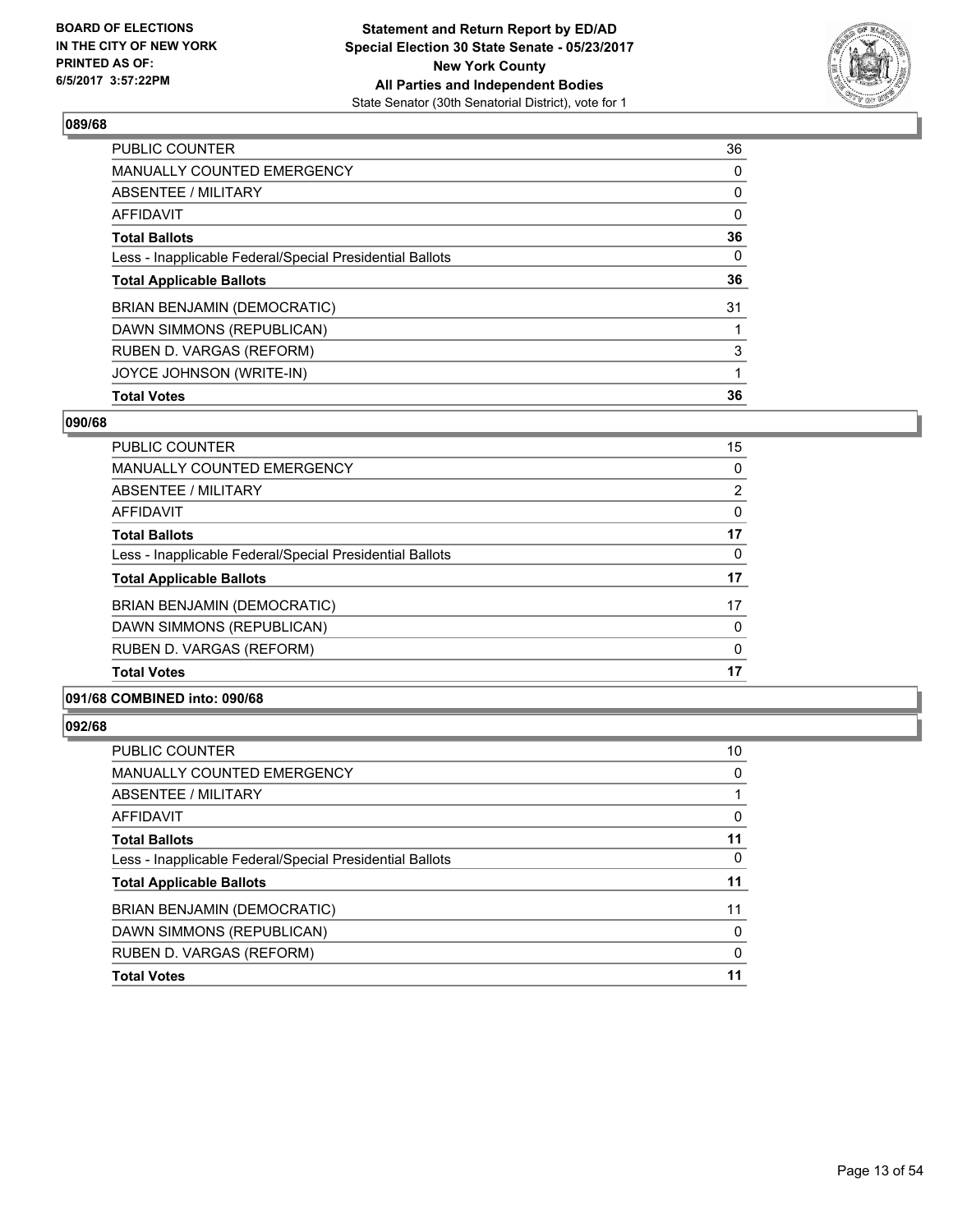

| <b>PUBLIC COUNTER</b>                                    | 28 |
|----------------------------------------------------------|----|
| MANUALLY COUNTED EMERGENCY                               | 0  |
| ABSENTEE / MILITARY                                      | 3  |
| AFFIDAVIT                                                | 0  |
| <b>Total Ballots</b>                                     | 31 |
| Less - Inapplicable Federal/Special Presidential Ballots | 0  |
| <b>Total Applicable Ballots</b>                          | 31 |
| BRIAN BENJAMIN (DEMOCRATIC)                              | 27 |
| DAWN SIMMONS (REPUBLICAN)                                |    |
| RUBEN D. VARGAS (REFORM)                                 | 2  |
| <b>Total Votes</b>                                       | 30 |
| Unrecorded                                               |    |

#### **096/68**

| <b>PUBLIC COUNTER</b>                                    | 50             |
|----------------------------------------------------------|----------------|
| <b>MANUALLY COUNTED EMERGENCY</b>                        | 0              |
| ABSENTEE / MILITARY                                      | 0              |
| <b>AFFIDAVIT</b>                                         | 0              |
| <b>Total Ballots</b>                                     | 50             |
| Less - Inapplicable Federal/Special Presidential Ballots | 0              |
| <b>Total Applicable Ballots</b>                          | 50             |
| BRIAN BENJAMIN (DEMOCRATIC)                              | 47             |
| DAWN SIMMONS (REPUBLICAN)                                |                |
| RUBEN D. VARGAS (REFORM)                                 | $\overline{2}$ |
| <b>Total Votes</b>                                       | 50             |

**097/68 COMBINED into: 035/68**

**098/68 COMBINED into: 028/68**

**100/68 COMBINED into: 035/68**

**102/68 COMBINED into: 096/68**

**105/68 COMBINED into: 084/68**

**108/68 COMBINED into: 084/68**

**109/68 COMBINED into: 096/68**

**110/68 COMBINED into: 065/68**

**113/68 COMBINED into: 088/68**

**114/68 COMBINED into: 028/68**

**115/68 COMBINED into: 036/68**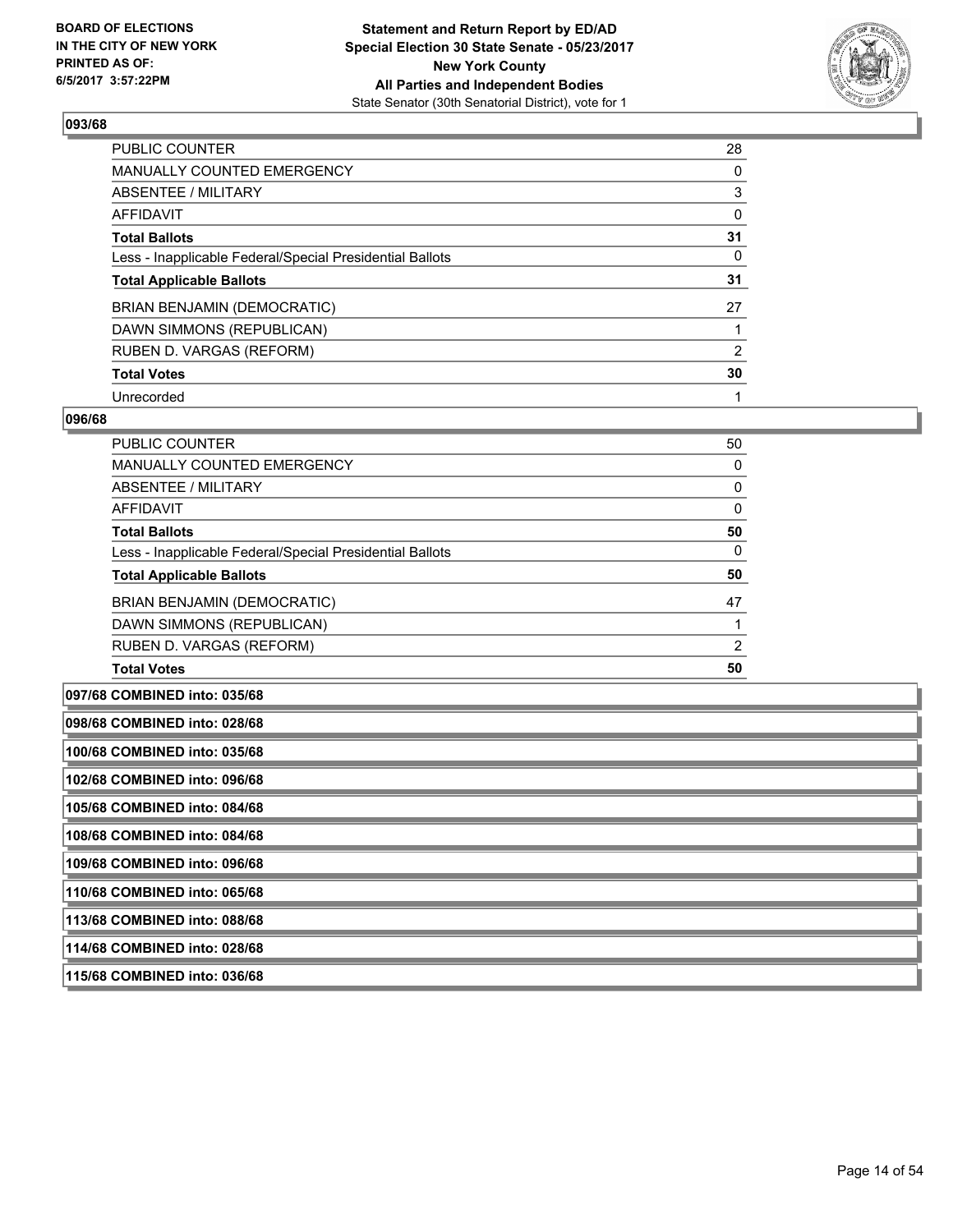

| <b>PUBLIC COUNTER</b>                                    | 42 |
|----------------------------------------------------------|----|
| <b>MANUALLY COUNTED EMERGENCY</b>                        | 0  |
| ABSENTEE / MILITARY                                      | 4  |
| <b>AFFIDAVIT</b>                                         | 0  |
| <b>Total Ballots</b>                                     | 46 |
| Less - Inapplicable Federal/Special Presidential Ballots | 0  |
| <b>Total Applicable Ballots</b>                          | 46 |
| <b>BRIAN BENJAMIN (DEMOCRATIC)</b>                       | 42 |
| DAWN SIMMONS (REPUBLICAN)                                |    |
| RUBEN D. VARGAS (REFORM)                                 |    |
| JOYCE JOHNSON (WRITE-IN)                                 |    |
| <b>Total Votes</b>                                       | 45 |
| Unrecorded                                               | 1  |

# **013/69**

| <b>PUBLIC COUNTER</b>                                    | 51       |
|----------------------------------------------------------|----------|
| <b>MANUALLY COUNTED EMERGENCY</b>                        | 0        |
| ABSENTEE / MILITARY                                      | 3        |
| AFFIDAVIT                                                | 0        |
| <b>Total Ballots</b>                                     | 54       |
| Less - Inapplicable Federal/Special Presidential Ballots | $\Omega$ |
| <b>Total Applicable Ballots</b>                          | 54       |
| BRIAN BENJAMIN (DEMOCRATIC)                              | 49       |
| DAWN SIMMONS (REPUBLICAN)                                | 3        |
| RUBEN D. VARGAS (REFORM)                                 |          |
| JOYCE JOHNSON (WRITE-IN)                                 |          |
| <b>Total Votes</b>                                       | 54       |

# **014/69 COMBINED into: 013/69**

| <b>PUBLIC COUNTER</b>                                    | 61           |
|----------------------------------------------------------|--------------|
| <b>MANUALLY COUNTED EMERGENCY</b>                        | 0            |
| <b>ABSENTEE / MILITARY</b>                               | 4            |
| <b>AFFIDAVIT</b>                                         | 0            |
| <b>Total Ballots</b>                                     | 65           |
| Less - Inapplicable Federal/Special Presidential Ballots | $\mathbf{0}$ |
| <b>Total Applicable Ballots</b>                          | 65           |
| <b>BRIAN BENJAMIN (DEMOCRATIC)</b>                       | 52           |
| DAWN SIMMONS (REPUBLICAN)                                | 2            |
| RUBEN D. VARGAS (REFORM)                                 | 1            |
| HILLARY CLINTON (WRITE-IN)                               | $\mathbf{1}$ |
| JOYCE JOHNSON (WRITE-IN)                                 | 8            |
| MARC LANDIS (WRITE-IN)                                   | 1            |
| <b>Total Votes</b>                                       | 65           |
| 016/69 COMBINED into: 015/69                             |              |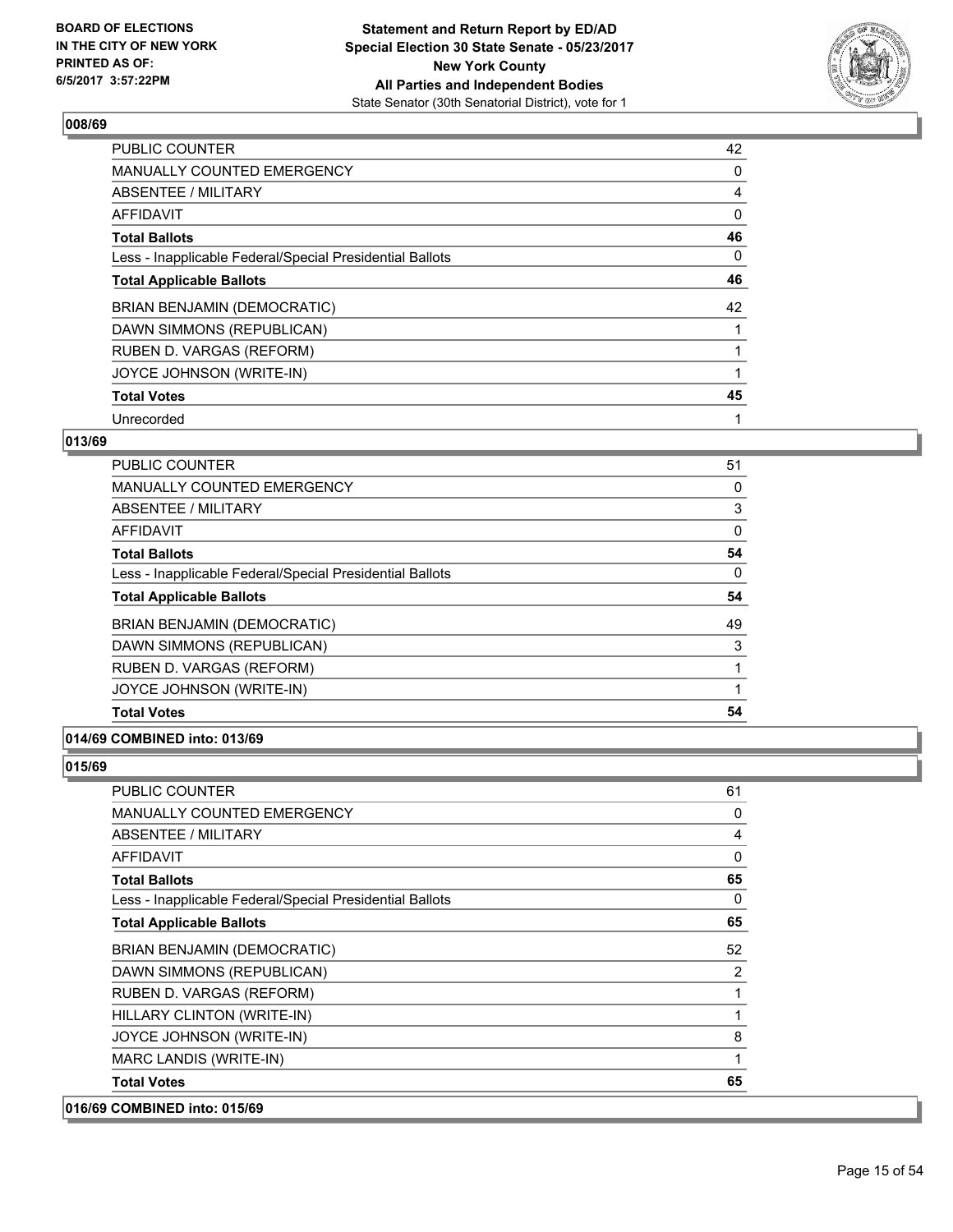

| <b>PUBLIC COUNTER</b>                                    | 81 |
|----------------------------------------------------------|----|
| <b>MANUALLY COUNTED EMERGENCY</b>                        | 0  |
| ABSENTEE / MILITARY                                      | 6  |
| <b>AFFIDAVIT</b>                                         | 0  |
| <b>Total Ballots</b>                                     | 87 |
| Less - Inapplicable Federal/Special Presidential Ballots | 0  |
| <b>Total Applicable Ballots</b>                          | 87 |
| <b>BRIAN BENJAMIN (DEMOCRATIC)</b>                       | 77 |
| DAWN SIMMONS (REPUBLICAN)                                | 3  |
| RUBEN D. VARGAS (REFORM)                                 |    |
| JOYCE JOHNSON (WRITE-IN)                                 | 5  |
| THRAWTHE BUMSOUT (WRITE-IN)                              |    |
| <b>Total Votes</b>                                       | 87 |

# **018/69**

| <b>PUBLIC COUNTER</b>                                    | 47             |
|----------------------------------------------------------|----------------|
| MANUALLY COUNTED EMERGENCY                               | 0              |
| ABSENTEE / MILITARY                                      | 4              |
| <b>AFFIDAVIT</b>                                         | 0              |
| <b>Total Ballots</b>                                     | 51             |
| Less - Inapplicable Federal/Special Presidential Ballots | 0              |
| <b>Total Applicable Ballots</b>                          | 51             |
| <b>BRIAN BENJAMIN (DEMOCRATIC)</b>                       | 48             |
| DAWN SIMMONS (REPUBLICAN)                                |                |
| RUBEN D. VARGAS (REFORM)                                 | $\overline{2}$ |
| <b>Total Votes</b>                                       | 51             |

# **019/69 COMBINED into: 086/67**

| PUBLIC COUNTER                                           | 33       |
|----------------------------------------------------------|----------|
| <b>MANUALLY COUNTED EMERGENCY</b>                        | 0        |
| <b>ABSENTEE / MILITARY</b>                               |          |
| <b>AFFIDAVIT</b>                                         | 0        |
| <b>Total Ballots</b>                                     | 34       |
| Less - Inapplicable Federal/Special Presidential Ballots | $\Omega$ |
| <b>Total Applicable Ballots</b>                          | 34       |
| <b>BRIAN BENJAMIN (DEMOCRATIC)</b>                       | 29       |
| DAWN SIMMONS (REPUBLICAN)                                | 0        |
| RUBEN D. VARGAS (REFORM)                                 |          |
| JOYCE JOHNSON (WRITE-IN)                                 | 4        |
| <b>Total Votes</b>                                       | 34       |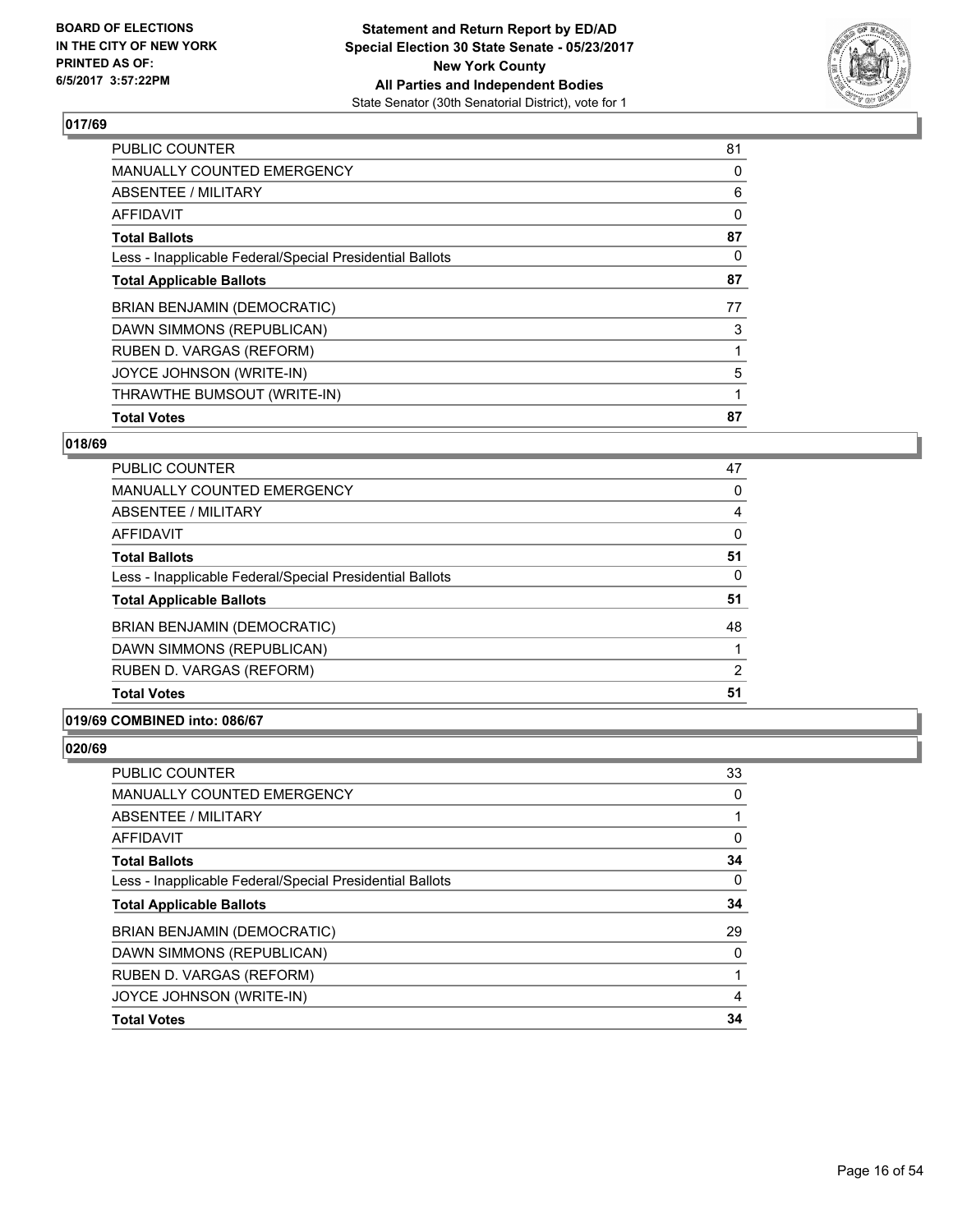

| <b>PUBLIC COUNTER</b>                                    | 64 |
|----------------------------------------------------------|----|
| <b>MANUALLY COUNTED EMERGENCY</b>                        | 0  |
| ABSENTEE / MILITARY                                      | 5  |
| <b>AFFIDAVIT</b>                                         | 0  |
| <b>Total Ballots</b>                                     | 69 |
| Less - Inapplicable Federal/Special Presidential Ballots | 0  |
| <b>Total Applicable Ballots</b>                          | 69 |
| <b>BRIAN BENJAMIN (DEMOCRATIC)</b>                       | 62 |
| DAWN SIMMONS (REPUBLICAN)                                | 5  |
| RUBEN D. VARGAS (REFORM)                                 |    |
| JOYCE JOHNSON (WRITE-IN)                                 |    |
| <b>Total Votes</b>                                       | 69 |

### **028/69 COMBINED into: 086/67**

### **029/69**

| <b>PUBLIC COUNTER</b>                                    | 46 |
|----------------------------------------------------------|----|
| <b>MANUALLY COUNTED EMERGENCY</b>                        | 0  |
| ABSENTEE / MILITARY                                      | 5  |
| <b>AFFIDAVIT</b>                                         | 0  |
| <b>Total Ballots</b>                                     | 51 |
| Less - Inapplicable Federal/Special Presidential Ballots | 0  |
| <b>Total Applicable Ballots</b>                          | 51 |
| <b>BRIAN BENJAMIN (DEMOCRATIC)</b>                       | 45 |
| DAWN SIMMONS (REPUBLICAN)                                |    |
| RUBEN D. VARGAS (REFORM)                                 |    |
| JOYCE JOHNSON (WRITE-IN)                                 | 3  |
| <b>Total Votes</b>                                       | 50 |
| Unrecorded                                               |    |

| <b>PUBLIC COUNTER</b>                                    | 85 |
|----------------------------------------------------------|----|
| MANUALLY COUNTED EMERGENCY                               | 0  |
| ABSENTEE / MILITARY                                      | 10 |
| AFFIDAVIT                                                | 0  |
| <b>Total Ballots</b>                                     | 95 |
| Less - Inapplicable Federal/Special Presidential Ballots | 0  |
| <b>Total Applicable Ballots</b>                          | 95 |
| BRIAN BENJAMIN (DEMOCRATIC)                              | 78 |
| DAWN SIMMONS (REPUBLICAN)                                | 4  |
| RUBEN D. VARGAS (REFORM)                                 | 5  |
| JOYCE JOHNSON (WRITE-IN)                                 | 7  |
| <b>Total Votes</b>                                       | 94 |
| Unrecorded                                               | 1  |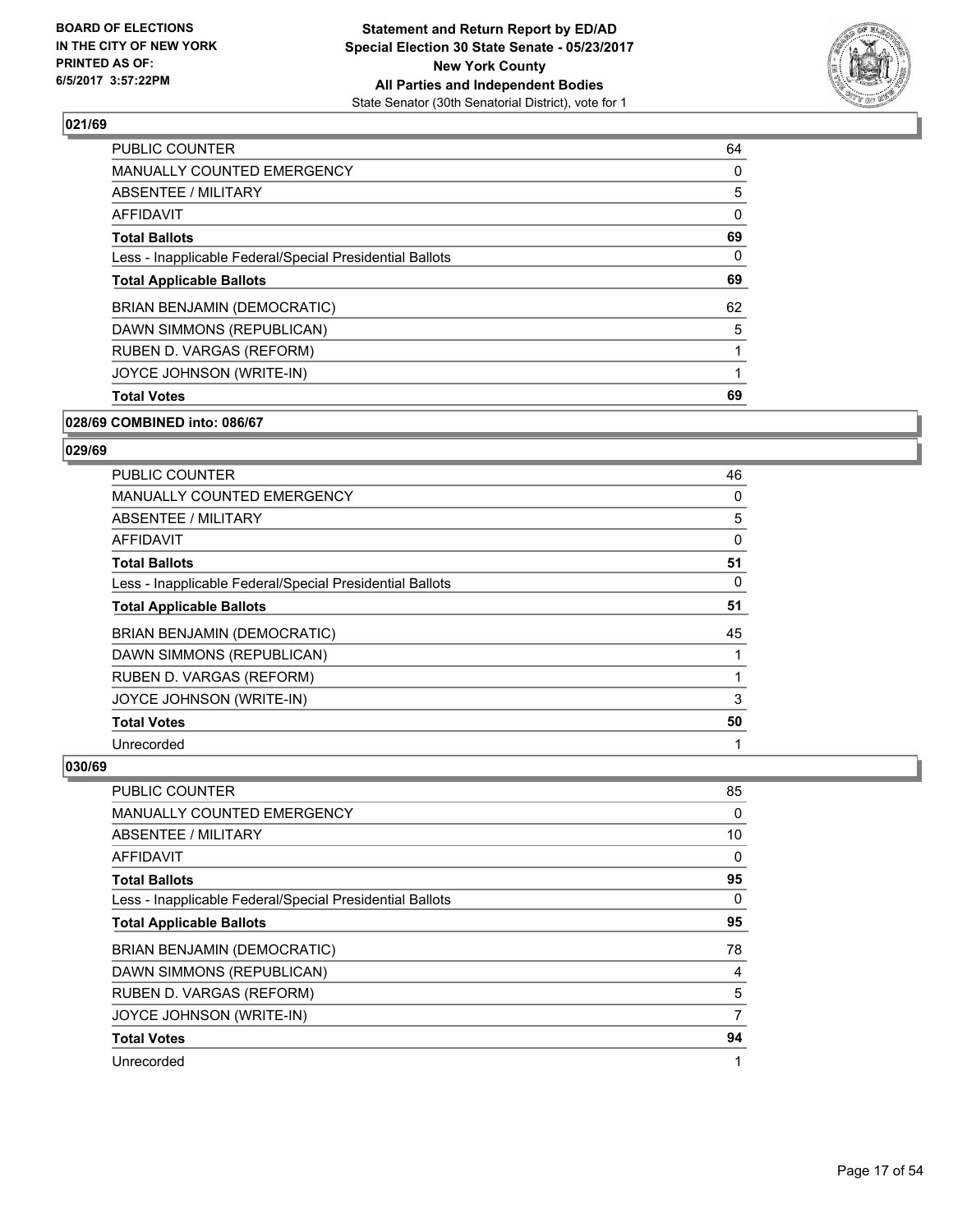

| <b>Total Votes</b>                                       | 87       |
|----------------------------------------------------------|----------|
| UNATTRIBUTABLE WRITE-IN (WRITE-IN)                       |          |
| JOYCE JOHNSON (WRITE-IN)                                 | 12       |
| RUBEN D. VARGAS (REFORM)                                 |          |
| DAWN SIMMONS (REPUBLICAN)                                | 2        |
| <b>BRIAN BENJAMIN (DEMOCRATIC)</b>                       | 71       |
| <b>Total Applicable Ballots</b>                          | 87       |
| Less - Inapplicable Federal/Special Presidential Ballots | 0        |
| <b>Total Ballots</b>                                     | 87       |
| AFFIDAVIT                                                | $\Omega$ |
| ABSENTEE / MILITARY                                      | 4        |
| <b>MANUALLY COUNTED EMERGENCY</b>                        | 0        |
| <b>PUBLIC COUNTER</b>                                    | 83       |

# **032/69 COMBINED into: 030/69**

### **033/69**

| <b>Total Votes</b>                                       | 137            |
|----------------------------------------------------------|----------------|
| MS. SANDRA JOHNSON (WRITE-IN)                            |                |
| JOYCE JOHNSON (WRITE-IN)                                 | 10             |
| RUBEN D. VARGAS (REFORM)                                 |                |
| DAWN SIMMONS (REPUBLICAN)                                | 3              |
| BRIAN BENJAMIN (DEMOCRATIC)                              | 122            |
| <b>Total Applicable Ballots</b>                          | 137            |
| Less - Inapplicable Federal/Special Presidential Ballots | 0              |
| <b>Total Ballots</b>                                     | 137            |
| AFFIDAVIT                                                | $\overline{2}$ |
| ABSENTEE / MILITARY                                      | 3              |
| <b>MANUALLY COUNTED EMERGENCY</b>                        | 0              |
| <b>PUBLIC COUNTER</b>                                    | 132            |

| <b>PUBLIC COUNTER</b>                                    | 129      |
|----------------------------------------------------------|----------|
| <b>MANUALLY COUNTED EMERGENCY</b>                        | 0        |
| ABSENTEE / MILITARY                                      | 10       |
| AFFIDAVIT                                                |          |
| <b>Total Ballots</b>                                     | 140      |
| Less - Inapplicable Federal/Special Presidential Ballots | $\Omega$ |
| <b>Total Applicable Ballots</b>                          | 140      |
| BRIAN BENJAMIN (DEMOCRATIC)                              | 122      |
| DAWN SIMMONS (REPUBLICAN)                                | 5        |
| RUBEN D. VARGAS (REFORM)                                 |          |
| JOYCE JOHNSON (WRITE-IN)                                 | 12       |
| <b>Total Votes</b>                                       | 140      |
| 035/69 COMBINED into: 031/69                             |          |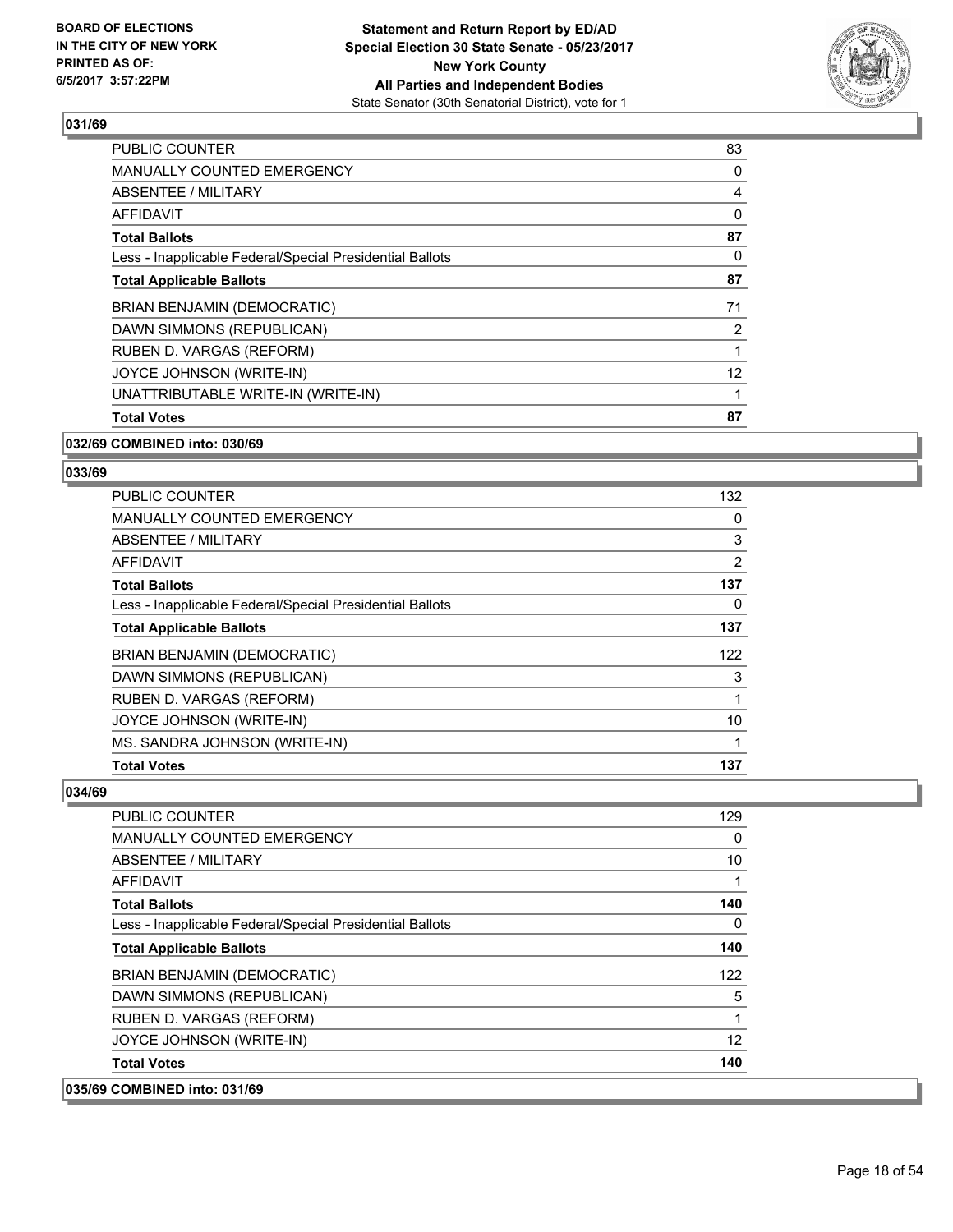

| PUBLIC COUNTER                                           | 92             |
|----------------------------------------------------------|----------------|
| <b>MANUALLY COUNTED EMERGENCY</b>                        | 0              |
| ABSENTEE / MILITARY                                      | 3              |
| <b>AFFIDAVIT</b>                                         | $\Omega$       |
| <b>Total Ballots</b>                                     | 95             |
| Less - Inapplicable Federal/Special Presidential Ballots | 0              |
| <b>Total Applicable Ballots</b>                          | 95             |
| <b>BRIAN BENJAMIN (DEMOCRATIC)</b>                       | 76             |
| DAWN SIMMONS (REPUBLICAN)                                | 4              |
| RUBEN D. VARGAS (REFORM)                                 | $\overline{2}$ |
| BILL PERKINS (WRITE-IN)                                  |                |
| JOYCE JOHNSON (WRITE-IN)                                 | 12             |
| <b>Total Votes</b>                                       | 95             |

# **038/69 COMBINED into: 037/69**

### **039/69**

| <b>PUBLIC COUNTER</b>                                    | 155 |
|----------------------------------------------------------|-----|
| <b>MANUALLY COUNTED EMERGENCY</b>                        | 0   |
| ABSENTEE / MILITARY                                      | 4   |
| <b>AFFIDAVIT</b>                                         | 3   |
| <b>Total Ballots</b>                                     | 162 |
| Less - Inapplicable Federal/Special Presidential Ballots | 0   |
| <b>Total Applicable Ballots</b>                          | 162 |
| BRIAN BENJAMIN (DEMOCRATIC)                              | 119 |
| DAWN SIMMONS (REPUBLICAN)                                | 3   |
| RUBEN D. VARGAS (REFORM)                                 |     |
| JOYCE JOHNSON (WRITE-IN)                                 | 34  |
| UNATTRIBUTABLE WRITE-IN (WRITE-IN)                       | 4   |
| <b>Total Votes</b>                                       | 161 |
| Unrecorded                                               |     |
| 040/69 COMBINED into: 039/69                             |     |
| 041/69 COMBINED into: 034/69                             |     |

**042/69 COMBINED into: 033/69**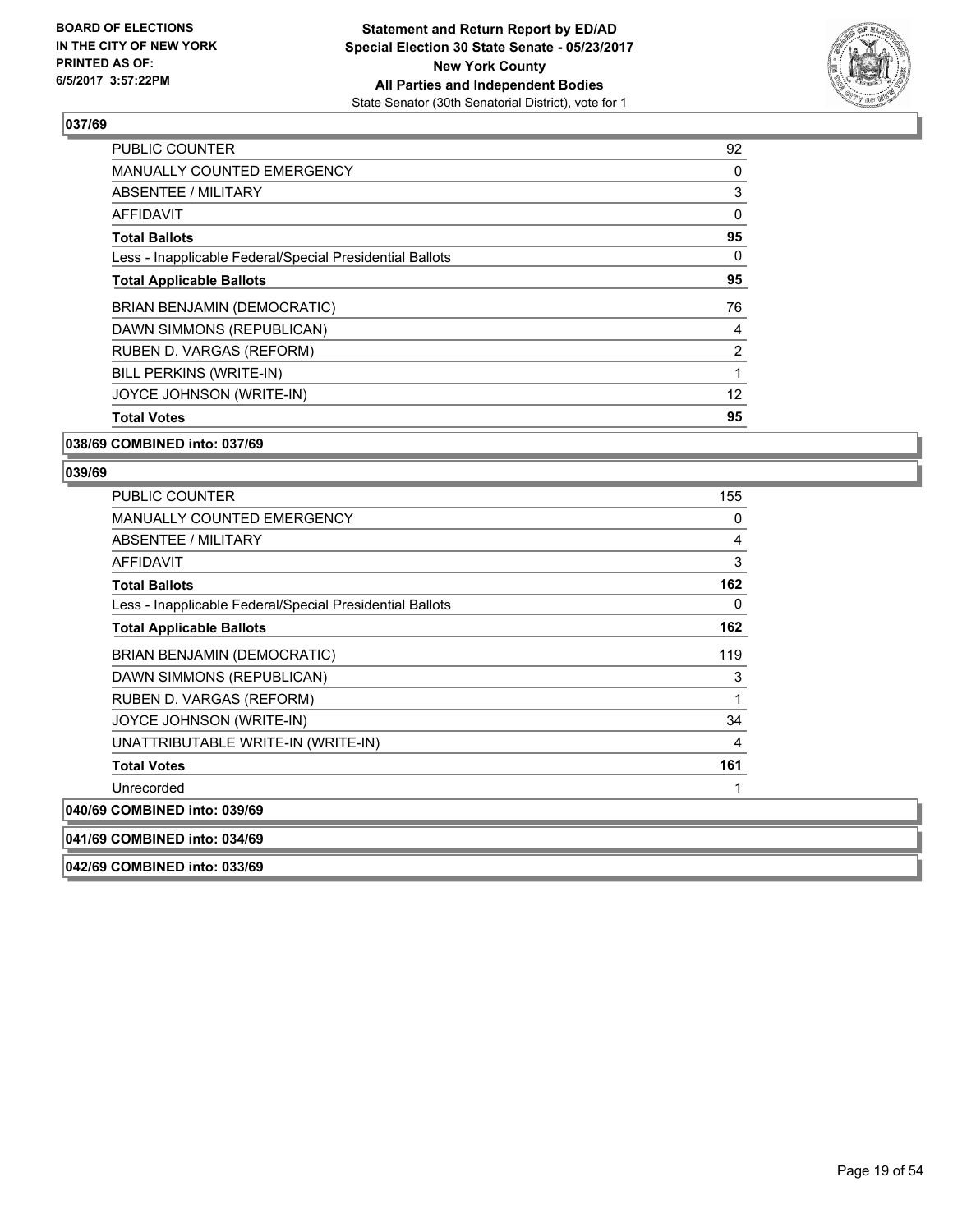

| <b>PUBLIC COUNTER</b>                                    | 89             |
|----------------------------------------------------------|----------------|
| <b>MANUALLY COUNTED EMERGENCY</b>                        | 0              |
| ABSENTEE / MILITARY                                      | $\overline{2}$ |
| <b>AFFIDAVIT</b>                                         |                |
| <b>Total Ballots</b>                                     | 92             |
| Less - Inapplicable Federal/Special Presidential Ballots | 0              |
| <b>Total Applicable Ballots</b>                          | 92             |
| <b>BRIAN BENJAMIN (DEMOCRATIC)</b>                       | 79             |
| DAWN SIMMONS (REPUBLICAN)                                |                |
| RUBEN D. VARGAS (REFORM)                                 | 4              |
| JOYCE JOHNSON (WRITE-IN)                                 | 8              |
| <b>Total Votes</b>                                       | 92             |

# **044/69 COMBINED into: 017/69**

# **052/69**

| <b>PUBLIC COUNTER</b>                                    | 87 |
|----------------------------------------------------------|----|
| <b>MANUALLY COUNTED EMERGENCY</b>                        | 0  |
| ABSENTEE / MILITARY                                      |    |
| <b>AFFIDAVIT</b>                                         | 0  |
| <b>Total Ballots</b>                                     | 88 |
| Less - Inapplicable Federal/Special Presidential Ballots | 0  |
| <b>Total Applicable Ballots</b>                          | 88 |
| <b>BRIAN BENJAMIN (DEMOCRATIC)</b>                       | 80 |
| DAWN SIMMONS (REPUBLICAN)                                | 2  |
| RUBEN D. VARGAS (REFORM)                                 | 3  |
| JOYCE JOHNSON (WRITE-IN)                                 | 3  |
| <b>Total Votes</b>                                       | 88 |

### **053/69 COMBINED into: 052/69**

| <b>PUBLIC COUNTER</b>                                    | 45 |
|----------------------------------------------------------|----|
| <b>MANUALLY COUNTED EMERGENCY</b>                        | 0  |
| ABSENTEE / MILITARY                                      | 2  |
| AFFIDAVIT                                                |    |
| <b>Total Ballots</b>                                     | 48 |
| Less - Inapplicable Federal/Special Presidential Ballots | 0  |
| <b>Total Applicable Ballots</b>                          | 48 |
| <b>BRIAN BENJAMIN (DEMOCRATIC)</b>                       | 46 |
| DAWN SIMMONS (REPUBLICAN)                                | 0  |
| RUBEN D. VARGAS (REFORM)                                 |    |
| JOYCE JOHNSON (WRITE-IN)                                 |    |
| <b>Total Votes</b>                                       | 48 |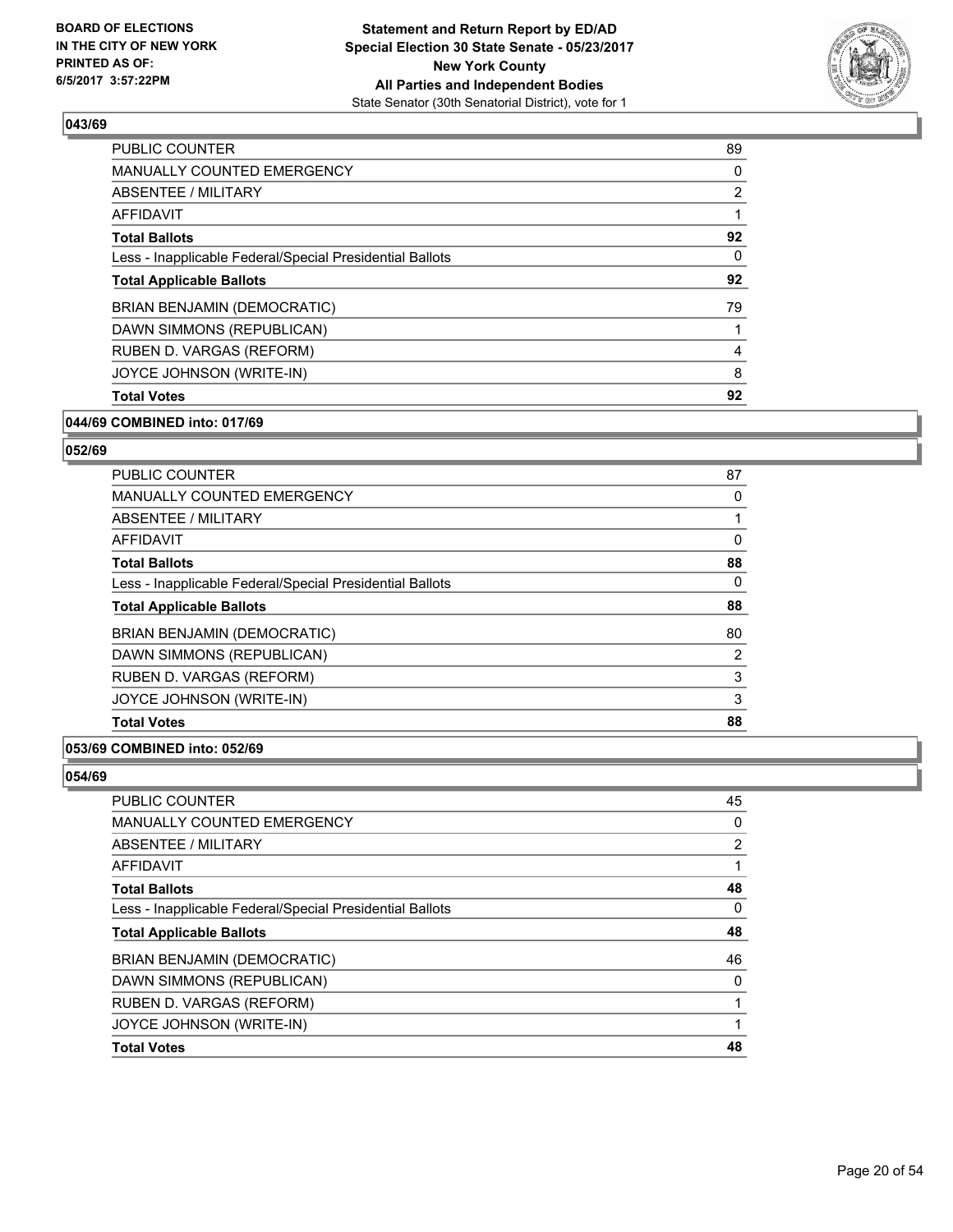

| <b>PUBLIC COUNTER</b>                                    | 105 |
|----------------------------------------------------------|-----|
| <b>MANUALLY COUNTED EMERGENCY</b>                        | 0   |
| ABSENTEE / MILITARY                                      | 4   |
| <b>AFFIDAVIT</b>                                         | 0   |
| <b>Total Ballots</b>                                     | 109 |
| Less - Inapplicable Federal/Special Presidential Ballots | 0   |
| <b>Total Applicable Ballots</b>                          | 109 |
| <b>BRIAN BENJAMIN (DEMOCRATIC)</b>                       | 91  |
| DAWN SIMMONS (REPUBLICAN)                                |     |
| RUBEN D. VARGAS (REFORM)                                 | 9   |
| JOYCE JOHNSON (WRITE-IN)                                 | 7   |
| <b>Total Votes</b>                                       | 108 |
| Unrecorded                                               |     |
|                                                          |     |

### **056/69 COMBINED into: 054/69**

### **057/69**

| <b>PUBLIC COUNTER</b>                                    | 20 |
|----------------------------------------------------------|----|
| MANUALLY COUNTED EMERGENCY                               | 0  |
| ABSENTEE / MILITARY                                      | 0  |
| AFFIDAVIT                                                | 0  |
| <b>Total Ballots</b>                                     | 20 |
| Less - Inapplicable Federal/Special Presidential Ballots | 0  |
| <b>Total Applicable Ballots</b>                          | 20 |
| <b>BRIAN BENJAMIN (DEMOCRATIC)</b>                       | 18 |
| DAWN SIMMONS (REPUBLICAN)                                |    |
| RUBEN D. VARGAS (REFORM)                                 |    |
| <b>Total Votes</b>                                       | 20 |

| 059/69 COMBINED into: 058/69                             |                |
|----------------------------------------------------------|----------------|
| <b>Total Votes</b>                                       | 82             |
| JOYCE JOHNSON (WRITE-IN)                                 | 3              |
| BERNIE SANDERS (WRITE-IN)                                | 1              |
| RUBEN D. VARGAS (REFORM)                                 | 3              |
| DAWN SIMMONS (REPUBLICAN)                                | 2              |
| <b>BRIAN BENJAMIN (DEMOCRATIC)</b>                       | 73             |
| <b>Total Applicable Ballots</b>                          | 82             |
| Less - Inapplicable Federal/Special Presidential Ballots | 0              |
| <b>Total Ballots</b>                                     | 82             |
| <b>AFFIDAVIT</b>                                         | 3              |
| <b>ABSENTEE / MILITARY</b>                               | $\overline{2}$ |
| <b>MANUALLY COUNTED EMERGENCY</b>                        | 0              |
| PUBLIC COUNTER                                           | 77             |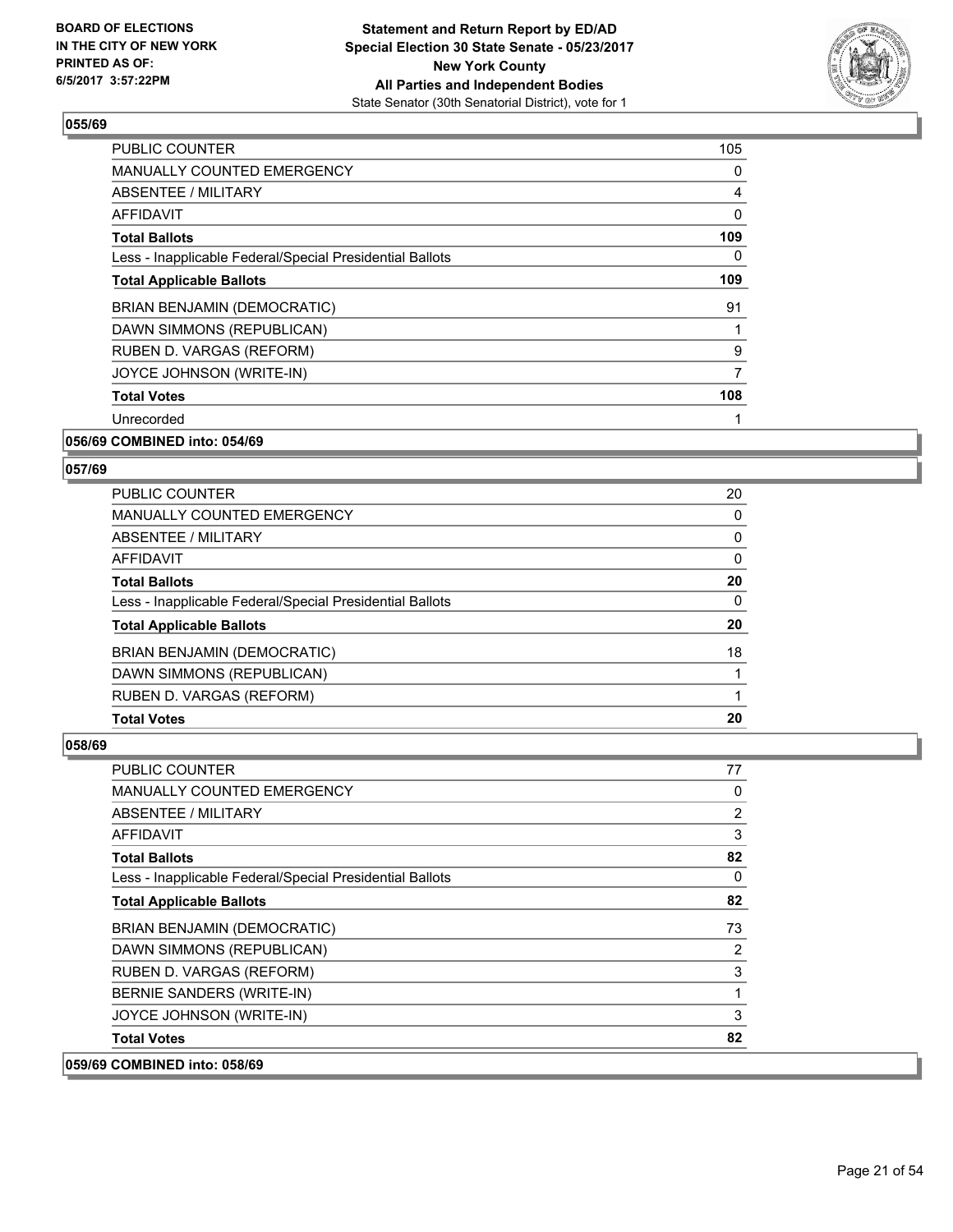

| <b>PUBLIC COUNTER</b>                                    | 68 |
|----------------------------------------------------------|----|
| <b>MANUALLY COUNTED EMERGENCY</b>                        | 0  |
| ABSENTEE / MILITARY                                      | 1  |
| <b>AFFIDAVIT</b>                                         |    |
| <b>Total Ballots</b>                                     | 70 |
| Less - Inapplicable Federal/Special Presidential Ballots | 0  |
| <b>Total Applicable Ballots</b>                          | 70 |
| <b>BRIAN BENJAMIN (DEMOCRATIC)</b>                       | 55 |
| DAWN SIMMONS (REPUBLICAN)                                | 4  |
| RUBEN D. VARGAS (REFORM)                                 | 4  |
| JOYCE GOODMAN (WRITE-IN)                                 |    |
| JOYCE JOHNSON (WRITE-IN)                                 | 4  |
| <b>Total Votes</b>                                       | 68 |
| Unrecorded                                               | 2  |
|                                                          |    |

**068/69 COMBINED into: 055/69**

# **069/69**

| <b>PUBLIC COUNTER</b>                                    | 129 |
|----------------------------------------------------------|-----|
| <b>MANUALLY COUNTED EMERGENCY</b>                        | 0   |
| ABSENTEE / MILITARY                                      | 5   |
| <b>AFFIDAVIT</b>                                         | 3   |
| <b>Total Ballots</b>                                     | 137 |
| Less - Inapplicable Federal/Special Presidential Ballots | 0   |
| <b>Total Applicable Ballots</b>                          | 137 |
| BRIAN BENJAMIN (DEMOCRATIC)                              | 121 |
| DAWN SIMMONS (REPUBLICAN)                                |     |
| RUBEN D. VARGAS (REFORM)                                 | 5   |
| JOYCE JOHNSON (WRITE-IN)                                 | 10  |
| <b>Total Votes</b>                                       | 137 |

# **070/69**

| PUBLIC COUNTER                                           | 28 |
|----------------------------------------------------------|----|
| <b>MANUALLY COUNTED EMERGENCY</b>                        | 0  |
| ABSENTEE / MILITARY                                      | 0  |
| <b>AFFIDAVIT</b>                                         | 0  |
| <b>Total Ballots</b>                                     | 28 |
| Less - Inapplicable Federal/Special Presidential Ballots | 0  |
| <b>Total Applicable Ballots</b>                          | 28 |
| <b>BRIAN BENJAMIN (DEMOCRATIC)</b>                       | 23 |
| DAWN SIMMONS (REPUBLICAN)                                |    |
| RUBEN D. VARGAS (REFORM)                                 |    |
| JOYCE JOHNSON (WRITE-IN)                                 |    |
| <b>Total Votes</b>                                       | 26 |
| Unrecorded                                               | 2  |
| 071/69 COMBINED into: 067/69                             |    |

**074/69 COMBINED into: 069/69**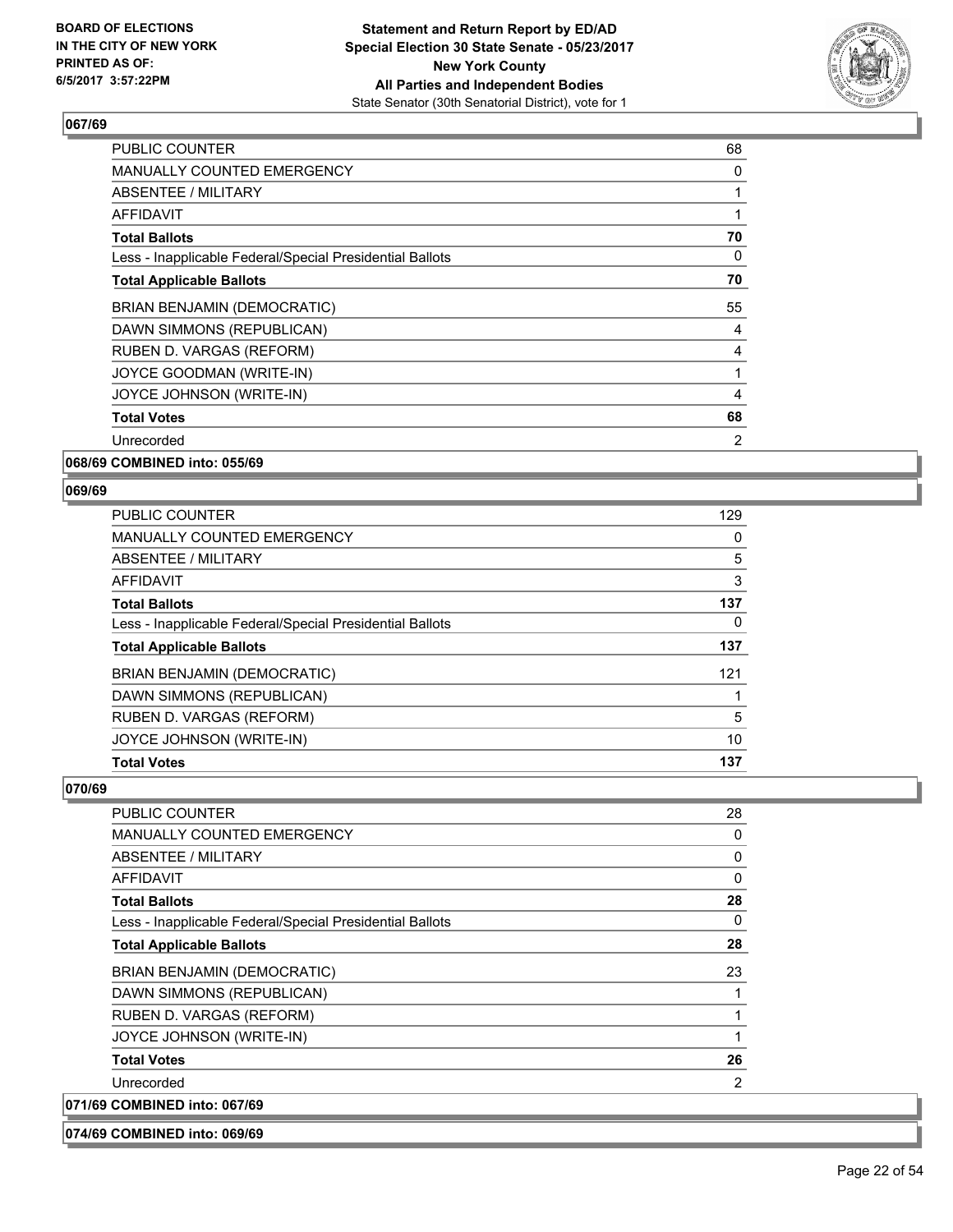

# **075/69 COMBINED into: 008/69**

**076/69** 

| <b>PUBLIC COUNTER</b>                                    | 92 |
|----------------------------------------------------------|----|
| MANUALLY COUNTED EMERGENCY                               | 0  |
| <b>ABSENTEE / MILITARY</b>                               |    |
| AFFIDAVIT                                                | 0  |
| <b>Total Ballots</b>                                     | 93 |
| Less - Inapplicable Federal/Special Presidential Ballots | 0  |
| <b>Total Applicable Ballots</b>                          | 93 |
| <b>BRIAN BENJAMIN (DEMOCRATIC)</b>                       | 87 |
| DAWN SIMMONS (REPUBLICAN)                                | 3  |
| RUBEN D. VARGAS (REFORM)                                 |    |
| JOYCE JOHNSON (WRITE-IN)                                 | 2  |
| <b>Total Votes</b>                                       | 93 |

### **080/69**

| PUBLIC COUNTER<br><b>MANUALLY COUNTED EMERGENCY</b>      | 87<br>0 |
|----------------------------------------------------------|---------|
|                                                          |         |
| ABSENTEE / MILITARY                                      | 38      |
| AFFIDAVIT                                                | 2       |
| <b>Total Ballots</b>                                     | 127     |
| Less - Inapplicable Federal/Special Presidential Ballots | 0       |
| <b>Total Applicable Ballots</b>                          | 127     |
| <b>BRIAN BENJAMIN (DEMOCRATIC)</b>                       | 110     |
| DAWN SIMMONS (REPUBLICAN)                                | 11      |
| RUBEN D. VARGAS (REFORM)                                 | 3       |
| JOYCE JOHNSON (WRITE-IN)                                 | 2       |
| UNATTRIBUTABLE WRITE-IN (WRITE-IN)                       |         |
| <b>Total Votes</b>                                       | 127     |

**081/69** 

**082/69** 

| <b>COMBINED into: 081/69</b>                             |     |
|----------------------------------------------------------|-----|
| <b>Total Votes</b>                                       | 106 |
| JOYCE JOHNSON (WRITE-IN)                                 | 4   |
| RUBEN D. VARGAS (REFORM)                                 | 4   |
| DAWN SIMMONS (REPUBLICAN)                                | 2   |
| BRIAN BENJAMIN (DEMOCRATIC)                              | 96  |
| <b>Total Applicable Ballots</b>                          | 106 |
| Less - Inapplicable Federal/Special Presidential Ballots | 0   |
| <b>Total Ballots</b>                                     | 106 |
| AFFIDAVIT                                                | 0   |
| ABSENTEE / MILITARY                                      |     |
| <b>MANUALLY COUNTED EMERGENCY</b>                        | 0   |
| <b>PUBLIC COUNTER</b>                                    | 105 |

**083/69 COMBINED into: 076/69**

**087/69 COMBINED into: 090/69**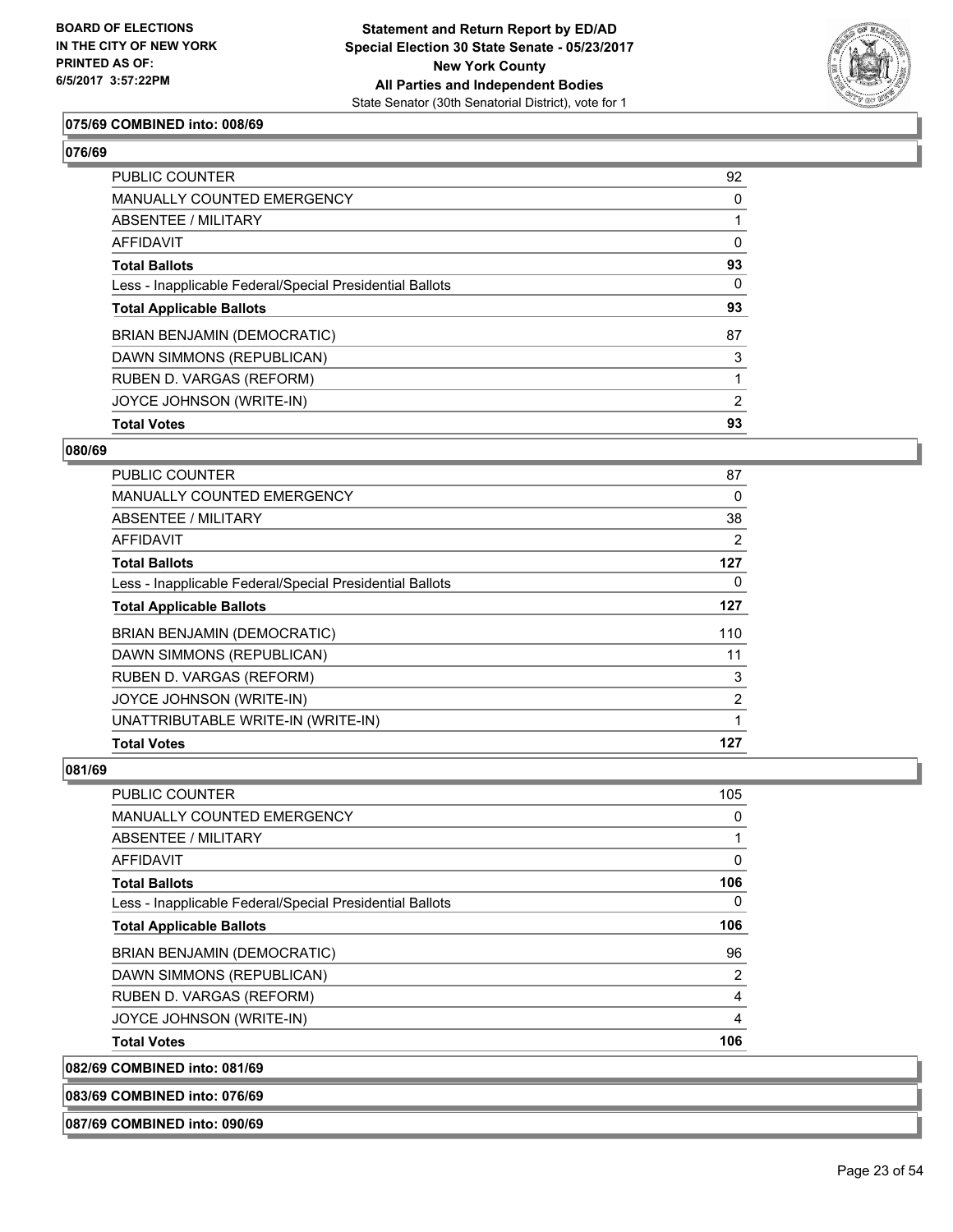

| <b>PUBLIC COUNTER</b>                                    | 84 |
|----------------------------------------------------------|----|
| <b>MANUALLY COUNTED EMERGENCY</b>                        | 0  |
| <b>ABSENTEE / MILITARY</b>                               | 0  |
| <b>AFFIDAVIT</b>                                         | 0  |
| <b>Total Ballots</b>                                     | 84 |
| Less - Inapplicable Federal/Special Presidential Ballots | 0  |
| <b>Total Applicable Ballots</b>                          | 84 |
| <b>BRIAN BENJAMIN (DEMOCRATIC)</b>                       | 77 |
| DAWN SIMMONS (REPUBLICAN)                                |    |
| RUBEN D. VARGAS (REFORM)                                 | 3  |
| JOYCE JOHNSON (WRITE-IN)                                 |    |
| <b>Total Votes</b>                                       | 82 |
| Unrecorded                                               | 2  |

# **090/69**

| <b>PUBLIC COUNTER</b>                                    | 123            |
|----------------------------------------------------------|----------------|
| <b>MANUALLY COUNTED EMERGENCY</b>                        | 0              |
| ABSENTEE / MILITARY                                      | 7              |
| AFFIDAVIT                                                |                |
| <b>Total Ballots</b>                                     | 131            |
| Less - Inapplicable Federal/Special Presidential Ballots | 0              |
| <b>Total Applicable Ballots</b>                          | 131            |
| <b>BRIAN BENJAMIN (DEMOCRATIC)</b>                       | 126            |
| DAWN SIMMONS (REPUBLICAN)                                | 2              |
| RUBEN D. VARGAS (REFORM)                                 | $\overline{2}$ |
| JOYCE JOHNSON (WRITE-IN)                                 |                |
| <b>Total Votes</b>                                       | 131            |

# **091/69 COMBINED into: 080/69**

| PUBLIC COUNTER                                           | 84 |
|----------------------------------------------------------|----|
| <b>MANUALLY COUNTED EMERGENCY</b>                        | 0  |
| ABSENTEE / MILITARY                                      | 2  |
| AFFIDAVIT                                                | 0  |
| <b>Total Ballots</b>                                     | 86 |
| Less - Inapplicable Federal/Special Presidential Ballots | 0  |
| <b>Total Applicable Ballots</b>                          | 86 |
| <b>BRIAN BENJAMIN (DEMOCRATIC)</b>                       | 77 |
| DAWN SIMMONS (REPUBLICAN)                                | 1  |
| RUBEN D. VARGAS (REFORM)                                 | 3  |
| JOYCE JOHNSON (WRITE-IN)                                 | 2  |
| UNATTRIBUTABLE WRITE-IN (WRITE-IN)                       | 1  |
| <b>Total Votes</b>                                       | 84 |
| Unrecorded                                               | 2  |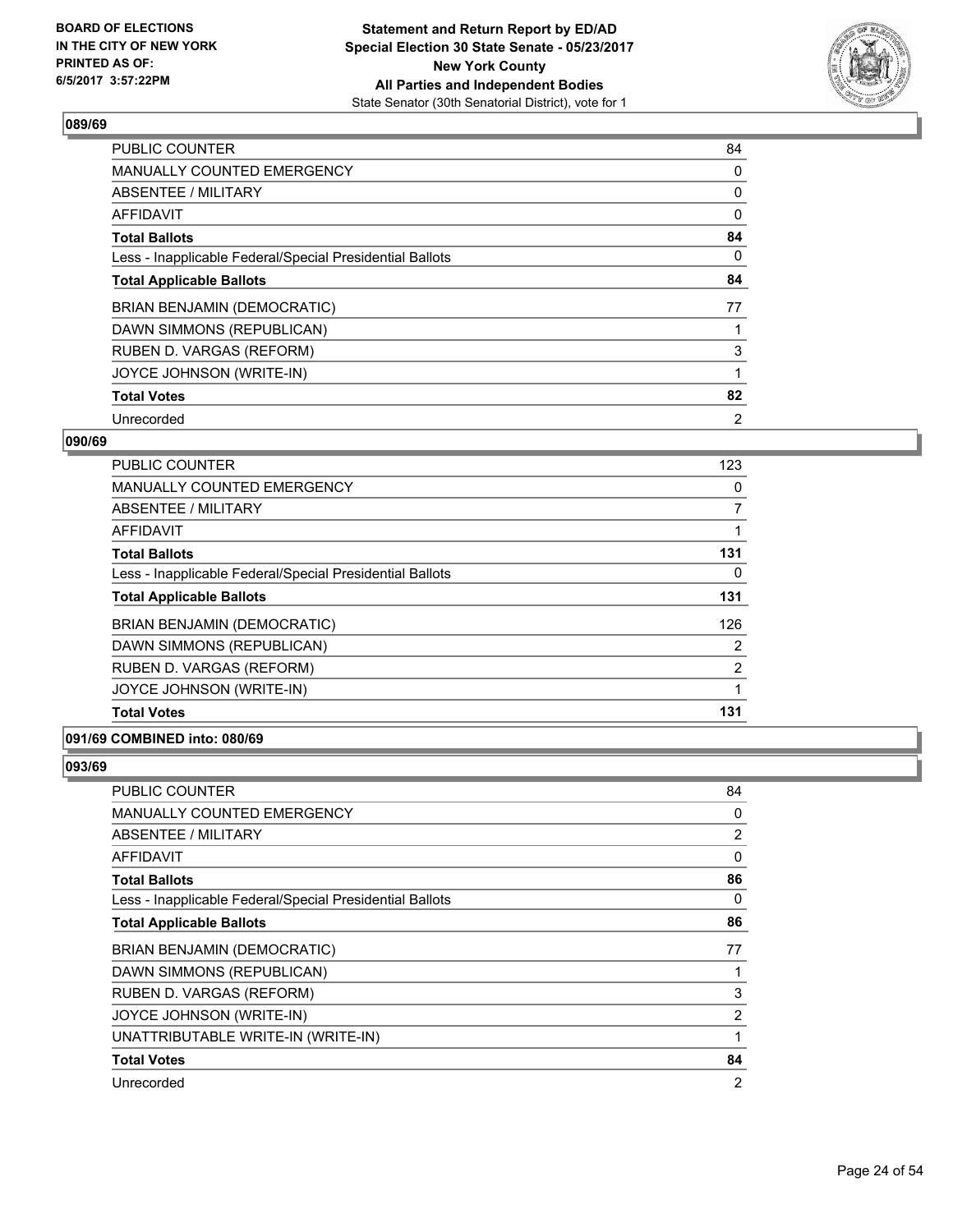

| PUBLIC COUNTER                                           | 36 |
|----------------------------------------------------------|----|
| <b>MANUALLY COUNTED EMERGENCY</b>                        | 0  |
| ABSENTEE / MILITARY                                      | 0  |
| AFFIDAVIT                                                | 0  |
| <b>Total Ballots</b>                                     | 36 |
| Less - Inapplicable Federal/Special Presidential Ballots | 0  |
| <b>Total Applicable Ballots</b>                          | 36 |
| <b>BRIAN BENJAMIN (DEMOCRATIC)</b>                       | 33 |
| DAWN SIMMONS (REPUBLICAN)                                |    |
| RUBEN D. VARGAS (REFORM)                                 |    |
| <b>Total Votes</b>                                       | 35 |
| Unrecorded                                               |    |

### **095/69**

| <b>PUBLIC COUNTER</b>                                    | 69 |
|----------------------------------------------------------|----|
| <b>MANUALLY COUNTED EMERGENCY</b>                        | 0  |
| <b>ABSENTEE / MILITARY</b>                               | 4  |
| <b>AFFIDAVIT</b>                                         | 0  |
| <b>Total Ballots</b>                                     | 73 |
| Less - Inapplicable Federal/Special Presidential Ballots | 0  |
| <b>Total Applicable Ballots</b>                          | 73 |
| <b>BRIAN BENJAMIN (DEMOCRATIC)</b>                       | 68 |
| DAWN SIMMONS (REPUBLICAN)                                |    |
| RUBEN D. VARGAS (REFORM)                                 |    |
| JOYCE JOHNSON (WRITE-IN)                                 | 3  |
| <b>Total Votes</b>                                       | 73 |

# **097/69 COMBINED into: 094/69**

# **098/69 COMBINED into: 095/69**

| <b>PUBLIC COUNTER</b>                                    | 140 |
|----------------------------------------------------------|-----|
| <b>MANUALLY COUNTED EMERGENCY</b>                        | 0   |
| ABSENTEE / MILITARY                                      | 7   |
| AFFIDAVIT                                                | 0   |
| <b>Total Ballots</b>                                     | 147 |
| Less - Inapplicable Federal/Special Presidential Ballots | 0   |
| <b>Total Applicable Ballots</b>                          | 147 |
| <b>BRIAN BENJAMIN (DEMOCRATIC)</b>                       | 135 |
| DAWN SIMMONS (REPUBLICAN)                                | 3   |
| RUBEN D. VARGAS (REFORM)                                 | 5   |
| CLYDE WILLIAMS (WRITE-IN)                                | 1   |
| JOYCE JOHNSON (WRITE-IN)                                 | 2   |
| <b>Total Votes</b>                                       | 146 |
| Unrecorded                                               | 1   |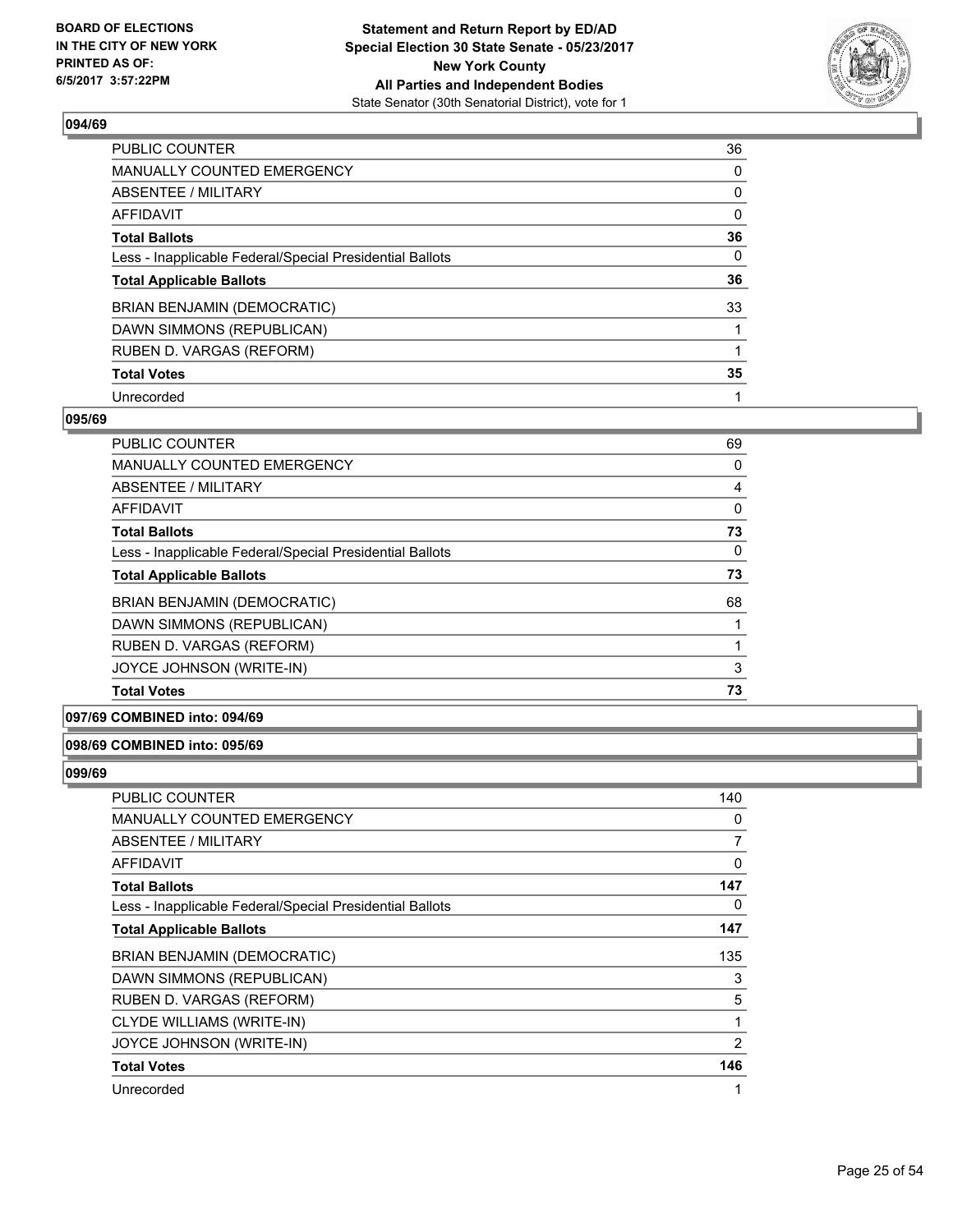

| <b>PUBLIC COUNTER</b>                                    | 132            |
|----------------------------------------------------------|----------------|
| <b>MANUALLY COUNTED EMERGENCY</b>                        | 0              |
| ABSENTEE / MILITARY                                      | 4              |
| <b>AFFIDAVIT</b>                                         | 0              |
| <b>Total Ballots</b>                                     | 136            |
| Less - Inapplicable Federal/Special Presidential Ballots | 0              |
| <b>Total Applicable Ballots</b>                          | 136            |
| BRIAN BENJAMIN (DEMOCRATIC)                              | 124            |
| DAWN SIMMONS (REPUBLICAN)                                | 4              |
| RUBEN D. VARGAS (REFORM)                                 | $\overline{2}$ |
| JOYCE JOHNSON (WRITE-IN)                                 |                |
| <b>Total Votes</b>                                       | 131            |
| Unrecorded                                               | 5              |

# **101/69**

| PUBLIC COUNTER                                           | 56             |
|----------------------------------------------------------|----------------|
| <b>MANUALLY COUNTED EMERGENCY</b>                        | 0              |
| ABSENTEE / MILITARY                                      |                |
| AFFIDAVIT                                                | 0              |
| <b>Total Ballots</b>                                     | 57             |
| Less - Inapplicable Federal/Special Presidential Ballots | 0              |
| <b>Total Applicable Ballots</b>                          | 57             |
| BRIAN BENJAMIN (DEMOCRATIC)                              | 52             |
| DAWN SIMMONS (REPUBLICAN)                                |                |
| RUBEN D. VARGAS (REFORM)                                 | 2              |
| <b>Total Votes</b>                                       | 55             |
| Unrecorded                                               | $\overline{2}$ |

### **102/69**

| <b>PUBLIC COUNTER</b>                                    | 71       |
|----------------------------------------------------------|----------|
| <b>MANUALLY COUNTED EMERGENCY</b>                        | 0        |
| <b>ABSENTEE / MILITARY</b>                               | 0        |
| <b>AFFIDAVIT</b>                                         | 0        |
| <b>Total Ballots</b>                                     | 71       |
| Less - Inapplicable Federal/Special Presidential Ballots | $\Omega$ |
| <b>Total Applicable Ballots</b>                          | 71       |
| BRIAN BENJAMIN (DEMOCRATIC)                              | 64       |
| DAWN SIMMONS (REPUBLICAN)                                | 3        |
| RUBEN D. VARGAS (REFORM)                                 | 3        |
| JOYCE JOHNSON (WRITE-IN)                                 |          |
| <b>Total Votes</b>                                       | 71       |

**105/69 COMBINED into: 002/70**

**108/69 COMBINED into: 100/69**

**109/69 COMBINED into: 080/69**

**114/69 COMBINED into: 031/69**

**116/69 COMBINED into: 058/69**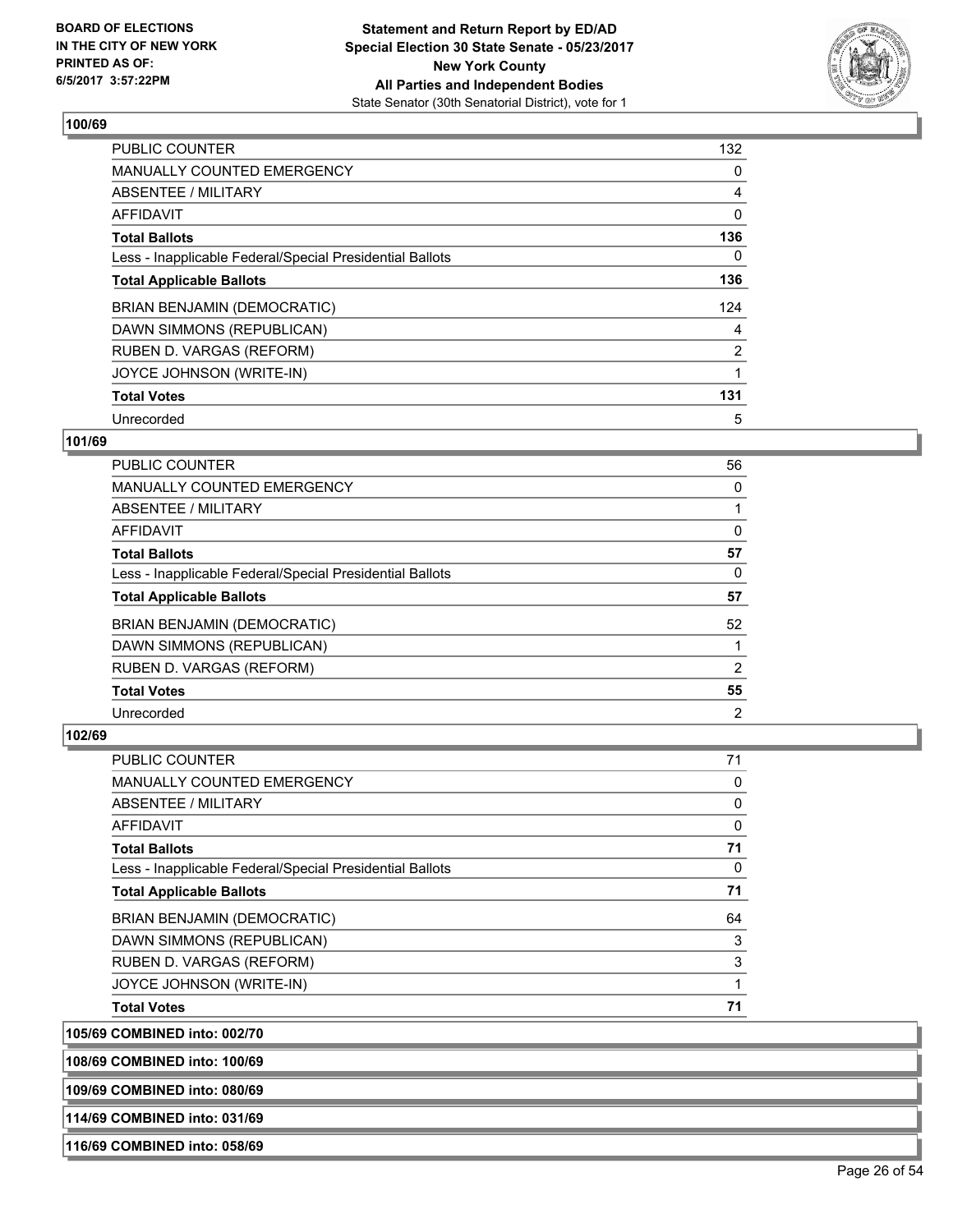

# **001/70 COMBINED into: 096/68**

# **002/70**

| <b>PUBLIC COUNTER</b>                                    | 60 |
|----------------------------------------------------------|----|
| <b>MANUALLY COUNTED EMERGENCY</b>                        | 0  |
| ABSENTEE / MILITARY                                      | 0  |
| <b>AFFIDAVIT</b>                                         | 0  |
| <b>Total Ballots</b>                                     | 60 |
| Less - Inapplicable Federal/Special Presidential Ballots | 0  |
| <b>Total Applicable Ballots</b>                          | 60 |
| BRIAN BENJAMIN (DEMOCRATIC)                              | 50 |
| DAWN SIMMONS (REPUBLICAN)                                | 3  |
| RUBEN D. VARGAS (REFORM)                                 | 4  |
| JOYCE JOHNSON (WRITE-IN)                                 |    |
| <b>Total Votes</b>                                       | 58 |
| Unrecorded                                               | 2  |

#### **003/70**

| <b>PUBLIC COUNTER</b>                                    | 45             |
|----------------------------------------------------------|----------------|
| <b>MANUALLY COUNTED EMERGENCY</b>                        | 0              |
| ABSENTEE / MILITARY                                      |                |
| AFFIDAVIT                                                | 0              |
| <b>Total Ballots</b>                                     | 46             |
| Less - Inapplicable Federal/Special Presidential Ballots | 0              |
| <b>Total Applicable Ballots</b>                          | 46             |
| BRIAN BENJAMIN (DEMOCRATIC)                              | 44             |
| DAWN SIMMONS (REPUBLICAN)                                | 0              |
| RUBEN D. VARGAS (REFORM)                                 | 0              |
|                                                          |                |
| JOYCE JOHNSON (WRITE-IN)                                 | $\overline{2}$ |

| PUBLIC COUNTER                                           | 28           |
|----------------------------------------------------------|--------------|
| <b>MANUALLY COUNTED EMERGENCY</b>                        | 0            |
| ABSENTEE / MILITARY                                      | 0            |
| <b>AFFIDAVIT</b>                                         | $\mathbf{0}$ |
| <b>Total Ballots</b>                                     | 28           |
| Less - Inapplicable Federal/Special Presidential Ballots | $\mathbf{0}$ |
| <b>Total Applicable Ballots</b>                          | 28           |
| <b>BRIAN BENJAMIN (DEMOCRATIC)</b>                       | 28           |
| DAWN SIMMONS (REPUBLICAN)                                | $\Omega$     |
| RUBEN D. VARGAS (REFORM)                                 | $\Omega$     |
| <b>Total Votes</b>                                       | 28           |
| 005/70 COMBINED into: 002/70                             |              |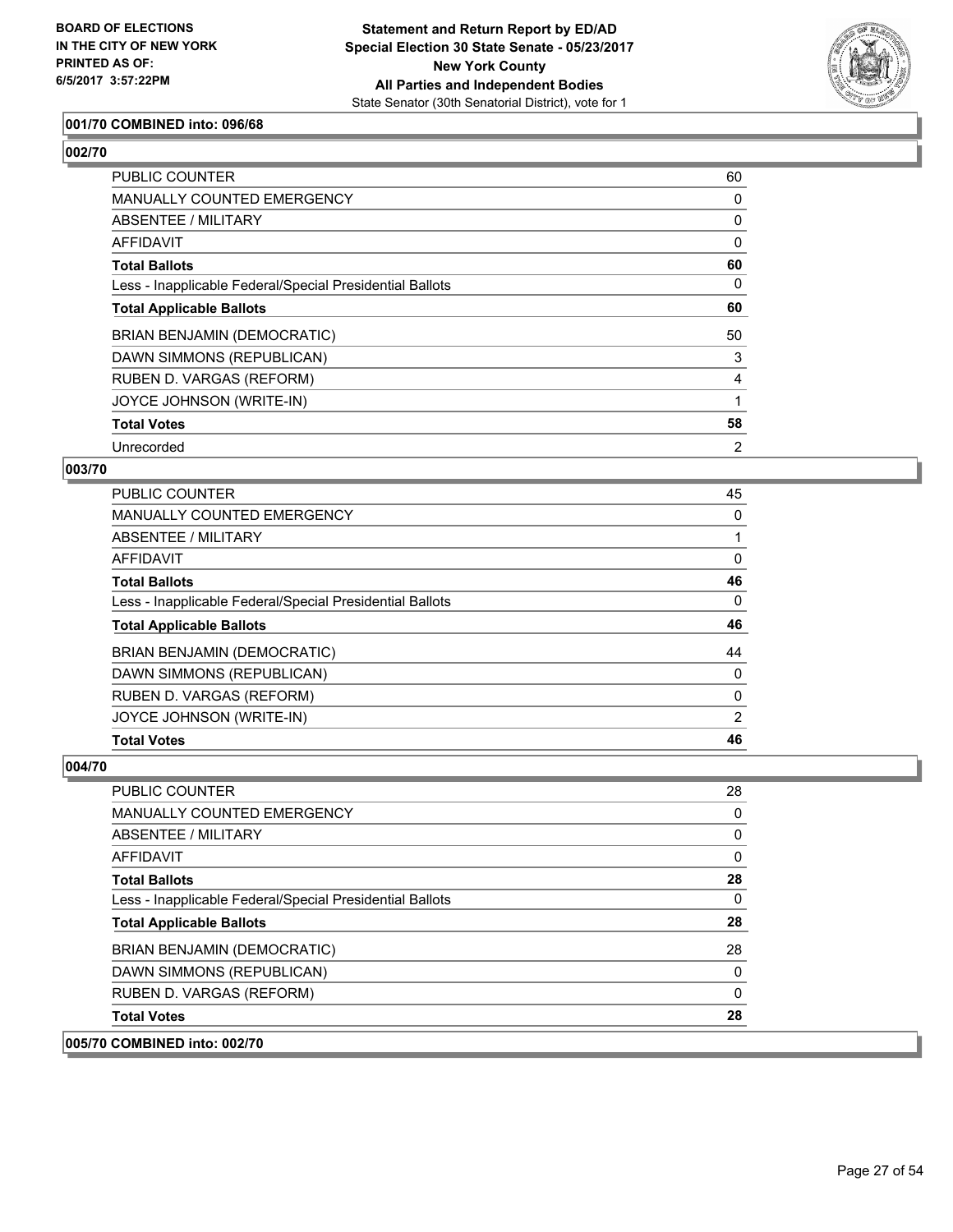

| <b>PUBLIC COUNTER</b>                                    | 62 |
|----------------------------------------------------------|----|
| MANUALLY COUNTED EMERGENCY                               | 0  |
| ABSENTEE / MILITARY                                      | 3  |
| AFFIDAVIT                                                | 0  |
| <b>Total Ballots</b>                                     | 65 |
| Less - Inapplicable Federal/Special Presidential Ballots | 0  |
| <b>Total Applicable Ballots</b>                          | 65 |
| <b>BRIAN BENJAMIN (DEMOCRATIC)</b>                       | 54 |
| DAWN SIMMONS (REPUBLICAN)                                | 3  |
| RUBEN D. VARGAS (REFORM)                                 | 3  |
| JOYCE JOHNSON (WRITE-IN)                                 | 3  |
| KEITH WRIGHT (WRITE-IN)                                  | 1  |
| <b>Total Votes</b>                                       | 64 |
| Unrecorded                                               |    |

**007/70 COMBINED into: 006/70**

### **008/70**

| <b>PUBLIC COUNTER</b>                                    | 114 |
|----------------------------------------------------------|-----|
| MANUALLY COUNTED EMERGENCY                               | 0   |
| ABSENTEE / MILITARY                                      | 5   |
| AFFIDAVIT                                                | 0   |
| <b>Total Ballots</b>                                     | 119 |
| Less - Inapplicable Federal/Special Presidential Ballots | 0   |
| <b>Total Applicable Ballots</b>                          | 119 |
| <b>BRIAN BENJAMIN (DEMOCRATIC)</b>                       | 114 |
| DAWN SIMMONS (REPUBLICAN)                                | 3   |
| RUBEN D. VARGAS (REFORM)                                 |     |
| JOYCE JOHNSON (WRITE-IN)                                 |     |
| <b>Total Votes</b>                                       | 119 |

| 010/70 COMBINED into: 008/70                             |                |
|----------------------------------------------------------|----------------|
| <b>Total Votes</b>                                       | 96             |
| JOYCE JOHNSON (WRITE-IN)                                 | 3              |
| CORDELL CLEARE (WRITE-IN)                                |                |
| RUBEN D. VARGAS (REFORM)                                 | $\overline{2}$ |
| DAWN SIMMONS (REPUBLICAN)                                | $\overline{2}$ |
| <b>BRIAN BENJAMIN (DEMOCRATIC)</b>                       | 88             |
| <b>Total Applicable Ballots</b>                          | 96             |
| Less - Inapplicable Federal/Special Presidential Ballots | $\mathbf{0}$   |
| Total Ballots                                            | 96             |
| AFFIDAVIT                                                | $\mathbf{0}$   |
| ABSENTEE / MILITARY                                      | 3              |
| <b>MANUALLY COUNTED EMERGENCY</b>                        | 0              |
| <b>PUBLIC COUNTER</b>                                    | 93             |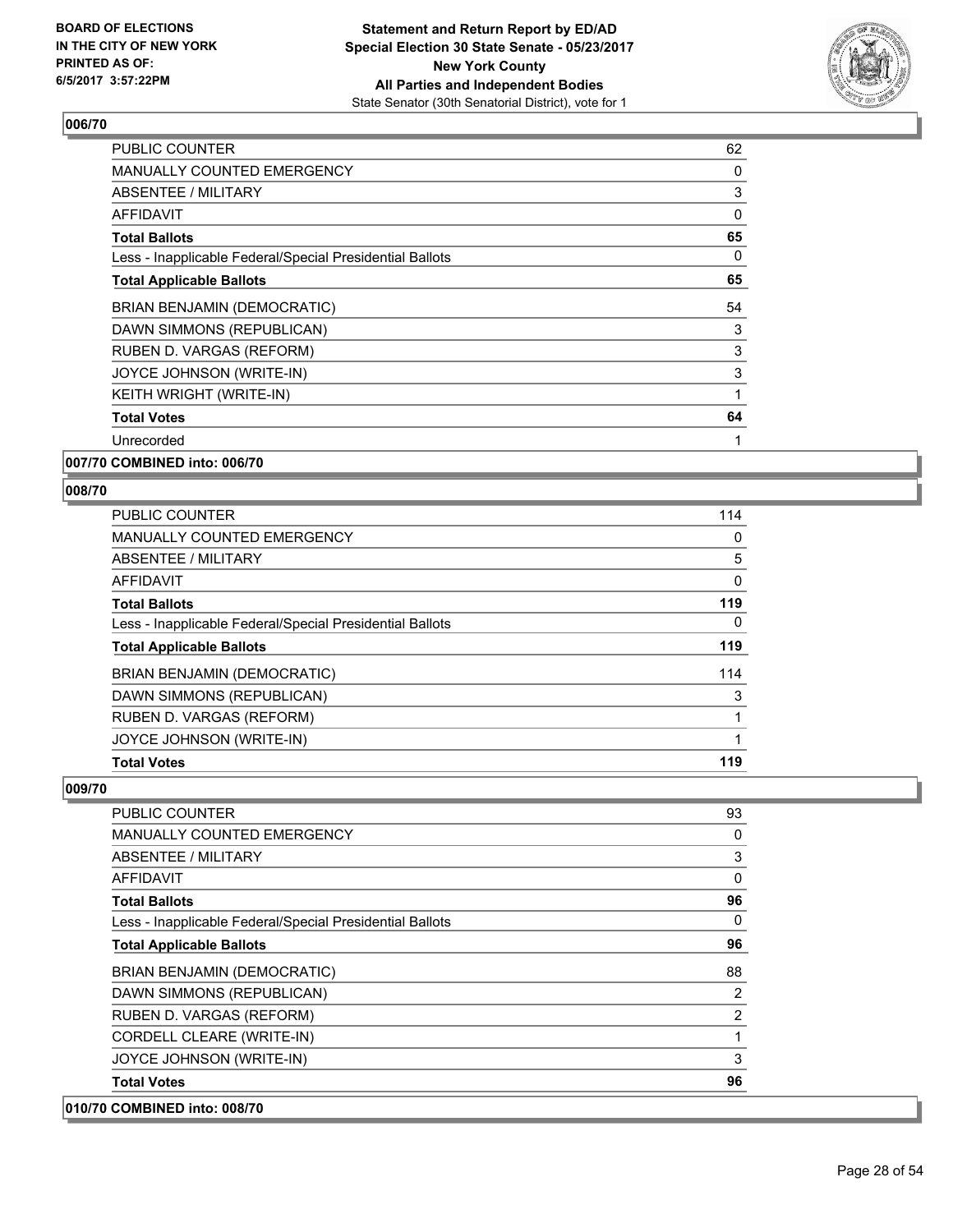

| <b>Total Votes</b>                                       | 91       |
|----------------------------------------------------------|----------|
| RUBEN D. VARGAS (REFORM)                                 | $\Omega$ |
| DAWN SIMMONS (REPUBLICAN)                                | 4        |
| BRIAN BENJAMIN (DEMOCRATIC)                              | 87       |
| <b>Total Applicable Ballots</b>                          | 91       |
| Less - Inapplicable Federal/Special Presidential Ballots | $\Omega$ |
| <b>Total Ballots</b>                                     | 91       |
| AFFIDAVIT                                                | $\Omega$ |
| ABSENTEE / MILITARY                                      | 3        |
| <b>MANUALLY COUNTED EMERGENCY</b>                        | 0        |
| PUBLIC COUNTER                                           | 88       |

# **012/70**

| PUBLIC COUNTER                                           | 50       |
|----------------------------------------------------------|----------|
| <b>MANUALLY COUNTED EMERGENCY</b>                        | 0        |
| <b>ABSENTEE / MILITARY</b>                               |          |
| <b>AFFIDAVIT</b>                                         | 0        |
| <b>Total Ballots</b>                                     | 51       |
| Less - Inapplicable Federal/Special Presidential Ballots | $\Omega$ |
| <b>Total Applicable Ballots</b>                          | 51       |
| <b>BRIAN BENJAMIN (DEMOCRATIC)</b>                       | 45       |
| DAWN SIMMONS (REPUBLICAN)                                | 3        |
| RUBEN D. VARGAS (REFORM)                                 |          |
| BILL PERKINS (WRITE-IN)                                  |          |
| JOYCE JOHNSON (WRITE-IN)                                 |          |
| <b>Total Votes</b>                                       | 51       |

# **013/70**

**014/70** 

| COMBINED into: 013/70                                    |    |
|----------------------------------------------------------|----|
| <b>Total Votes</b>                                       | 93 |
| JOYCE JOHNSON (WRITE-IN)                                 | 1  |
| RUBEN D. VARGAS (REFORM)                                 | 1  |
| DAWN SIMMONS (REPUBLICAN)                                | 2  |
| BRIAN BENJAMIN (DEMOCRATIC)                              | 89 |
| <b>Total Applicable Ballots</b>                          | 93 |
| Less - Inapplicable Federal/Special Presidential Ballots | 0  |
| <b>Total Ballots</b>                                     | 93 |
| AFFIDAVIT                                                | 1  |
| ABSENTEE / MILITARY                                      | 3  |
| <b>MANUALLY COUNTED EMERGENCY</b>                        | 0  |
| <b>PUBLIC COUNTER</b>                                    | 89 |

**015/70 COMBINED into: 011/70**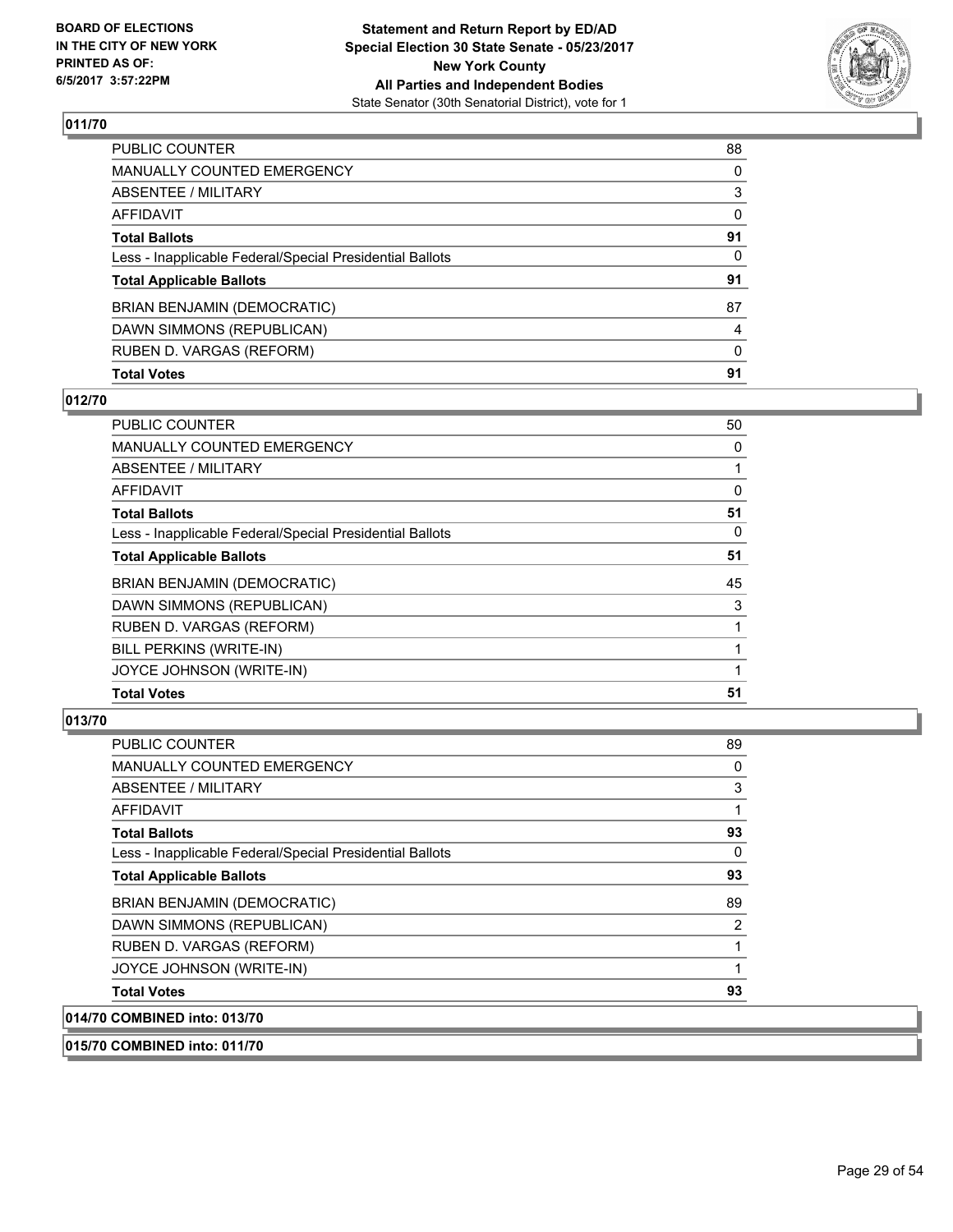

| <b>PUBLIC COUNTER</b>                                    | 67             |
|----------------------------------------------------------|----------------|
| <b>MANUALLY COUNTED EMERGENCY</b>                        | 0              |
| ABSENTEE / MILITARY                                      | $\overline{2}$ |
| <b>AFFIDAVIT</b>                                         | 0              |
| <b>Total Ballots</b>                                     | 69             |
| Less - Inapplicable Federal/Special Presidential Ballots | 0              |
| <b>Total Applicable Ballots</b>                          | 69             |
| BRIAN BENJAMIN (DEMOCRATIC)                              | 62             |
| DAWN SIMMONS (REPUBLICAN)                                | 3              |
| RUBEN D. VARGAS (REFORM)                                 |                |
| JOYCE JOHNSON (WRITE-IN)                                 | $\overline{2}$ |
| UNATTRIBUTABLE WRITE-IN (WRITE-IN)                       |                |
| <b>Total Votes</b>                                       | 69             |
|                                                          |                |

# **017/70**

| PUBLIC COUNTER                                           | 62             |
|----------------------------------------------------------|----------------|
| <b>MANUALLY COUNTED EMERGENCY</b>                        | 0              |
| ABSENTEE / MILITARY                                      | $\overline{2}$ |
| <b>AFFIDAVIT</b>                                         | 0              |
| <b>Total Ballots</b>                                     | 64             |
| Less - Inapplicable Federal/Special Presidential Ballots | 0              |
| <b>Total Applicable Ballots</b>                          | 64             |
| <b>BRIAN BENJAMIN (DEMOCRATIC)</b>                       | 60             |
| DAWN SIMMONS (REPUBLICAN)                                | 3              |
| RUBEN D. VARGAS (REFORM)                                 |                |
| <b>Total Votes</b>                                       | 64             |

# **018/70 COMBINED into: 012/70**

| PUBLIC COUNTER                                           | 53       |
|----------------------------------------------------------|----------|
| <b>MANUALLY COUNTED EMERGENCY</b>                        | 0        |
| <b>ABSENTEE / MILITARY</b>                               |          |
| <b>AFFIDAVIT</b>                                         | 0        |
| <b>Total Ballots</b>                                     | 54       |
| Less - Inapplicable Federal/Special Presidential Ballots | 0        |
| <b>Total Applicable Ballots</b>                          | 54       |
| BRIAN BENJAMIN (DEMOCRATIC)                              | 54       |
| DAWN SIMMONS (REPUBLICAN)                                | 0        |
| RUBEN D. VARGAS (REFORM)                                 | $\Omega$ |
| <b>Total Votes</b>                                       | 54       |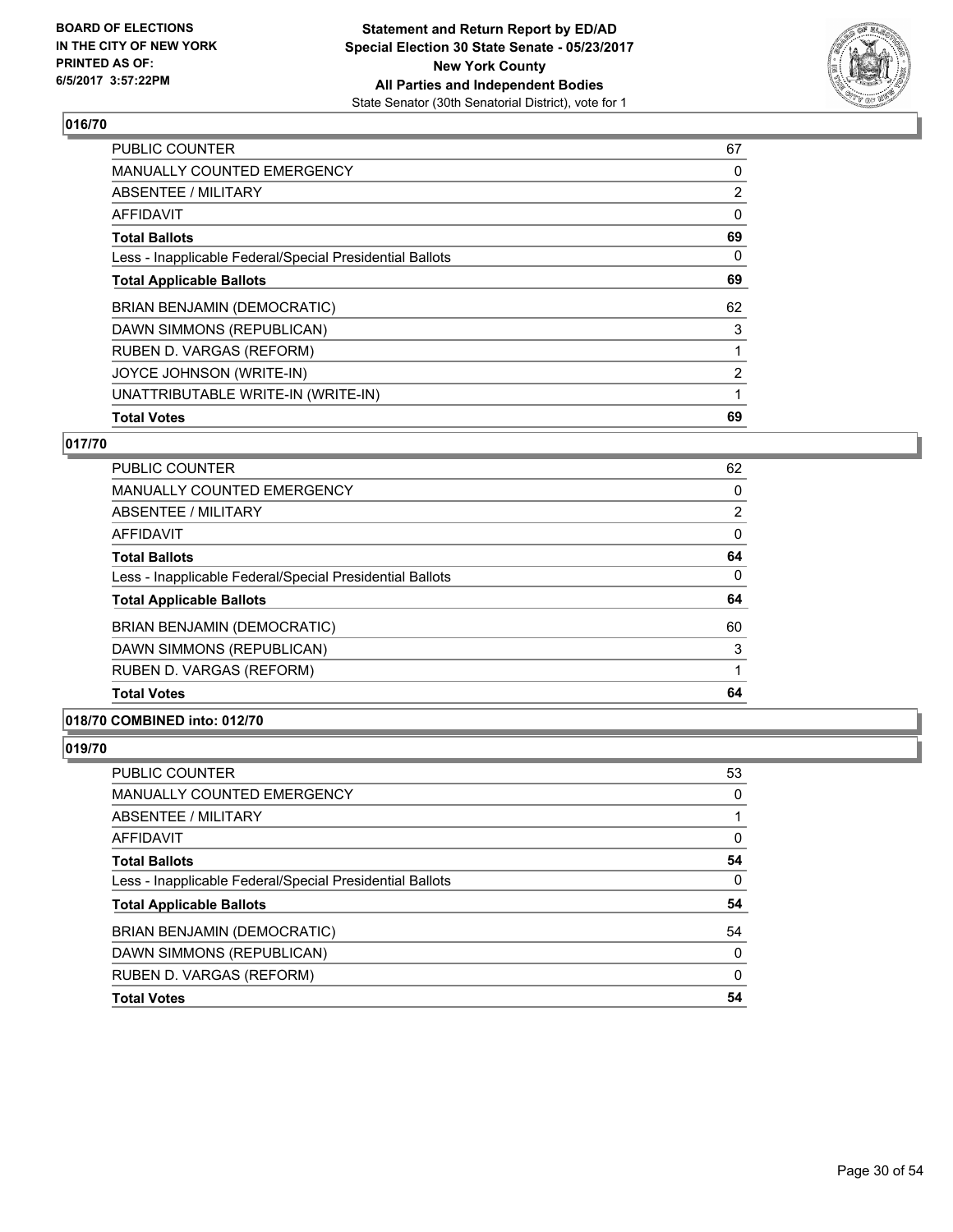

| <b>Total Votes</b>                                       | 66             |
|----------------------------------------------------------|----------------|
| JOYCE JOHNSON (WRITE-IN)                                 | $\overline{2}$ |
| RUBEN D. VARGAS (REFORM)                                 | 0              |
| DAWN SIMMONS (REPUBLICAN)                                | 4              |
| BRIAN BENJAMIN (DEMOCRATIC)                              | 60             |
| <b>Total Applicable Ballots</b>                          | 66             |
| Less - Inapplicable Federal/Special Presidential Ballots | 0              |
| <b>Total Ballots</b>                                     | 66             |
| AFFIDAVIT                                                | 0              |
| ABSENTEE / MILITARY                                      | 3              |
| MANUALLY COUNTED EMERGENCY                               | 0              |
| <b>PUBLIC COUNTER</b>                                    | 63             |

# **021/70**

| <b>PUBLIC COUNTER</b>                                    | 44             |
|----------------------------------------------------------|----------------|
| <b>MANUALLY COUNTED EMERGENCY</b>                        | 0              |
| ABSENTEE / MILITARY                                      | 0              |
| AFFIDAVIT                                                | 0              |
| <b>Total Ballots</b>                                     | 44             |
| Less - Inapplicable Federal/Special Presidential Ballots | 0              |
| <b>Total Applicable Ballots</b>                          | 44             |
| BRIAN BENJAMIN (DEMOCRATIC)                              | 39             |
| DAWN SIMMONS (REPUBLICAN)                                | $\overline{4}$ |
| RUBEN D. VARGAS (REFORM)                                 |                |
| <b>Total Votes</b>                                       | 44             |

| <b>PUBLIC COUNTER</b>                                    | 48             |
|----------------------------------------------------------|----------------|
| <b>MANUALLY COUNTED EMERGENCY</b>                        | 0              |
| ABSENTEE / MILITARY                                      | 3              |
| AFFIDAVIT                                                | 0              |
| <b>Total Ballots</b>                                     | 51             |
| Less - Inapplicable Federal/Special Presidential Ballots | 0              |
| <b>Total Applicable Ballots</b>                          | 51             |
| <b>BRIAN BENJAMIN (DEMOCRATIC)</b>                       | 43             |
| DAWN SIMMONS (REPUBLICAN)                                | 4              |
| RUBEN D. VARGAS (REFORM)                                 | $\overline{2}$ |
| JOYCE JOHNSON (WRITE-IN)                                 | 2              |
| <b>Total Votes</b>                                       | 51             |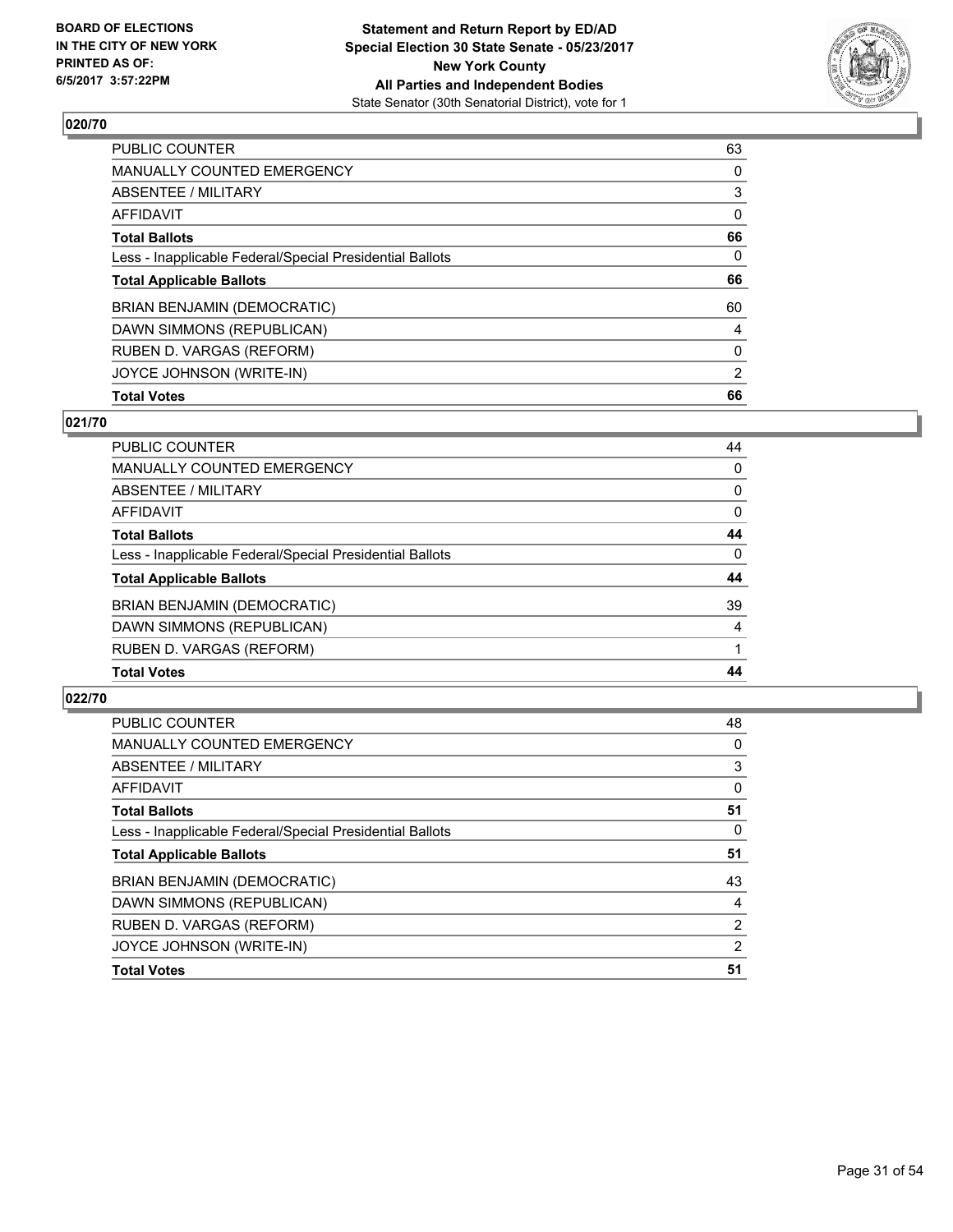

| <b>PUBLIC COUNTER</b>                                    | 68             |
|----------------------------------------------------------|----------------|
| <b>MANUALLY COUNTED EMERGENCY</b>                        | 0              |
| <b>ABSENTEE / MILITARY</b>                               | 6              |
| <b>AFFIDAVIT</b>                                         | $\Omega$       |
| <b>Total Ballots</b>                                     | 74             |
| Less - Inapplicable Federal/Special Presidential Ballots | 0              |
| <b>Total Applicable Ballots</b>                          | 74             |
| <b>BRIAN BENJAMIN (DEMOCRATIC)</b>                       | 68             |
| DAWN SIMMONS (REPUBLICAN)                                |                |
| RUBEN D. VARGAS (REFORM)                                 | 0              |
| CATHERINE VENTURA (WRITE-IN)                             |                |
| JOYCE JOHNSON (WRITE-IN)                                 | $\overline{2}$ |
| UNATTRIBUTABLE WRITE-IN (WRITE-IN)                       |                |
| <b>Total Votes</b>                                       | 73             |
| Unrecorded                                               | 1              |

**024/70 COMBINED into: 023/70**

### **025/70 COMBINED into: 022/70**

### **026/70**

| <b>PUBLIC COUNTER</b>                                    | 34 |
|----------------------------------------------------------|----|
| <b>MANUALLY COUNTED EMERGENCY</b>                        | 0  |
| ABSENTEE / MILITARY                                      | 0  |
| AFFIDAVIT                                                | 0  |
| <b>Total Ballots</b>                                     | 34 |
| Less - Inapplicable Federal/Special Presidential Ballots | 0  |
| <b>Total Applicable Ballots</b>                          | 34 |
| <b>BRIAN BENJAMIN (DEMOCRATIC)</b>                       | 29 |
| DAWN SIMMONS (REPUBLICAN)                                |    |
| RUBEN D. VARGAS (REFORM)                                 |    |
| JOHN CHAPMAN (WRITE-IN)                                  |    |
| JOYCE JOHNSON (WRITE-IN)                                 | 2  |
| <b>Total Votes</b>                                       | 34 |

# **027/70 COMBINED into: 083/68**

| PUBLIC COUNTER                                           | 50 |
|----------------------------------------------------------|----|
| <b>MANUALLY COUNTED EMERGENCY</b>                        | 0  |
| ABSENTEE / MILITARY                                      |    |
| AFFIDAVIT                                                | 0  |
| <b>Total Ballots</b>                                     | 51 |
| Less - Inapplicable Federal/Special Presidential Ballots | 0  |
| <b>Total Applicable Ballots</b>                          | 51 |
| BRIAN BENJAMIN (DEMOCRATIC)                              | 45 |
| DAWN SIMMONS (REPUBLICAN)                                | 3  |
| RUBEN D. VARGAS (REFORM)                                 | 3  |
| <b>Total Votes</b>                                       | 51 |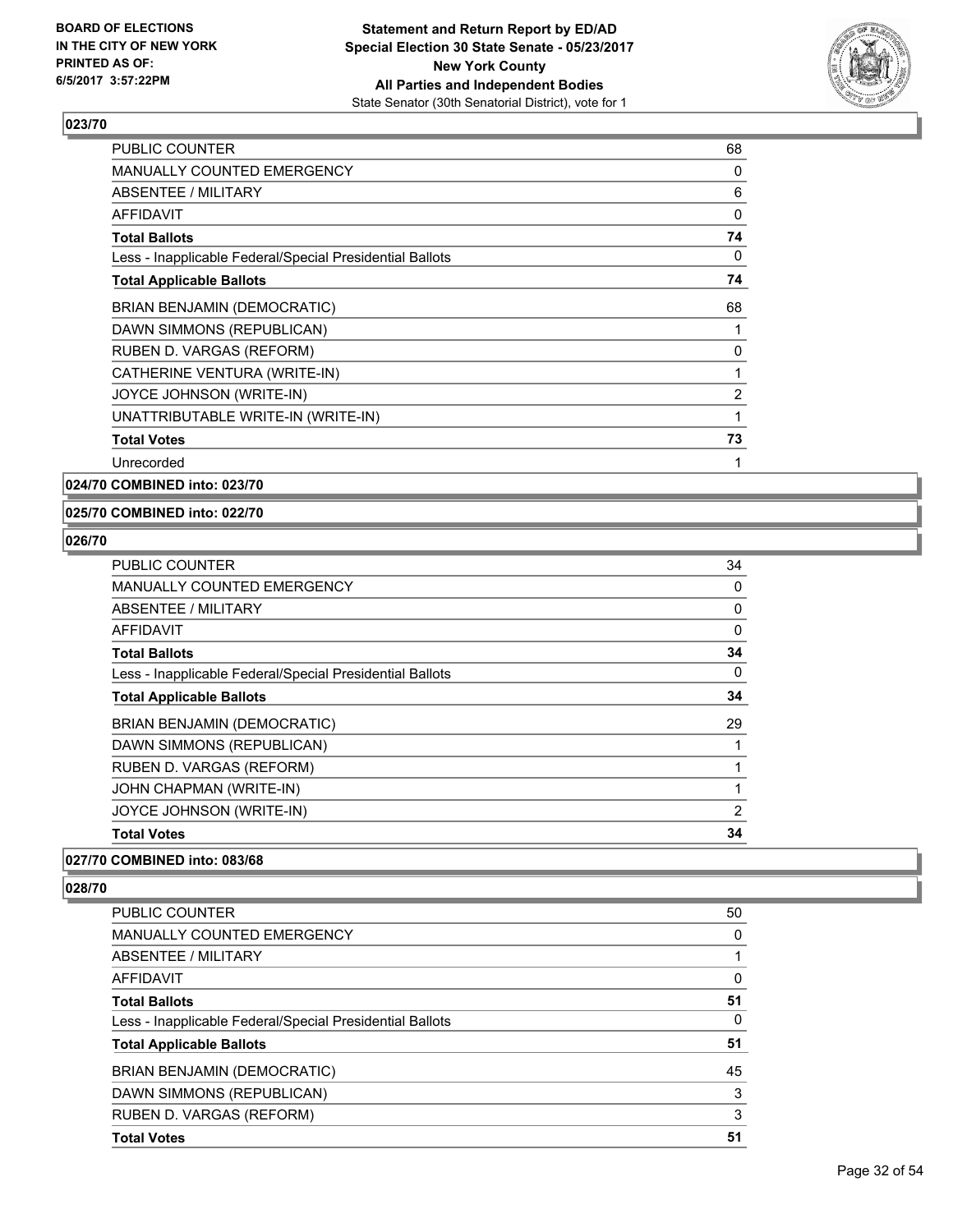

# **029/70 COMBINED into: 028/70**

#### **030/70**

| <b>Total Votes</b>                                       | 45             |
|----------------------------------------------------------|----------------|
| RUBEN D. VARGAS (REFORM)                                 |                |
| DAWN SIMMONS (REPUBLICAN)                                | $\overline{2}$ |
| BRIAN BENJAMIN (DEMOCRATIC)                              | 42             |
| <b>Total Applicable Ballots</b>                          | 45             |
| Less - Inapplicable Federal/Special Presidential Ballots | $\Omega$       |
| <b>Total Ballots</b>                                     | 45             |
| <b>AFFIDAVIT</b>                                         | $\mathbf{0}$   |
| <b>ABSENTEE / MILITARY</b>                               |                |
| <b>MANUALLY COUNTED EMERGENCY</b>                        | $\Omega$       |
| <b>PUBLIC COUNTER</b>                                    | 44             |

# **031/70**

| <b>PUBLIC COUNTER</b>                                    | 28       |
|----------------------------------------------------------|----------|
| <b>MANUALLY COUNTED EMERGENCY</b>                        | 0        |
| ABSENTEE / MILITARY                                      | 0        |
| AFFIDAVIT                                                | $\Omega$ |
| <b>Total Ballots</b>                                     | 28       |
| Less - Inapplicable Federal/Special Presidential Ballots | $\Omega$ |
| <b>Total Applicable Ballots</b>                          | 28       |
| <b>BRIAN BENJAMIN (DEMOCRATIC)</b>                       | 25       |
| DAWN SIMMONS (REPUBLICAN)                                | 0        |
| RUBEN D. VARGAS (REFORM)                                 | 3        |
| <b>Total Votes</b>                                       | 28       |

| <b>PUBLIC COUNTER</b>                                    | 41 |
|----------------------------------------------------------|----|
| <b>MANUALLY COUNTED EMERGENCY</b>                        | 0  |
| ABSENTEE / MILITARY                                      | 3  |
| AFFIDAVIT                                                | 0  |
| <b>Total Ballots</b>                                     | 44 |
| Less - Inapplicable Federal/Special Presidential Ballots | 0  |
| <b>Total Applicable Ballots</b>                          | 44 |
| <b>BRIAN BENJAMIN (DEMOCRATIC)</b>                       | 40 |
| DAWN SIMMONS (REPUBLICAN)                                |    |
| RUBEN D. VARGAS (REFORM)                                 | 2  |
| UNATTRIBUTABLE WRITE-IN (WRITE-IN)                       |    |
| <b>Total Votes</b>                                       | 44 |
| 033/70 COMBINED into: 032/70                             |    |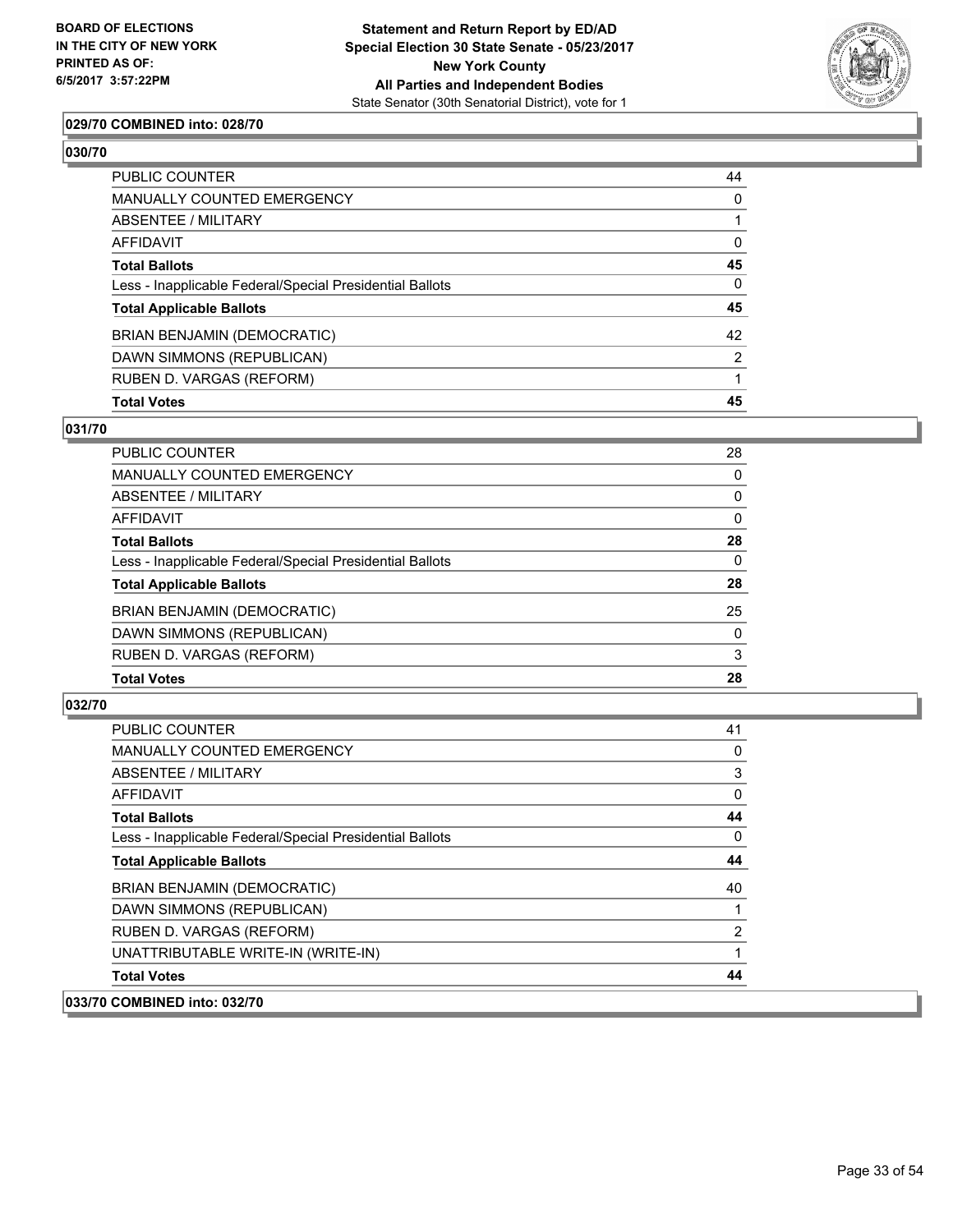

| <b>PUBLIC COUNTER</b>                                    | 73 |
|----------------------------------------------------------|----|
| <b>MANUALLY COUNTED EMERGENCY</b>                        | 0  |
| ABSENTEE / MILITARY                                      | 6  |
| <b>AFFIDAVIT</b>                                         | 0  |
| <b>Total Ballots</b>                                     | 79 |
| Less - Inapplicable Federal/Special Presidential Ballots | 0  |
| <b>Total Applicable Ballots</b>                          | 79 |
| <b>BRIAN BENJAMIN (DEMOCRATIC)</b>                       | 70 |
| DAWN SIMMONS (REPUBLICAN)                                | 5  |
| RUBEN D. VARGAS (REFORM)                                 | 0  |
| JOYCE JOHNSON (WRITE-IN)                                 | 3  |
| <b>Total Votes</b>                                       | 78 |
| Unrecorded                                               | 1  |

# **035/70**

| <b>PUBLIC COUNTER</b>                                    | 111 |
|----------------------------------------------------------|-----|
| <b>MANUALLY COUNTED EMERGENCY</b>                        | 0   |
| ABSENTEE / MILITARY                                      | 4   |
| <b>AFFIDAVIT</b>                                         | 0   |
| <b>Total Ballots</b>                                     | 115 |
| Less - Inapplicable Federal/Special Presidential Ballots | 0   |
| <b>Total Applicable Ballots</b>                          | 115 |
| <b>BRIAN BENJAMIN (DEMOCRATIC)</b>                       | 105 |
| DAWN SIMMONS (REPUBLICAN)                                | 4   |
| RUBEN D. VARGAS (REFORM)                                 | 1   |
| JOYCE JOHNSON (WRITE-IN)                                 | 4   |
| JOYCE SAY JOHNSON (WRITE-IN)                             | 1   |
| <b>Total Votes</b>                                       | 115 |

| <b>PUBLIC COUNTER</b>                                    | 59 |
|----------------------------------------------------------|----|
| <b>MANUALLY COUNTED EMERGENCY</b>                        | 0  |
| ABSENTEE / MILITARY                                      | 9  |
| AFFIDAVIT                                                | 0  |
| <b>Total Ballots</b>                                     | 68 |
| Less - Inapplicable Federal/Special Presidential Ballots | 0  |
|                                                          |    |
| <b>Total Applicable Ballots</b>                          | 68 |
| BRIAN BENJAMIN (DEMOCRATIC)                              | 60 |
| DAWN SIMMONS (REPUBLICAN)                                | 6  |
| RUBEN D. VARGAS (REFORM)                                 |    |
| <b>Total Votes</b>                                       | 67 |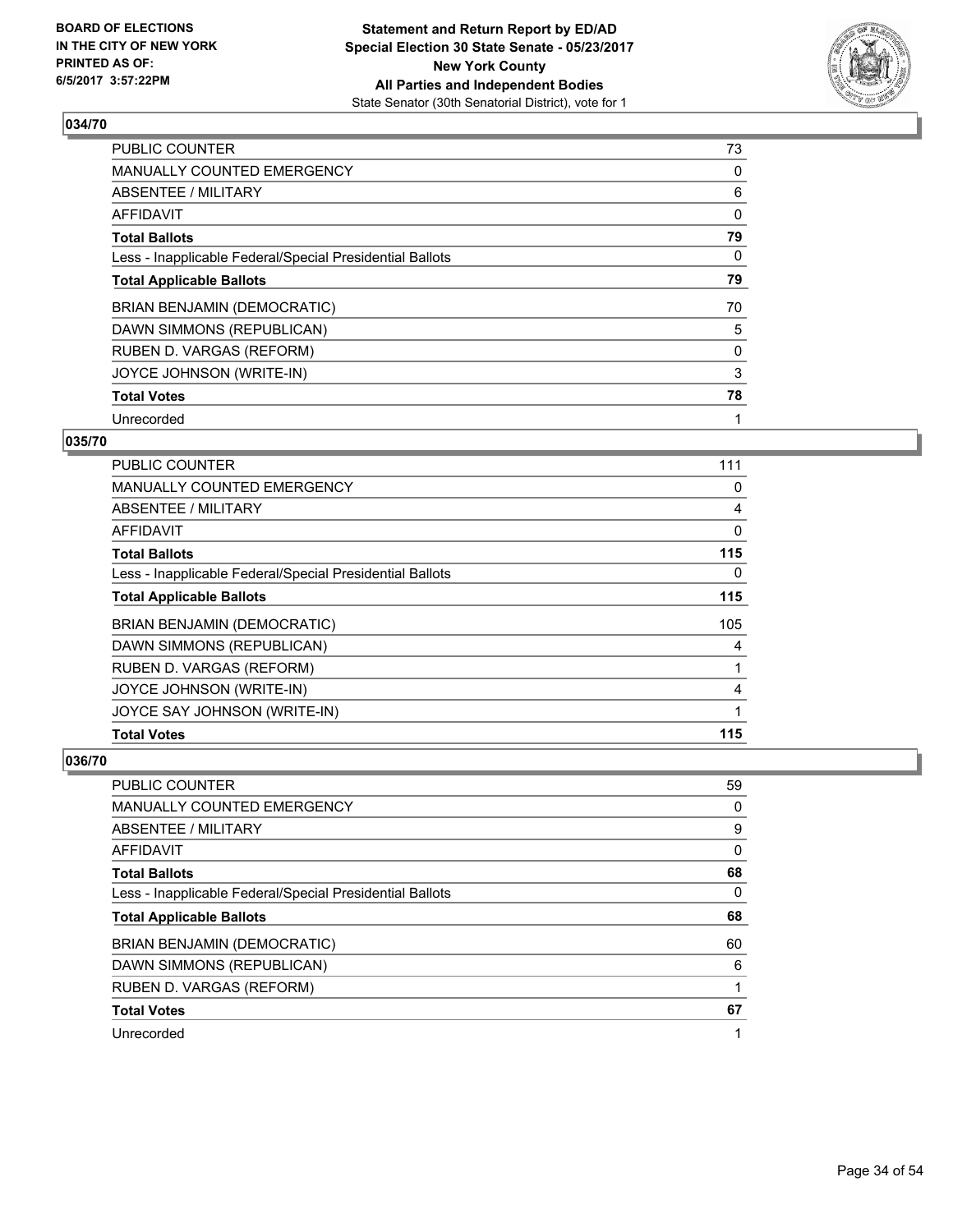

| 60             |
|----------------|
| 0              |
| $\overline{2}$ |
| 0              |
| 62             |
| 0              |
| 62             |
| 61             |
|                |
| 0              |
| 62             |
|                |

### **038/70 COMBINED into: 036/70**

#### **039/70 COMBINED into: 037/70**

### **040/70**

| <b>PUBLIC COUNTER</b>                                    | 88 |
|----------------------------------------------------------|----|
| <b>MANUALLY COUNTED EMERGENCY</b>                        | 0  |
| ABSENTEE / MILITARY                                      | 6  |
| <b>AFFIDAVIT</b>                                         | 0  |
| <b>Total Ballots</b>                                     | 94 |
| Less - Inapplicable Federal/Special Presidential Ballots | 0  |
| <b>Total Applicable Ballots</b>                          | 94 |
| BRIAN BENJAMIN (DEMOCRATIC)                              | 91 |
| DAWN SIMMONS (REPUBLICAN)                                |    |
| RUBEN D. VARGAS (REFORM)                                 | 0  |
| JOYCE JOHNSON (WRITE-IN)                                 |    |
| MARI MOSS (WRITE-IN)                                     | 1  |
| <b>Total Votes</b>                                       | 94 |

### **041/70 COMBINED into: 035/70**

| <b>PUBLIC COUNTER</b>                                    | 49 |
|----------------------------------------------------------|----|
| MANUALLY COUNTED EMERGENCY                               | 0  |
| ABSENTEE / MILITARY                                      |    |
| AFFIDAVIT                                                | 0  |
| <b>Total Ballots</b>                                     | 50 |
| Less - Inapplicable Federal/Special Presidential Ballots | 0  |
| <b>Total Applicable Ballots</b>                          | 50 |
| BRIAN BENJAMIN (DEMOCRATIC)                              | 47 |
| DAWN SIMMONS (REPUBLICAN)                                | 2  |
| RUBEN D. VARGAS (REFORM)                                 |    |
| <b>Total Votes</b>                                       | 50 |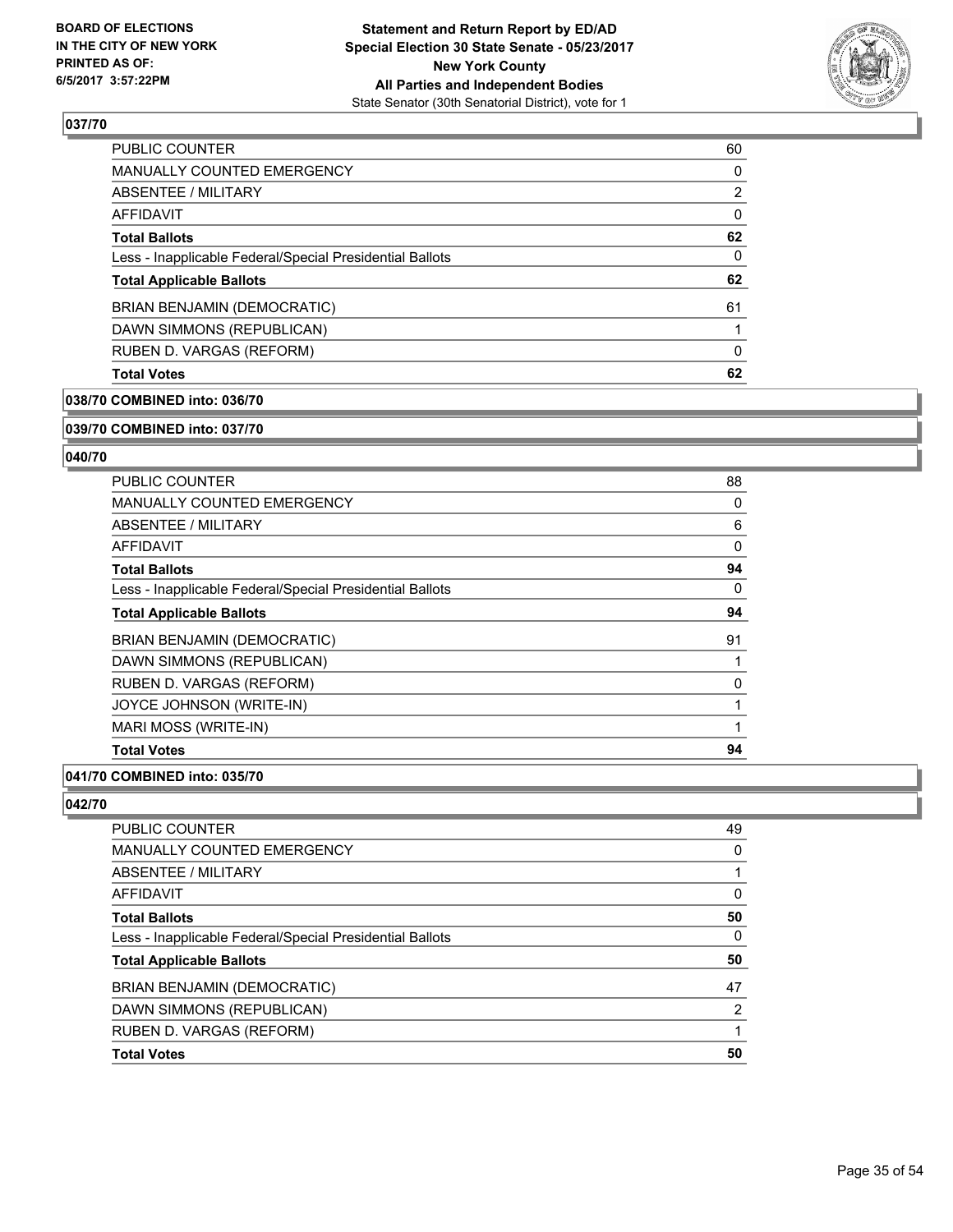

| <b>PUBLIC COUNTER</b>                                    | 42       |
|----------------------------------------------------------|----------|
| <b>MANUALLY COUNTED EMERGENCY</b>                        | 0        |
| ABSENTEE / MILITARY                                      |          |
| <b>AFFIDAVIT</b>                                         | 0        |
| <b>Total Ballots</b>                                     | 43       |
| Less - Inapplicable Federal/Special Presidential Ballots | $\Omega$ |
| <b>Total Applicable Ballots</b>                          | 43       |
| <b>BRIAN BENJAMIN (DEMOCRATIC)</b>                       | 34       |
| DAWN SIMMONS (REPUBLICAN)                                | 3        |
| RUBEN D. VARGAS (REFORM)                                 |          |
| JOYCE JOHNSON (WRITE-IN)                                 | 5        |
| <b>Total Votes</b>                                       | 43       |

# **044/70 COMBINED into: 034/70**

### **045/70**

| <b>PUBLIC COUNTER</b>                                    | 33 |
|----------------------------------------------------------|----|
| <b>MANUALLY COUNTED EMERGENCY</b>                        | 0  |
| ABSENTEE / MILITARY                                      |    |
| AFFIDAVIT                                                | 0  |
| <b>Total Ballots</b>                                     | 34 |
| Less - Inapplicable Federal/Special Presidential Ballots | 0  |
| <b>Total Applicable Ballots</b>                          | 34 |
| <b>BRIAN BENJAMIN (DEMOCRATIC)</b>                       | 30 |
| DAWN SIMMONS (REPUBLICAN)                                | 3  |
| RUBEN D. VARGAS (REFORM)                                 | 0  |
| JOYCE JOHNSON (WRITE-IN)                                 |    |
| <b>Total Votes</b>                                       | 34 |

| 047/70 COMBINED into: 046/70                             |              |
|----------------------------------------------------------|--------------|
| <b>Total Votes</b>                                       | 165          |
| JOYCE JOHNSON (WRITE-IN)                                 | 2            |
| RUBEN D. VARGAS (REFORM)                                 | 2            |
| DAWN SIMMONS (REPUBLICAN)                                | 17           |
| <b>BRIAN BENJAMIN (DEMOCRATIC)</b>                       | 144          |
| <b>Total Applicable Ballots</b>                          | 165          |
| Less - Inapplicable Federal/Special Presidential Ballots | $\mathbf{0}$ |
| <b>Total Ballots</b>                                     | 165          |
| AFFIDAVIT                                                | 2            |
| ABSENTEE / MILITARY                                      | 3            |
| MANUALLY COUNTED EMERGENCY                               | $\mathbf{0}$ |
| <b>PUBLIC COUNTER</b>                                    | 160          |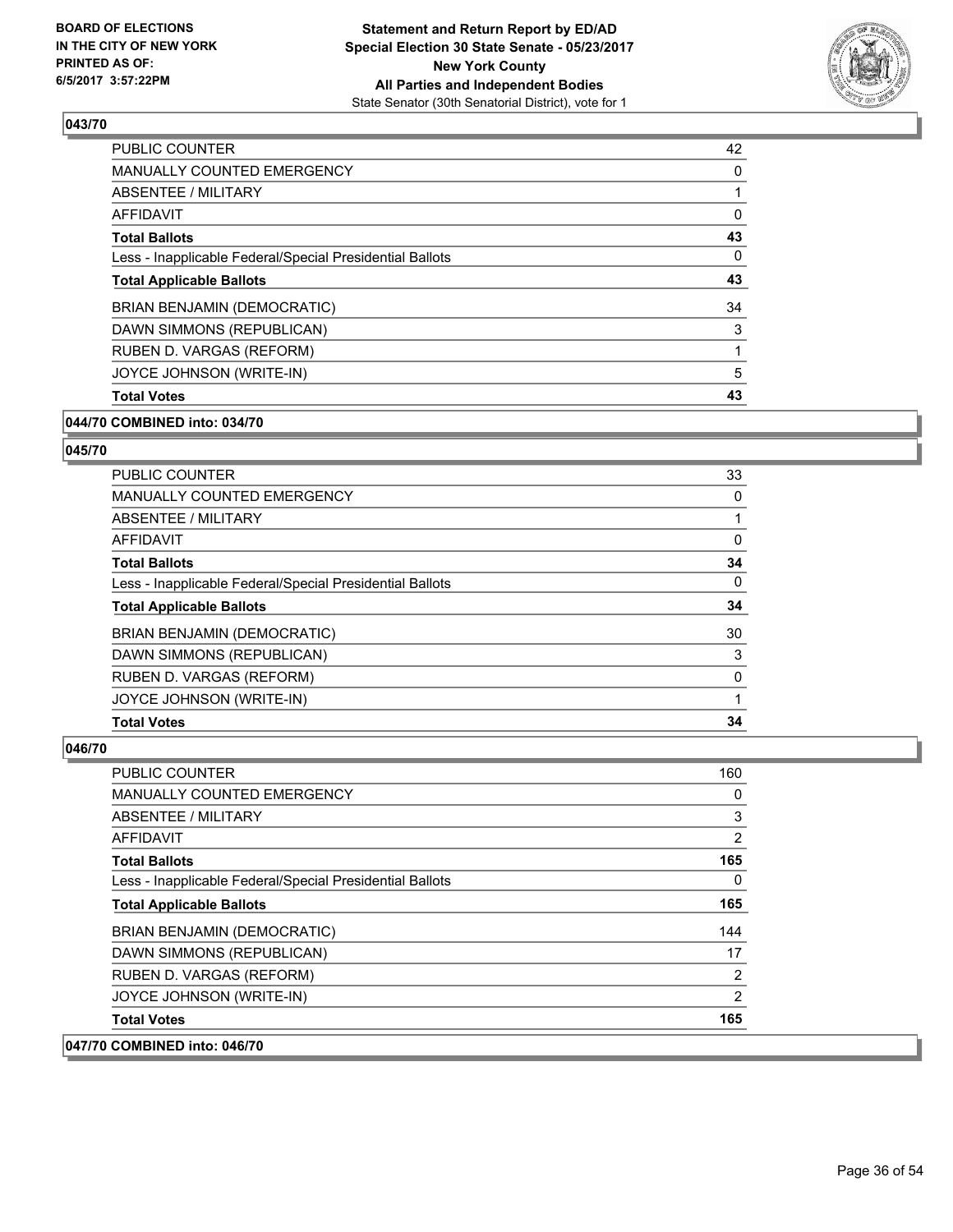

| <b>PUBLIC COUNTER</b>                                    | 50 |
|----------------------------------------------------------|----|
| <b>MANUALLY COUNTED EMERGENCY</b>                        | 0  |
| ABSENTEE / MILITARY                                      | 35 |
| AFFIDAVIT                                                | 3  |
| <b>Total Ballots</b>                                     | 88 |
| Less - Inapplicable Federal/Special Presidential Ballots | 0  |
| <b>Total Applicable Ballots</b>                          | 88 |
| BRIAN BENJAMIN (DEMOCRATIC)                              | 75 |
| DAWN SIMMONS (REPUBLICAN)                                | 5  |
| RUBEN D. VARGAS (REFORM)                                 | 5  |
| <b>Total Votes</b>                                       | 85 |
| Unrecorded                                               | 3  |
|                                                          |    |

# **049/70 COMBINED into: 048/70**

### **050/70**

| <b>PUBLIC COUNTER</b>                                    | 92             |
|----------------------------------------------------------|----------------|
| <b>MANUALLY COUNTED EMERGENCY</b>                        | 0              |
| ABSENTEE / MILITARY                                      | 5              |
| <b>AFFIDAVIT</b>                                         | $\Omega$       |
| <b>Total Ballots</b>                                     | 97             |
| Less - Inapplicable Federal/Special Presidential Ballots | 0              |
| <b>Total Applicable Ballots</b>                          | 97             |
| <b>BRIAN BENJAMIN (DEMOCRATIC)</b>                       | 90             |
| DAWN SIMMONS (REPUBLICAN)                                | 5              |
| RUBEN D. VARGAS (REFORM)                                 | $\Omega$       |
| JOYCE JOHNSON (WRITE-IN)                                 | $\overline{2}$ |
| <b>Total Votes</b>                                       | 97             |

| <b>Total Votes</b>                                       | 17 |
|----------------------------------------------------------|----|
| RUBEN D. VARGAS (REFORM)                                 | 0  |
| DAWN SIMMONS (REPUBLICAN)                                | 2  |
| BRIAN BENJAMIN (DEMOCRATIC)                              | 15 |
| <b>Total Applicable Ballots</b>                          | 17 |
| Less - Inapplicable Federal/Special Presidential Ballots | 0  |
| <b>Total Ballots</b>                                     | 17 |
| <b>AFFIDAVIT</b>                                         | 0  |
| ABSENTEE / MILITARY                                      |    |
| <b>MANUALLY COUNTED EMERGENCY</b>                        | 0  |
| <b>PUBLIC COUNTER</b>                                    | 16 |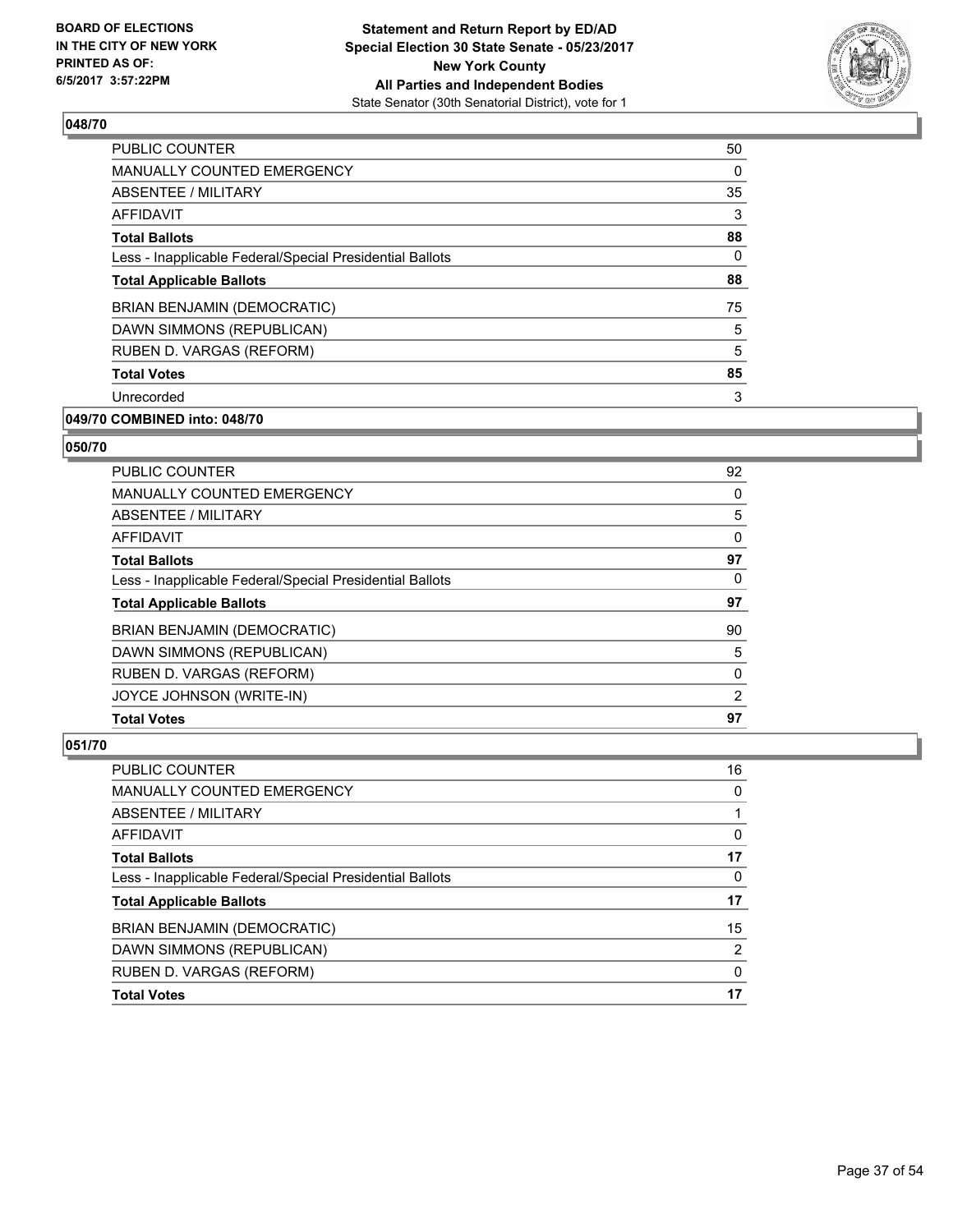

| <b>Total Votes</b>                                       | 43             |
|----------------------------------------------------------|----------------|
| JOYCE JOHNSON (WRITE-IN)                                 | 3              |
| RUBEN D. VARGAS (REFORM)                                 | 0              |
| DAWN SIMMONS (REPUBLICAN)                                | $\overline{2}$ |
| BRIAN BENJAMIN (DEMOCRATIC)                              | 38             |
| <b>Total Applicable Ballots</b>                          | 43             |
| Less - Inapplicable Federal/Special Presidential Ballots | 0              |
| <b>Total Ballots</b>                                     | 43             |
| AFFIDAVIT                                                |                |
| ABSENTEE / MILITARY                                      | 6              |
| MANUALLY COUNTED EMERGENCY                               | 0              |
| <b>PUBLIC COUNTER</b>                                    | 36             |

# **053/70**

| PUBLIC COUNTER                                           | 91             |
|----------------------------------------------------------|----------------|
| <b>MANUALLY COUNTED EMERGENCY</b>                        | 0              |
| ABSENTEE / MILITARY                                      | $\overline{2}$ |
| <b>AFFIDAVIT</b>                                         | 0              |
| <b>Total Ballots</b>                                     | 93             |
| Less - Inapplicable Federal/Special Presidential Ballots | 0              |
| <b>Total Applicable Ballots</b>                          | 93             |
| BRIAN BENJAMIN (DEMOCRATIC)                              | 91             |
| DAWN SIMMONS (REPUBLICAN)                                | 0              |
| RUBEN D. VARGAS (REFORM)                                 |                |
| JOYCE JOHNSON (WRITE-IN)                                 |                |
| <b>Total Votes</b>                                       | 93             |

| <b>PUBLIC COUNTER</b>                                    | 154          |
|----------------------------------------------------------|--------------|
| <b>MANUALLY COUNTED EMERGENCY</b>                        | $\mathbf{0}$ |
| ABSENTEE / MILITARY                                      | 3            |
| <b>AFFIDAVIT</b>                                         | 1            |
| <b>Total Ballots</b>                                     | 158          |
| Less - Inapplicable Federal/Special Presidential Ballots | 0            |
| <b>Total Applicable Ballots</b>                          | 158          |
| BRIAN BENJAMIN (DEMOCRATIC)                              | 149          |
| DAWN SIMMONS (REPUBLICAN)                                | 2            |
| RUBEN D. VARGAS (REFORM)                                 | 3            |
| <b>JOY JOHNSON (WRITE-IN)</b>                            | 1            |
| JOYCE JOHNSON (WRITE-IN)                                 | 1            |
| JULIA JOHNSON (WRITE-IN)                                 | 1            |
| RUSSELL A MCCALLUM (WRITE-IN)                            | $\mathbf 1$  |
| <b>Total Votes</b>                                       | 158          |
| 055/70 COMBINED into: 053/70                             |              |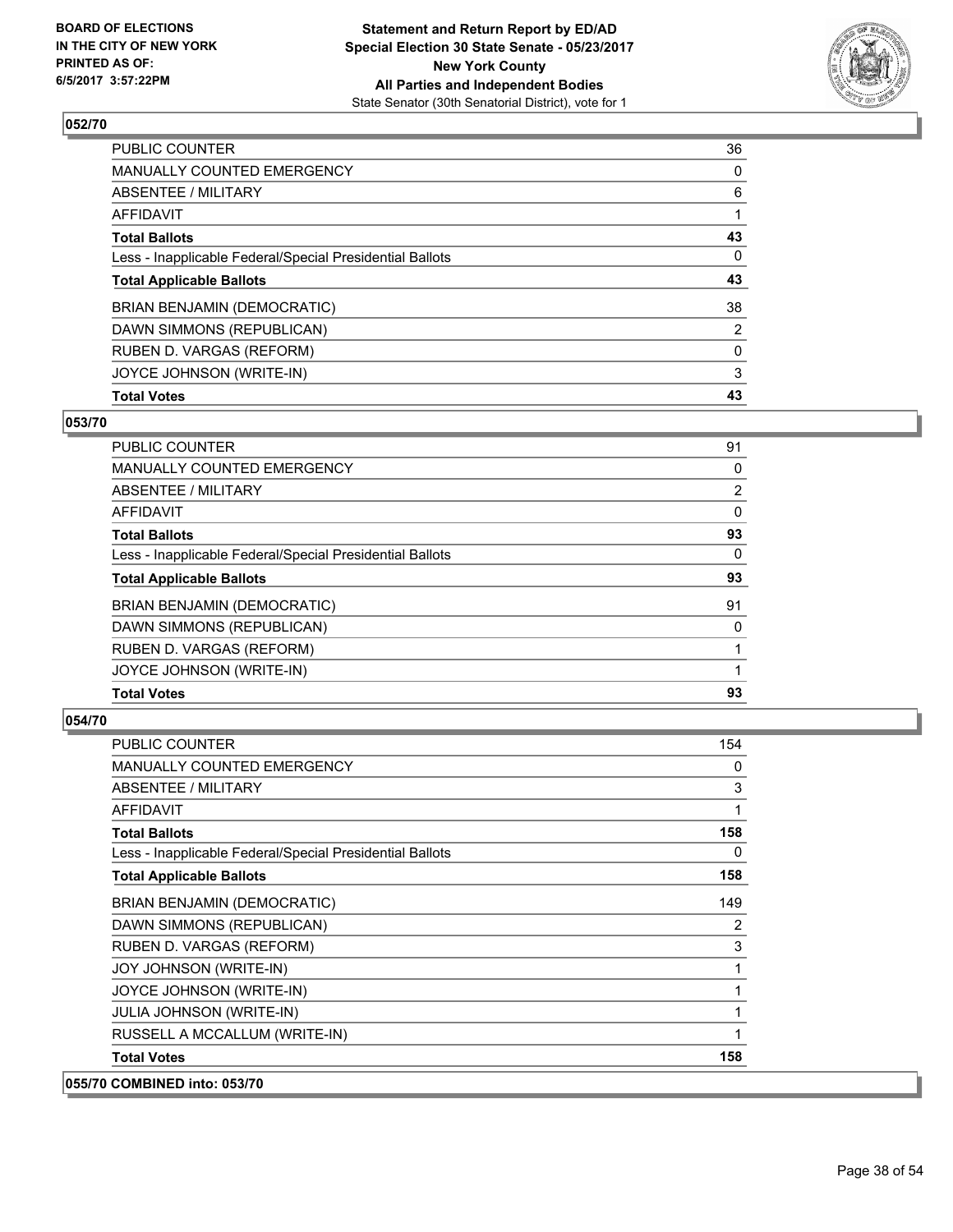

| 42             |
|----------------|
| 0              |
| 6              |
| $\overline{2}$ |
| 50             |
| 0              |
| 50             |
| 46             |
|                |
| 2              |
| 49             |
|                |
|                |

# **057/70 COMBINED into: 056/70**

# **058/70**

| <b>PUBLIC COUNTER</b>                                    | 69             |
|----------------------------------------------------------|----------------|
| <b>MANUALLY COUNTED EMERGENCY</b>                        | 0              |
| ABSENTEE / MILITARY                                      | 5              |
| <b>AFFIDAVIT</b>                                         | 3              |
| <b>Total Ballots</b>                                     | 77             |
| Less - Inapplicable Federal/Special Presidential Ballots | 0              |
| <b>Total Applicable Ballots</b>                          | 77             |
| <b>BRIAN BENJAMIN (DEMOCRATIC)</b>                       | 72             |
| DAWN SIMMONS (REPUBLICAN)                                | $\overline{2}$ |
| RUBEN D. VARGAS (REFORM)                                 | $\overline{2}$ |
| UNATTRIBUTABLE WRITE-IN (WRITE-IN)                       |                |
| <b>Total Votes</b>                                       | 77             |

# **059/70 COMBINED into: 052/70**

**060/70** 

| <b>COMBINED into: 060/70</b>                             |    |
|----------------------------------------------------------|----|
| <b>Total Votes</b>                                       | 52 |
| RUBEN D. VARGAS (REFORM)                                 | 0  |
| DAWN SIMMONS (REPUBLICAN)                                | 0  |
| BRIAN BENJAMIN (DEMOCRATIC)                              | 52 |
| <b>Total Applicable Ballots</b>                          | 52 |
| Less - Inapplicable Federal/Special Presidential Ballots | 0  |
| <b>Total Ballots</b>                                     | 52 |
| AFFIDAVIT                                                |    |
| ABSENTEE / MILITARY                                      | 3  |
| MANUALLY COUNTED EMERGENCY                               | 0  |
| <b>PUBLIC COUNTER</b>                                    | 48 |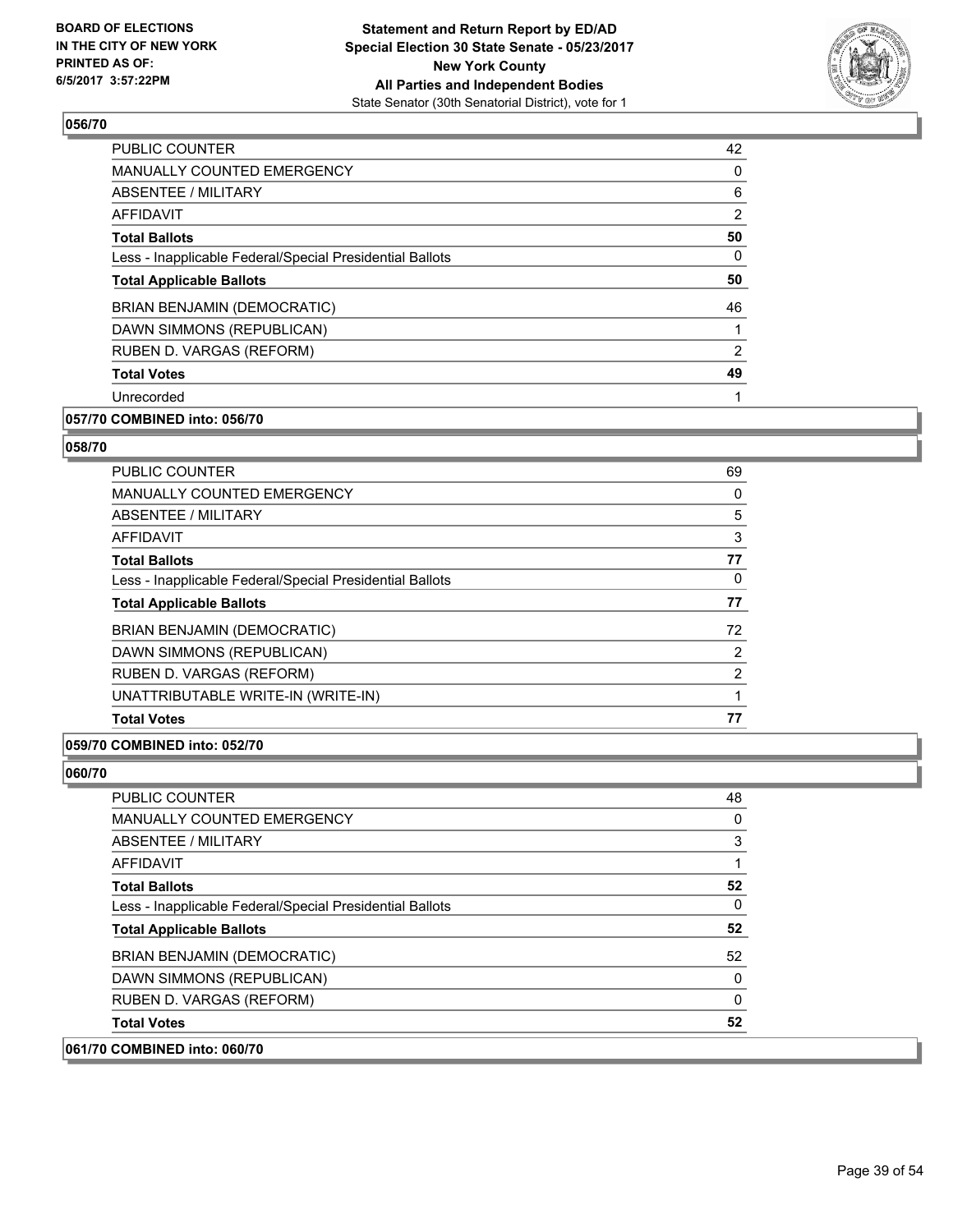

| <b>Total Votes</b>                                       | 66 |
|----------------------------------------------------------|----|
| JOYCE JOHNSON (WRITE-IN)                                 | 3  |
| RUBEN D. VARGAS (REFORM)                                 | 0  |
| DAWN SIMMONS (REPUBLICAN)                                | 0  |
| BRIAN BENJAMIN (DEMOCRATIC)                              | 63 |
| <b>Total Applicable Ballots</b>                          | 66 |
| Less - Inapplicable Federal/Special Presidential Ballots | 0  |
| <b>Total Ballots</b>                                     | 66 |
| AFFIDAVIT                                                | 0  |
| ABSENTEE / MILITARY                                      | 5  |
| MANUALLY COUNTED EMERGENCY                               | 0  |
| <b>PUBLIC COUNTER</b>                                    | 61 |

# **063/70**

| PUBLIC COUNTER                                           | 20 |
|----------------------------------------------------------|----|
| <b>MANUALLY COUNTED EMERGENCY</b>                        | 0  |
| ABSENTEE / MILITARY                                      | 6  |
| AFFIDAVIT                                                | 0  |
| <b>Total Ballots</b>                                     | 26 |
| Less - Inapplicable Federal/Special Presidential Ballots | 0  |
| <b>Total Applicable Ballots</b>                          | 26 |
| <b>BRIAN BENJAMIN (DEMOCRATIC)</b>                       | 24 |
| DAWN SIMMONS (REPUBLICAN)                                |    |
| RUBEN D. VARGAS (REFORM)                                 | 0  |
| CORDELL CLEARE (WRITE-IN)                                |    |
| <b>Total Votes</b>                                       | 26 |

# **064/70**

| 065/70 COMBINED into: 064/70                             |    |
|----------------------------------------------------------|----|
| <b>Total Votes</b>                                       | 44 |
| RUBEN D. VARGAS (REFORM)                                 | 0  |
| DAWN SIMMONS (REPUBLICAN)                                | 2  |
| <b>BRIAN BENJAMIN (DEMOCRATIC)</b>                       | 42 |
| <b>Total Applicable Ballots</b>                          | 44 |
| Less - Inapplicable Federal/Special Presidential Ballots | 0  |
| <b>Total Ballots</b>                                     | 44 |
| <b>AFFIDAVIT</b>                                         |    |
| ABSENTEE / MILITARY                                      | 3  |
| <b>MANUALLY COUNTED EMERGENCY</b>                        | 0  |
| <b>PUBLIC COUNTER</b>                                    | 40 |

**066/70 COMBINED into: 016/70**

**067/70 COMBINED into: 089/69**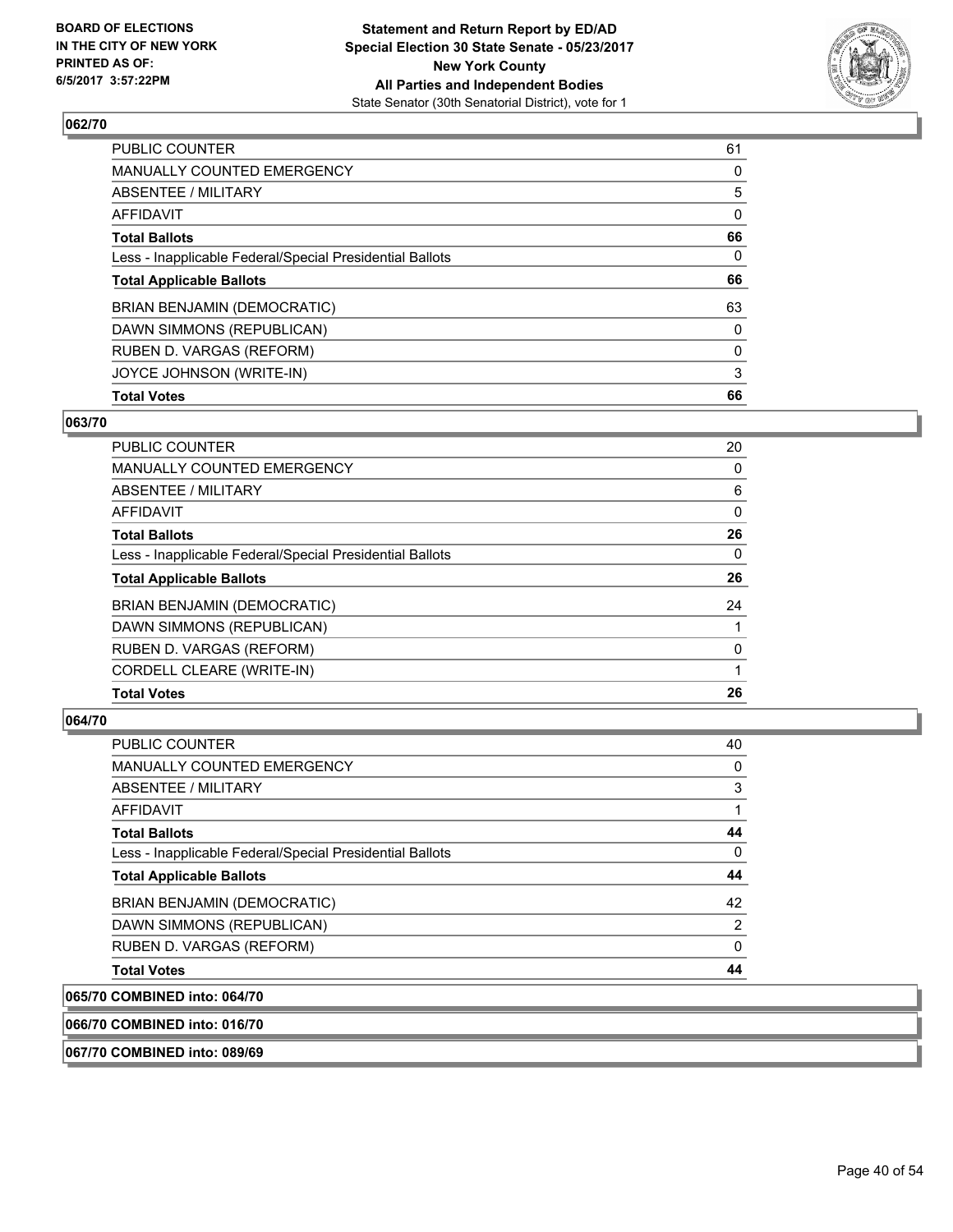

| <b>PUBLIC COUNTER</b>                                    | 51             |
|----------------------------------------------------------|----------------|
| <b>MANUALLY COUNTED EMERGENCY</b>                        | 0              |
| ABSENTEE / MILITARY                                      |                |
| <b>AFFIDAVIT</b>                                         | 0              |
| <b>Total Ballots</b>                                     | 52             |
| Less - Inapplicable Federal/Special Presidential Ballots | 0              |
| <b>Total Applicable Ballots</b>                          | 52             |
| <b>BRIAN BENJAMIN (DEMOCRATIC)</b>                       | 47             |
| DAWN SIMMONS (REPUBLICAN)                                |                |
| RUBEN D. VARGAS (REFORM)                                 | $\overline{2}$ |
| JOYCE JOHNSON (WRITE-IN)                                 |                |
| UNATTRIBUTABLE WRITE-IN (WRITE-IN)                       |                |
| <b>Total Votes</b>                                       | 52             |
|                                                          |                |

# **074/70**

| <b>PUBLIC COUNTER</b>                                    | 65 |
|----------------------------------------------------------|----|
| <b>MANUALLY COUNTED EMERGENCY</b>                        | 0  |
| ABSENTEE / MILITARY                                      |    |
| <b>AFFIDAVIT</b>                                         |    |
| <b>Total Ballots</b>                                     | 67 |
| Less - Inapplicable Federal/Special Presidential Ballots | 0  |
| <b>Total Applicable Ballots</b>                          | 67 |
| <b>BRIAN BENJAMIN (DEMOCRATIC)</b>                       | 64 |
| DAWN SIMMONS (REPUBLICAN)                                |    |
| RUBEN D. VARGAS (REFORM)                                 | 1  |
| JOYCE JOHNSON (WRITE-IN)                                 | 1  |
| <b>Total Votes</b>                                       | 67 |

# **075/70 COMBINED into: 076/70**

# **076/70**

**088/70** 

| <b>PUBLIC COUNTER</b>                                    | 69 |
|----------------------------------------------------------|----|
| MANUALLY COUNTED EMERGENCY                               | 0  |
| ABSENTEE / MILITARY                                      | 9  |
| AFFIDAVIT                                                | 0  |
| <b>Total Ballots</b>                                     | 78 |
| Less - Inapplicable Federal/Special Presidential Ballots | 0  |
| <b>Total Applicable Ballots</b>                          | 78 |
| BRIAN BENJAMIN (DEMOCRATIC)                              | 70 |
| DAWN SIMMONS (REPUBLICAN)                                | 2  |
| RUBEN D. VARGAS (REFORM)                                 | 5  |
| UNATTRIBUTABLE WRITE-IN (WRITE-IN)                       | 1  |
| <b>Total Votes</b>                                       | 78 |
| <b>COMBINED into: 063/70</b>                             |    |

**089/70 COMBINED into: 062/70**

**090/70 COMBINED into: 062/70**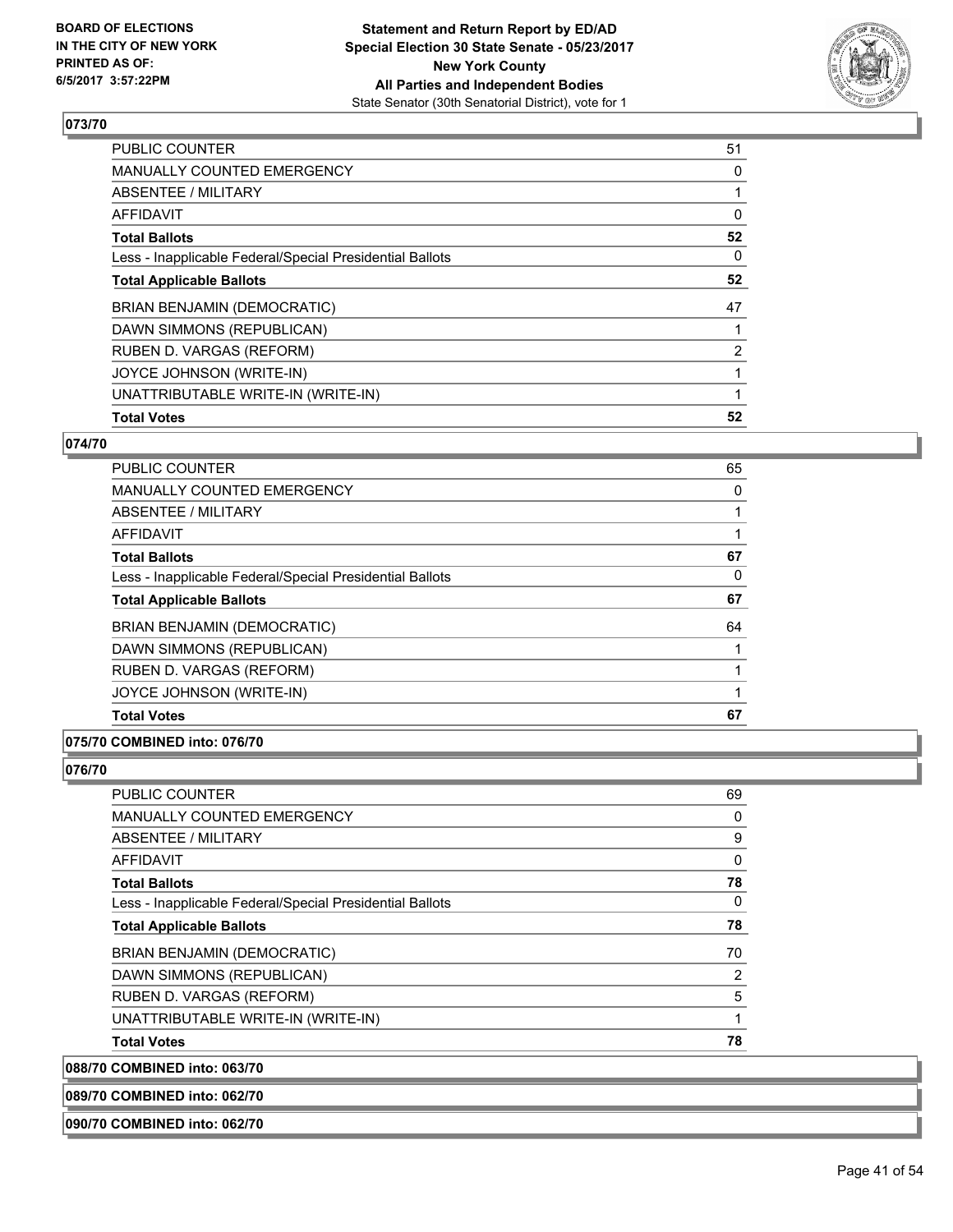

| <b>PUBLIC COUNTER</b>                                    | 109            |
|----------------------------------------------------------|----------------|
| <b>MANUALLY COUNTED EMERGENCY</b>                        | 0              |
| ABSENTEE / MILITARY                                      | $\overline{2}$ |
| AFFIDAVIT                                                | 0              |
| <b>Total Ballots</b>                                     | 111            |
| Less - Inapplicable Federal/Special Presidential Ballots | 0              |
| <b>Total Applicable Ballots</b>                          | 111            |
| BRIAN BENJAMIN (DEMOCRATIC)                              | 97             |
| DAWN SIMMONS (REPUBLICAN)                                | 3              |
| RUBEN D. VARGAS (REFORM)                                 | 5              |
| JOYCE JOHNSON (WRITE-IN)                                 | 6              |
| <b>Total Votes</b>                                       | 111            |

# **092/70**

| <b>Total Ballots</b>                                     | 29 |
|----------------------------------------------------------|----|
| Less - Inapplicable Federal/Special Presidential Ballots | 0  |
| <b>Total Applicable Ballots</b>                          | 29 |
| <b>BRIAN BENJAMIN (DEMOCRATIC)</b>                       | 27 |
| DAWN SIMMONS (REPUBLICAN)                                | 0  |
| RUBEN D. VARGAS (REFORM)                                 | 0  |
| JOYCE JOHNSON (WRITE-IN)                                 | 1  |
| TODD STEVENS (WRITE-IN)                                  | 1  |
|                                                          |    |

**095/70 COMBINED into: 046/70 096/70 COMBINED into: 064/70 097/70 COMBINED into: 089/69 098/70 COMBINED into: 050/70 100/70 COMBINED into: 054/70 101/70 COMBINED into: 048/70**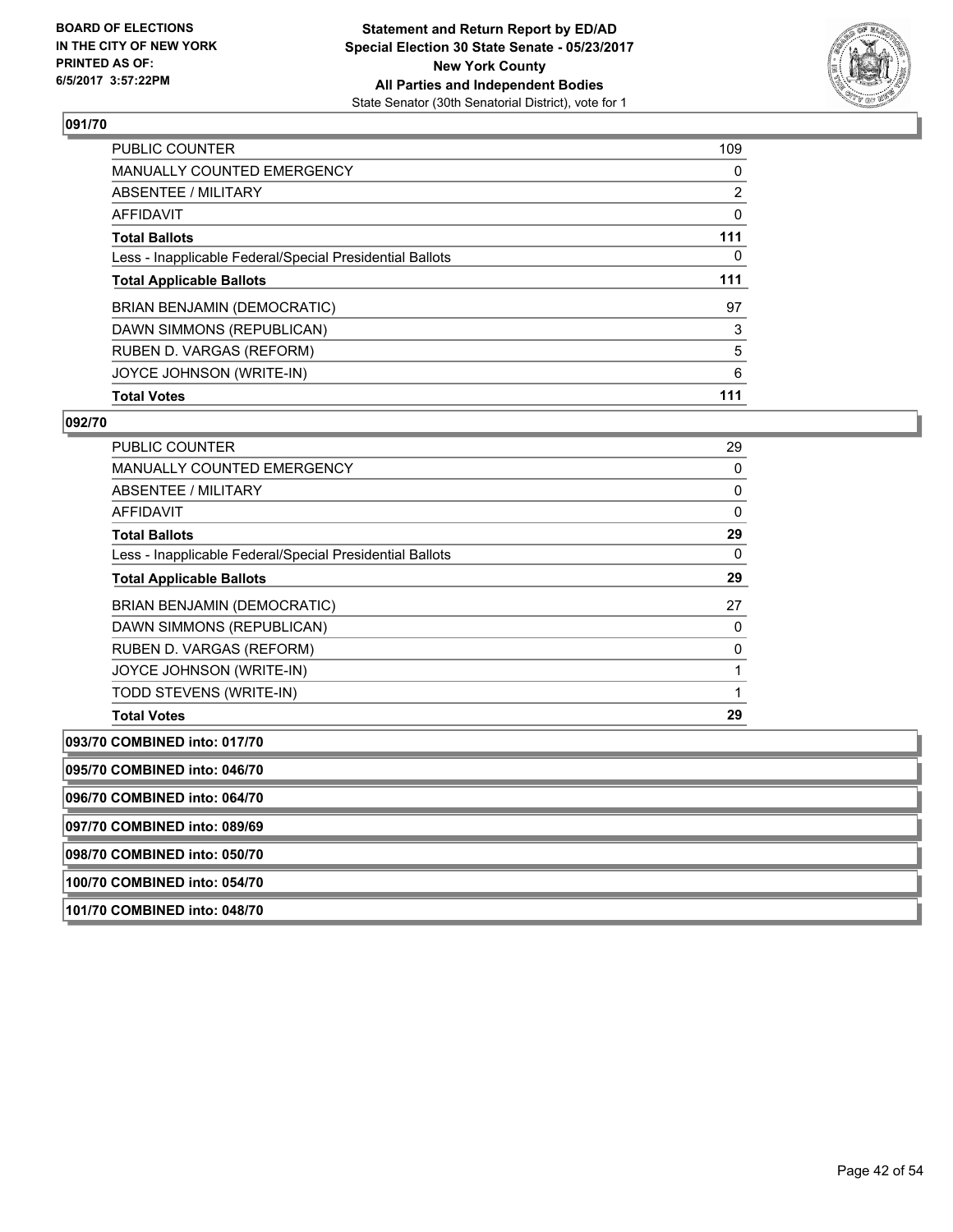**111/70 COMBINED into: 037/70**



# **102/70**

| PUBLIC COUNTER                                           | 21             |
|----------------------------------------------------------|----------------|
| <b>MANUALLY COUNTED EMERGENCY</b>                        | 0              |
| <b>ABSENTEE / MILITARY</b>                               | $\overline{2}$ |
| <b>AFFIDAVIT</b>                                         | 1              |
| <b>Total Ballots</b>                                     | 24             |
| Less - Inapplicable Federal/Special Presidential Ballots | 0              |
| <b>Total Applicable Ballots</b>                          | 24             |
| BRIAN BENJAMIN (DEMOCRATIC)                              | 23             |
| DAWN SIMMONS (REPUBLICAN)                                | 1              |
| RUBEN D. VARGAS (REFORM)                                 | 0              |
| <b>Total Votes</b>                                       | 24             |
| 103/70 COMBINED into: 030/70                             |                |
| 104/70 COMBINED into: 102/69                             |                |
| 105/70 COMBINED into: 009/70                             |                |
| 106/70 COMBINED into: 091/70                             |                |
| 107/70 COMBINED into: 091/70                             |                |
| 108/70 COMBINED into: 020/70                             |                |
| 110/70 COMBINED into: 074/70                             |                |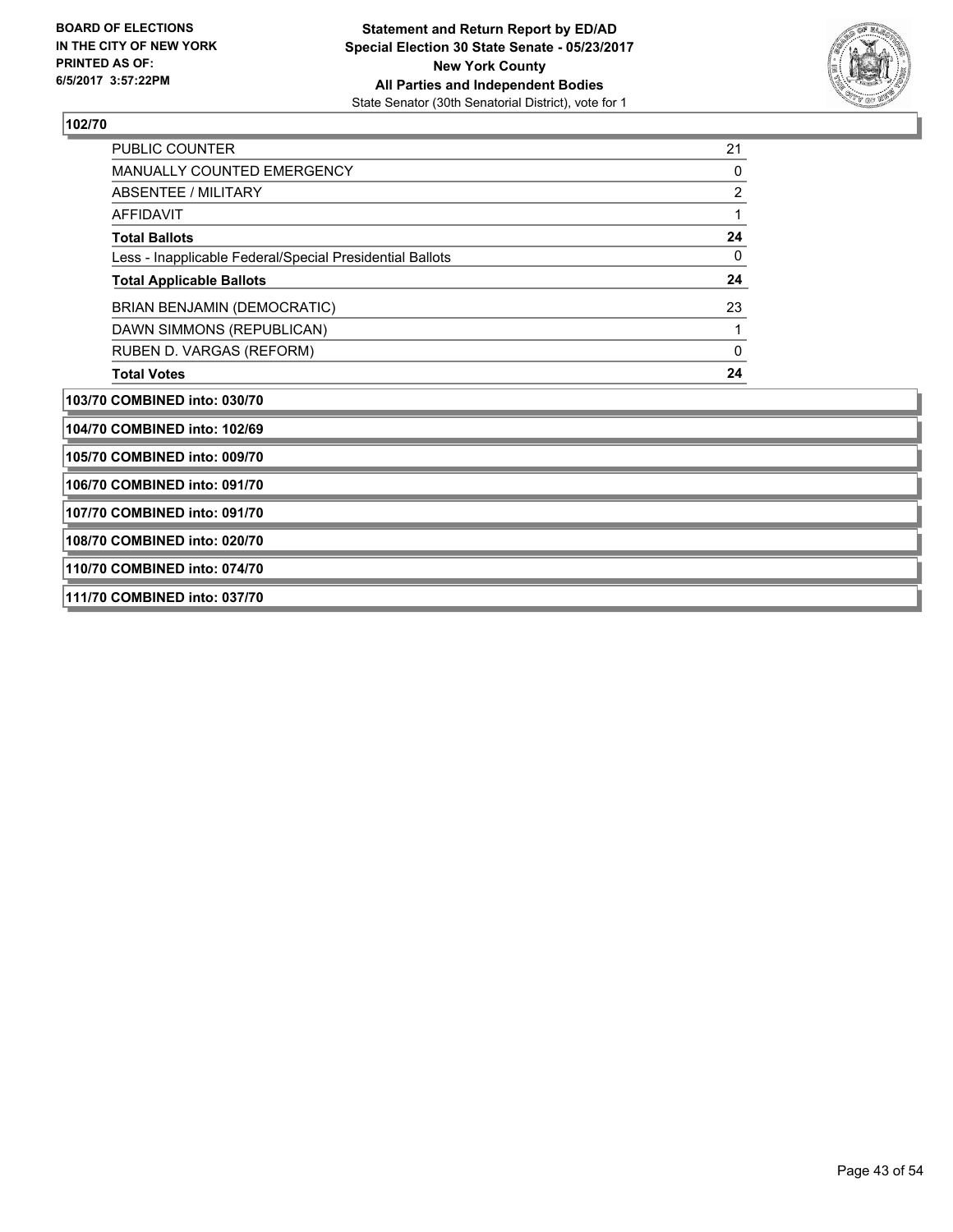

| PUBLIC COUNTER                                           | 11           |
|----------------------------------------------------------|--------------|
| MANUALLY COUNTED EMERGENCY                               | $\Omega$     |
| <b>ABSENTEE / MILITARY</b>                               | 2            |
| <b>AFFIDAVIT</b>                                         | $\mathbf{0}$ |
| <b>Total Ballots</b>                                     | 13           |
| Less - Inapplicable Federal/Special Presidential Ballots | 0            |
| <b>Total Applicable Ballots</b>                          | 13           |
| BRIAN BENJAMIN (DEMOCRATIC)                              | 13           |
| DAWN SIMMONS (REPUBLICAN)                                | $\mathbf{0}$ |
| RUBEN D. VARGAS (REFORM)                                 | $\mathbf{0}$ |
| <b>Total Votes</b>                                       | 13           |

# **008/71**

| PUBLIC COUNTER                                           | 58 |
|----------------------------------------------------------|----|
| MANUALLY COUNTED EMERGENCY                               | 0  |
| ABSENTEE / MILITARY                                      | 3  |
| AFFIDAVIT                                                | 2  |
| <b>Total Ballots</b>                                     | 63 |
| Less - Inapplicable Federal/Special Presidential Ballots | 0  |
| <b>Total Applicable Ballots</b>                          | 63 |
| BRIAN BENJAMIN (DEMOCRATIC)                              | 59 |
| DAWN SIMMONS (REPUBLICAN)                                | 0  |
| RUBEN D. VARGAS (REFORM)                                 | 0  |
| JOYCE JOHNSON (WRITE-IN)                                 | 3  |
| MARVIN HOLLAND (WRITE-IN)                                |    |
| <b>Total Votes</b>                                       | 63 |

| <b>PUBLIC COUNTER</b>                                    | 48 |
|----------------------------------------------------------|----|
| <b>MANUALLY COUNTED EMERGENCY</b>                        | 0  |
| <b>ABSENTEE / MILITARY</b>                               | 3  |
| <b>AFFIDAVIT</b>                                         | 0  |
| <b>Total Ballots</b>                                     | 51 |
| Less - Inapplicable Federal/Special Presidential Ballots | 0  |
| <b>Total Applicable Ballots</b>                          | 51 |
| BRIAN BENJAMIN (DEMOCRATIC)                              | 45 |
| DAWN SIMMONS (REPUBLICAN)                                | 2  |
| RUBEN D. VARGAS (REFORM)                                 | 2  |
| JOYCE JOHNSON (WRITE-IN)                                 | 2  |
| <b>Total Votes</b>                                       | 51 |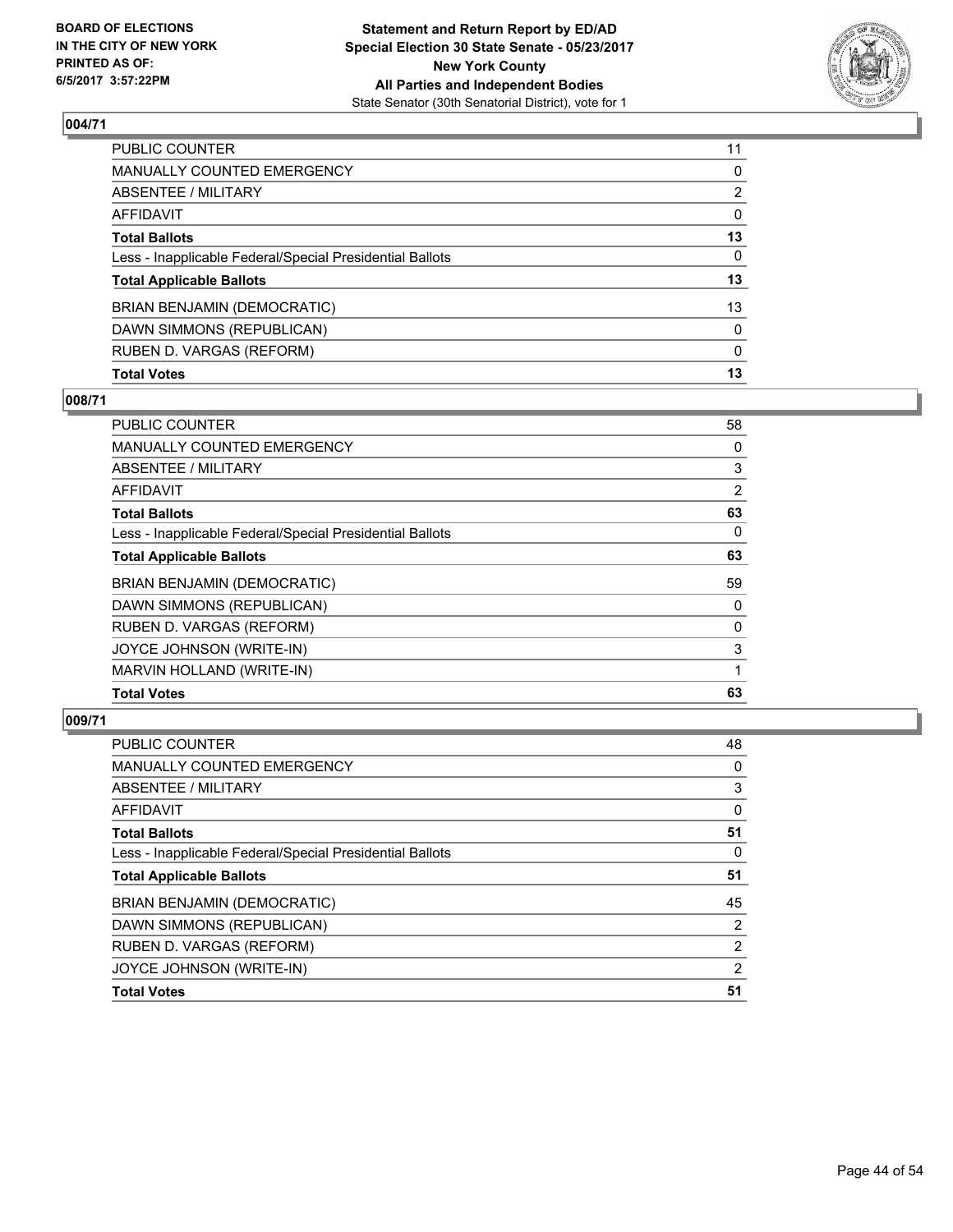

| PUBLIC COUNTER                                           | 17           |
|----------------------------------------------------------|--------------|
| <b>MANUALLY COUNTED EMERGENCY</b>                        | 6            |
| ABSENTEE / MILITARY                                      | 0            |
| AFFIDAVIT                                                | $\Omega$     |
| <b>Total Ballots</b>                                     | 23           |
| Less - Inapplicable Federal/Special Presidential Ballots | 0            |
| <b>Total Applicable Ballots</b>                          | 23           |
| BRIAN BENJAMIN (DEMOCRATIC)                              | 23           |
| DAWN SIMMONS (REPUBLICAN)                                | $\mathbf{0}$ |
| RUBEN D. VARGAS (REFORM)                                 | $\mathbf{0}$ |
| <b>Total Votes</b>                                       | 23           |

### **012/71**

| <b>Total Votes</b>                                       | 46       |
|----------------------------------------------------------|----------|
| JOYCE JOHNSON (WRITE-IN)                                 | 1        |
| RUBEN D. VARGAS (REFORM)                                 | $\Omega$ |
| DAWN SIMMONS (REPUBLICAN)                                | 2        |
| BRIAN BENJAMIN (DEMOCRATIC)                              | 43       |
| <b>Total Applicable Ballots</b>                          | 46       |
| Less - Inapplicable Federal/Special Presidential Ballots | 0        |
| <b>Total Ballots</b>                                     | 46       |
| AFFIDAVIT                                                | 0        |
| ABSENTEE / MILITARY                                      | 5        |
| MANUALLY COUNTED EMERGENCY                               | 0        |
| PUBLIC COUNTER                                           | 41       |

# **013/71 COMBINED into: 012/71**

### **014/71**

| <b>PUBLIC COUNTER</b>                                    | 35 |
|----------------------------------------------------------|----|
| <b>MANUALLY COUNTED EMERGENCY</b>                        | 0  |
| ABSENTEE / MILITARY                                      | 2  |
| AFFIDAVIT                                                | 0  |
| <b>Total Ballots</b>                                     | 37 |
| Less - Inapplicable Federal/Special Presidential Ballots | 0  |
| <b>Total Applicable Ballots</b>                          | 37 |
| <b>BRIAN BENJAMIN (DEMOCRATIC)</b>                       | 34 |
| DAWN SIMMONS (REPUBLICAN)                                |    |
| RUBEN D. VARGAS (REFORM)                                 | 2  |
| <b>Total Votes</b>                                       | 37 |
| 015/71 COMBINED into: 014/71                             |    |

# **016/71 COMBINED into: 058/70**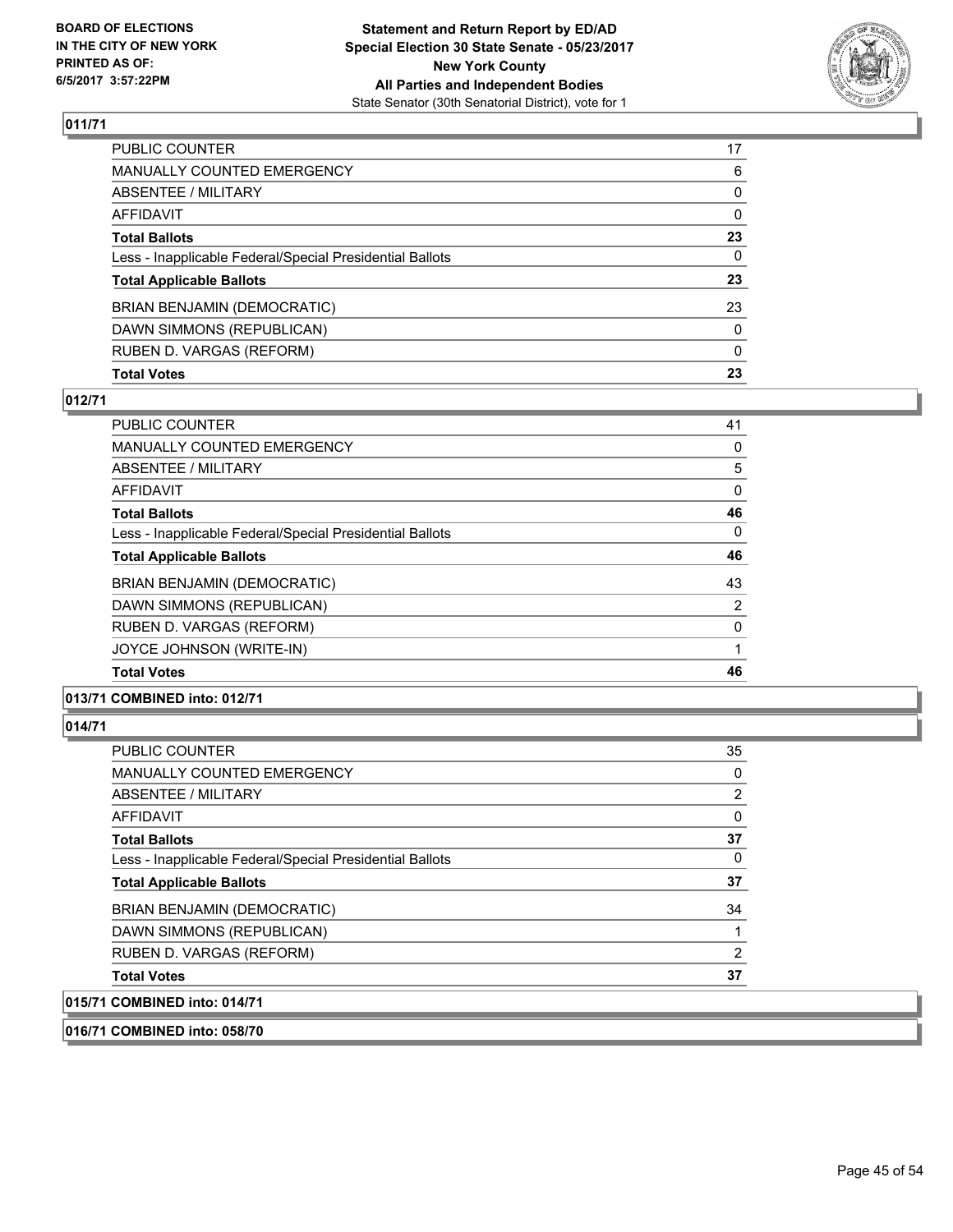

| <b>Total Votes</b>                                       | 60       |
|----------------------------------------------------------|----------|
| RUBEN D. VARGAS (REFORM)                                 | 5        |
| DAWN SIMMONS (REPUBLICAN)                                | 2        |
| BRIAN BENJAMIN (DEMOCRATIC)                              | 53       |
| <b>Total Applicable Ballots</b>                          | 60       |
| Less - Inapplicable Federal/Special Presidential Ballots | 0        |
| <b>Total Ballots</b>                                     | 60       |
| <b>AFFIDAVIT</b>                                         | $\Omega$ |
| <b>ABSENTEE / MILITARY</b>                               | 0        |
| <b>MANUALLY COUNTED EMERGENCY</b>                        | 0        |
| PUBLIC COUNTER                                           | 60       |

# **018/71**

| PUBLIC COUNTER                                           | 109 |
|----------------------------------------------------------|-----|
| MANUALLY COUNTED EMERGENCY                               | 0   |
| ABSENTEE / MILITARY                                      | 3   |
| AFFIDAVIT                                                |     |
| <b>Total Ballots</b>                                     | 113 |
| Less - Inapplicable Federal/Special Presidential Ballots | 0   |
| <b>Total Applicable Ballots</b>                          | 113 |
| BRIAN BENJAMIN (DEMOCRATIC)                              | 111 |
| DAWN SIMMONS (REPUBLICAN)                                | 0   |
| RUBEN D. VARGAS (REFORM)                                 | 0   |
| JOYCE JOHNSON (WRITE-IN)                                 | 2   |
| <b>Total Votes</b>                                       | 113 |

| <b>PUBLIC COUNTER</b>                                    | 180            |
|----------------------------------------------------------|----------------|
| <b>MANUALLY COUNTED EMERGENCY</b>                        | 0              |
| ABSENTEE / MILITARY                                      | $\overline{2}$ |
| <b>AFFIDAVIT</b>                                         |                |
| <b>Total Ballots</b>                                     | 183            |
| Less - Inapplicable Federal/Special Presidential Ballots | 0              |
| <b>Total Applicable Ballots</b>                          | 183            |
| BRIAN BENJAMIN (DEMOCRATIC)                              | 178            |
| DAWN SIMMONS (REPUBLICAN)                                |                |
| RUBEN D. VARGAS (REFORM)                                 | 2              |
| JOYCE JOHNSON (WRITE-IN)                                 |                |
| <b>Total Votes</b>                                       | 182            |
| Unrecorded                                               |                |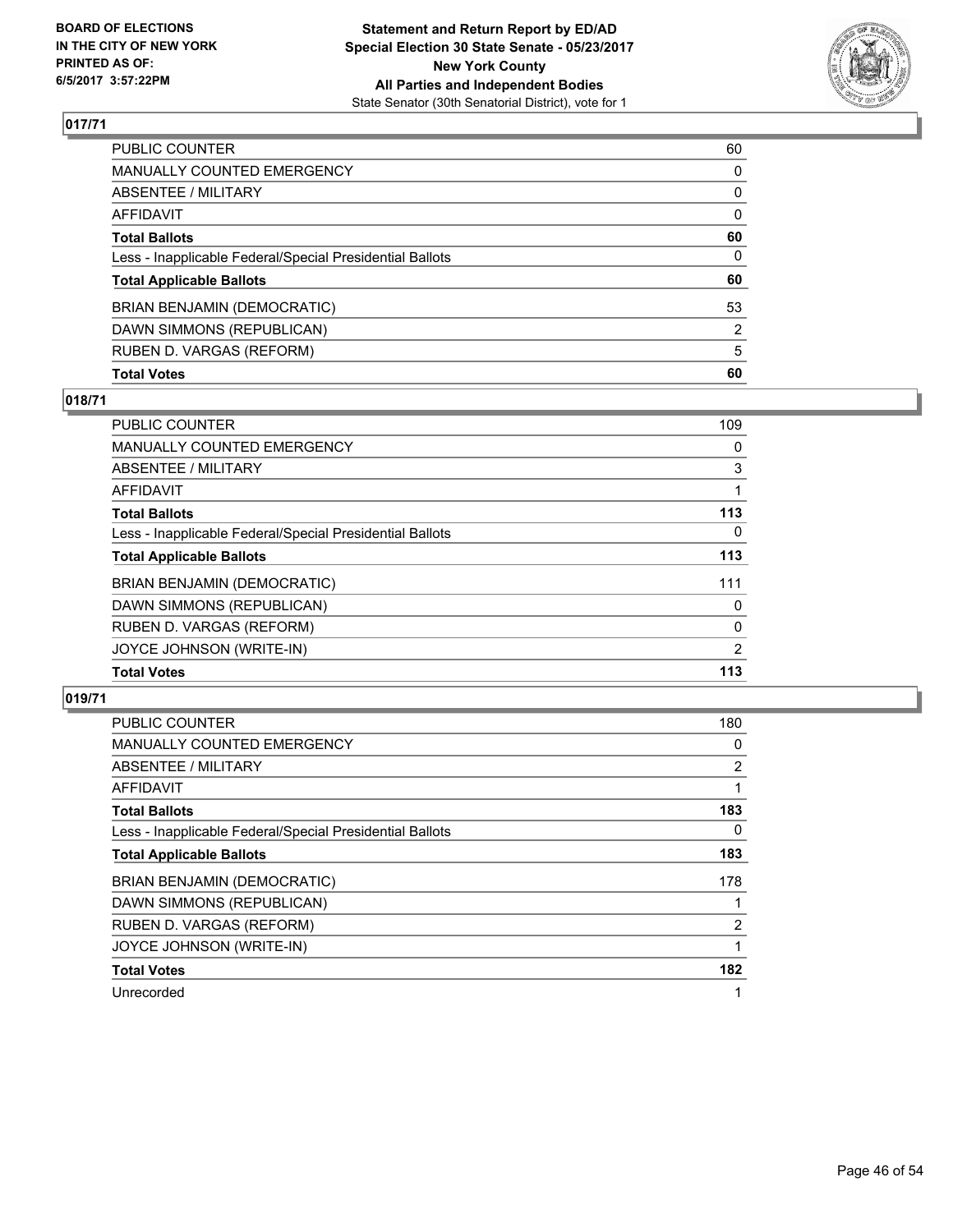

| PUBLIC COUNTER                                           | 155 |
|----------------------------------------------------------|-----|
| <b>MANUALLY COUNTED EMERGENCY</b>                        | 0   |
| ABSENTEE / MILITARY                                      | 7   |
| AFFIDAVIT                                                | 0   |
| <b>Total Ballots</b>                                     | 162 |
| Less - Inapplicable Federal/Special Presidential Ballots | 0   |
| <b>Total Applicable Ballots</b>                          | 162 |
| BRIAN BENJAMIN (DEMOCRATIC)                              | 156 |
| DAWN SIMMONS (REPUBLICAN)                                | 0   |
| RUBEN D. VARGAS (REFORM)                                 |     |
| JOYCE JOHNSON (WRITE-IN)                                 | 4   |
| <b>Total Votes</b>                                       | 161 |
| Unrecorded                                               |     |

# **021/71**

| <b>PUBLIC COUNTER</b>                                    | 26 |
|----------------------------------------------------------|----|
| <b>MANUALLY COUNTED EMERGENCY</b>                        | 0  |
| ABSENTEE / MILITARY                                      | 4  |
| <b>AFFIDAVIT</b>                                         | 0  |
| <b>Total Ballots</b>                                     | 30 |
| Less - Inapplicable Federal/Special Presidential Ballots | 0  |
| <b>Total Applicable Ballots</b>                          | 30 |
| <b>BRIAN BENJAMIN (DEMOCRATIC)</b>                       | 29 |
| DAWN SIMMONS (REPUBLICAN)                                |    |
| RUBEN D. VARGAS (REFORM)                                 | 0  |
| <b>Total Votes</b>                                       | 30 |

# **022/71 COMBINED into: 021/71**

| <b>Total Votes</b>                                       | 39             |
|----------------------------------------------------------|----------------|
| RUBEN D. VARGAS (REFORM)                                 | 2              |
| DAWN SIMMONS (REPUBLICAN)                                | $\Omega$       |
| BRIAN BENJAMIN (DEMOCRATIC)                              | 37             |
| <b>Total Applicable Ballots</b>                          | 39             |
| Less - Inapplicable Federal/Special Presidential Ballots | 0              |
| <b>Total Ballots</b>                                     | 39             |
| <b>AFFIDAVIT</b>                                         | $\overline{2}$ |
| ABSENTEE / MILITARY                                      |                |
| <b>MANUALLY COUNTED EMERGENCY</b>                        | 0              |
| PUBLIC COUNTER                                           | 36             |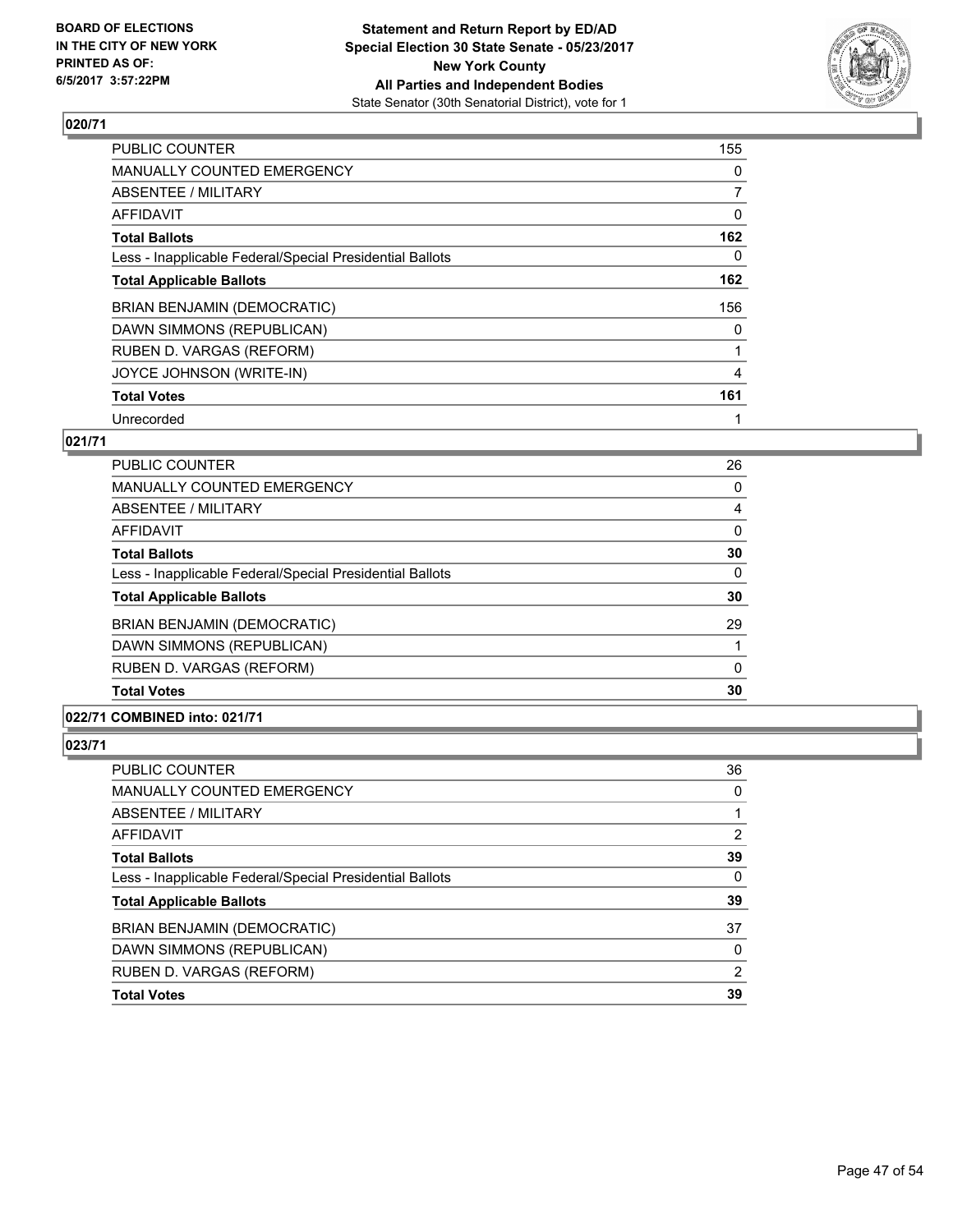

| MANUALLY COUNTED EMERGENCY<br>ABSENTEE / MILITARY<br>AFFIDAVIT<br><b>Total Ballots</b><br>Less - Inapplicable Federal/Special Presidential Ballots<br><b>Total Applicable Ballots</b><br>BRIAN BENJAMIN (DEMOCRATIC)<br>DAWN SIMMONS (REPUBLICAN)<br>RUBEN D. VARGAS (REFORM)<br><b>Total Votes</b> | <b>PUBLIC COUNTER</b> | 49 |
|-----------------------------------------------------------------------------------------------------------------------------------------------------------------------------------------------------------------------------------------------------------------------------------------------------|-----------------------|----|
|                                                                                                                                                                                                                                                                                                     |                       | 0  |
|                                                                                                                                                                                                                                                                                                     |                       | 4  |
|                                                                                                                                                                                                                                                                                                     |                       |    |
|                                                                                                                                                                                                                                                                                                     |                       | 54 |
|                                                                                                                                                                                                                                                                                                     |                       | 0  |
|                                                                                                                                                                                                                                                                                                     |                       | 54 |
|                                                                                                                                                                                                                                                                                                     |                       | 51 |
|                                                                                                                                                                                                                                                                                                     |                       | 3  |
|                                                                                                                                                                                                                                                                                                     |                       | 0  |
|                                                                                                                                                                                                                                                                                                     |                       | 54 |

### **025/71 COMBINED into: 024/71**

# **026/71**

| PUBLIC COUNTER                                           | 27 |
|----------------------------------------------------------|----|
| <b>MANUALLY COUNTED EMERGENCY</b>                        | 0  |
| ABSENTEE / MILITARY                                      |    |
| AFFIDAVIT                                                | 0  |
| <b>Total Ballots</b>                                     | 28 |
| Less - Inapplicable Federal/Special Presidential Ballots | 0  |
| <b>Total Applicable Ballots</b>                          | 28 |
| BRIAN BENJAMIN (DEMOCRATIC)                              | 28 |
| DAWN SIMMONS (REPUBLICAN)                                | 0  |
| RUBEN D. VARGAS (REFORM)                                 | 0  |
| <b>Total Votes</b>                                       | 28 |

# **027/71 COMBINED into: 008/71**

### **028/71 COMBINED into: 009/71**

| PUBLIC COUNTER                                           | 34       |
|----------------------------------------------------------|----------|
| <b>MANUALLY COUNTED EMERGENCY</b>                        | 0        |
| <b>ABSENTEE / MILITARY</b>                               | 0        |
| <b>AFFIDAVIT</b>                                         | 0        |
| <b>Total Ballots</b>                                     | 34       |
| Less - Inapplicable Federal/Special Presidential Ballots | $\Omega$ |
| <b>Total Applicable Ballots</b>                          | 34       |
| BRIAN BENJAMIN (DEMOCRATIC)                              | 33       |
| DAWN SIMMONS (REPUBLICAN)                                | 0        |
| RUBEN D. VARGAS (REFORM)                                 | $\Omega$ |
| JOYCE JOHNSON (WRITE-IN)                                 |          |
| <b>Total Votes</b>                                       | 34       |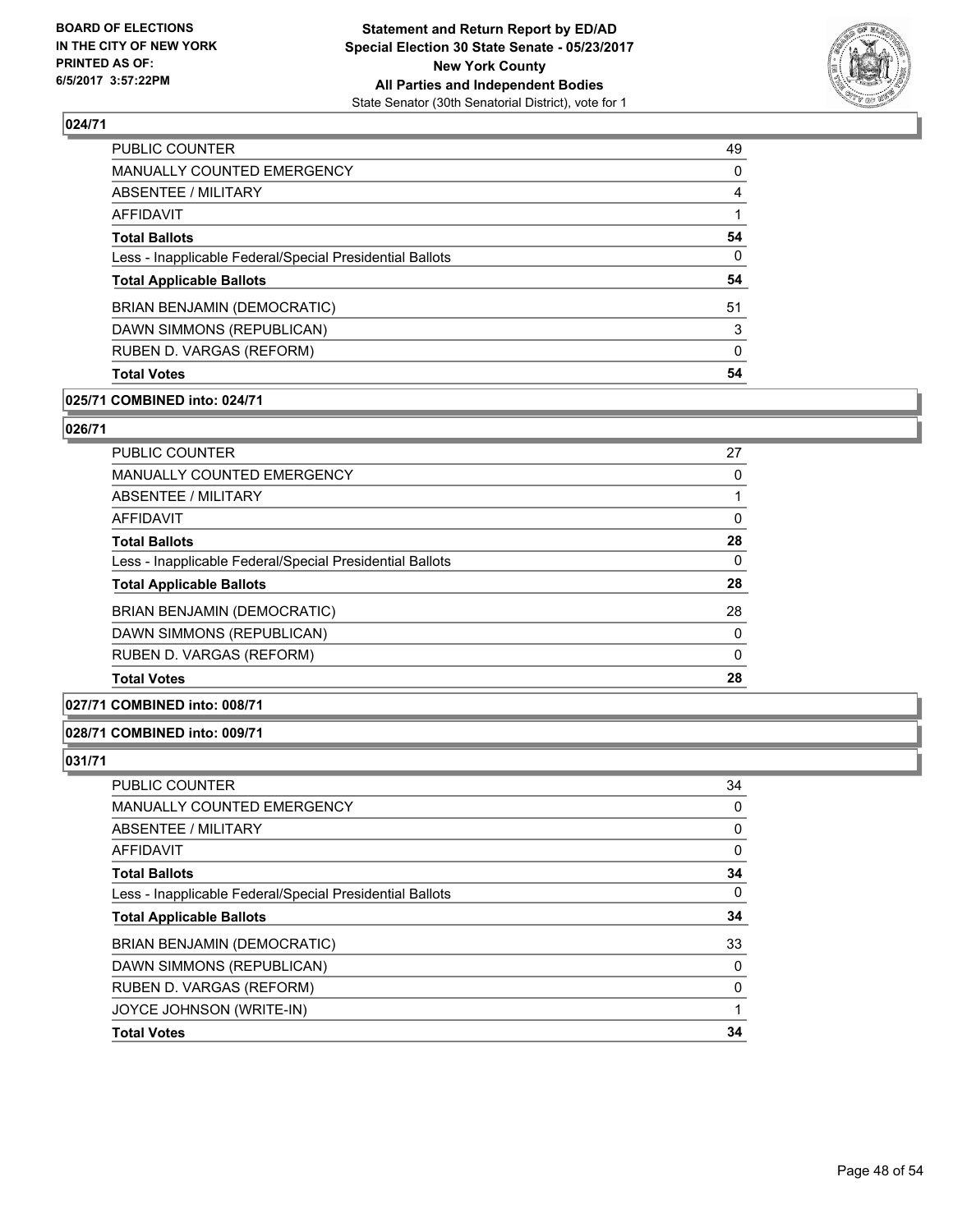

| <b>Total Votes</b>                                       | 25 |
|----------------------------------------------------------|----|
| JOYCE JOHNSON (WRITE-IN)                                 |    |
| RUBEN D. VARGAS (REFORM)                                 | 0  |
| DAWN SIMMONS (REPUBLICAN)                                | 0  |
| BRIAN BENJAMIN (DEMOCRATIC)                              | 24 |
| <b>Total Applicable Ballots</b>                          | 25 |
| Less - Inapplicable Federal/Special Presidential Ballots | 0  |
| <b>Total Ballots</b>                                     | 25 |
| AFFIDAVIT                                                | 0  |
| ABSENTEE / MILITARY                                      |    |
| MANUALLY COUNTED EMERGENCY                               | 0  |
| <b>PUBLIC COUNTER</b>                                    | 24 |

# **033/71**

| <b>PUBLIC COUNTER</b>                                    | 46 |
|----------------------------------------------------------|----|
| <b>MANUALLY COUNTED EMERGENCY</b>                        | 0  |
| ABSENTEE / MILITARY                                      | 6  |
| <b>AFFIDAVIT</b>                                         | 0  |
| <b>Total Ballots</b>                                     | 52 |
| Less - Inapplicable Federal/Special Presidential Ballots | 0  |
| <b>Total Applicable Ballots</b>                          | 52 |
| BRIAN BENJAMIN (DEMOCRATIC)                              | 49 |
| DAWN SIMMONS (REPUBLICAN)                                |    |
| RUBEN D. VARGAS (REFORM)                                 |    |
| JOYCE JOHNSON (WRITE-IN)                                 |    |
| <b>Total Votes</b>                                       | 52 |

# **034/71 COMBINED into: 033/71**

| <b>PUBLIC COUNTER</b>                                    | 42 |
|----------------------------------------------------------|----|
| <b>MANUALLY COUNTED EMERGENCY</b>                        | 0  |
| ABSENTEE / MILITARY                                      | 0  |
| <b>AFFIDAVIT</b>                                         | 1  |
| <b>Total Ballots</b>                                     | 43 |
| Less - Inapplicable Federal/Special Presidential Ballots | 0  |
| <b>Total Applicable Ballots</b>                          | 43 |
| BRIAN BENJAMIN (DEMOCRATIC)                              | 41 |
| DAWN SIMMONS (REPUBLICAN)                                | 0  |
| RUBEN D. VARGAS (REFORM)                                 | 0  |
| AVI NAGEL (WRITE-IN)                                     | 1  |
| <b>Total Votes</b>                                       | 42 |
| Unrecorded                                               | 1  |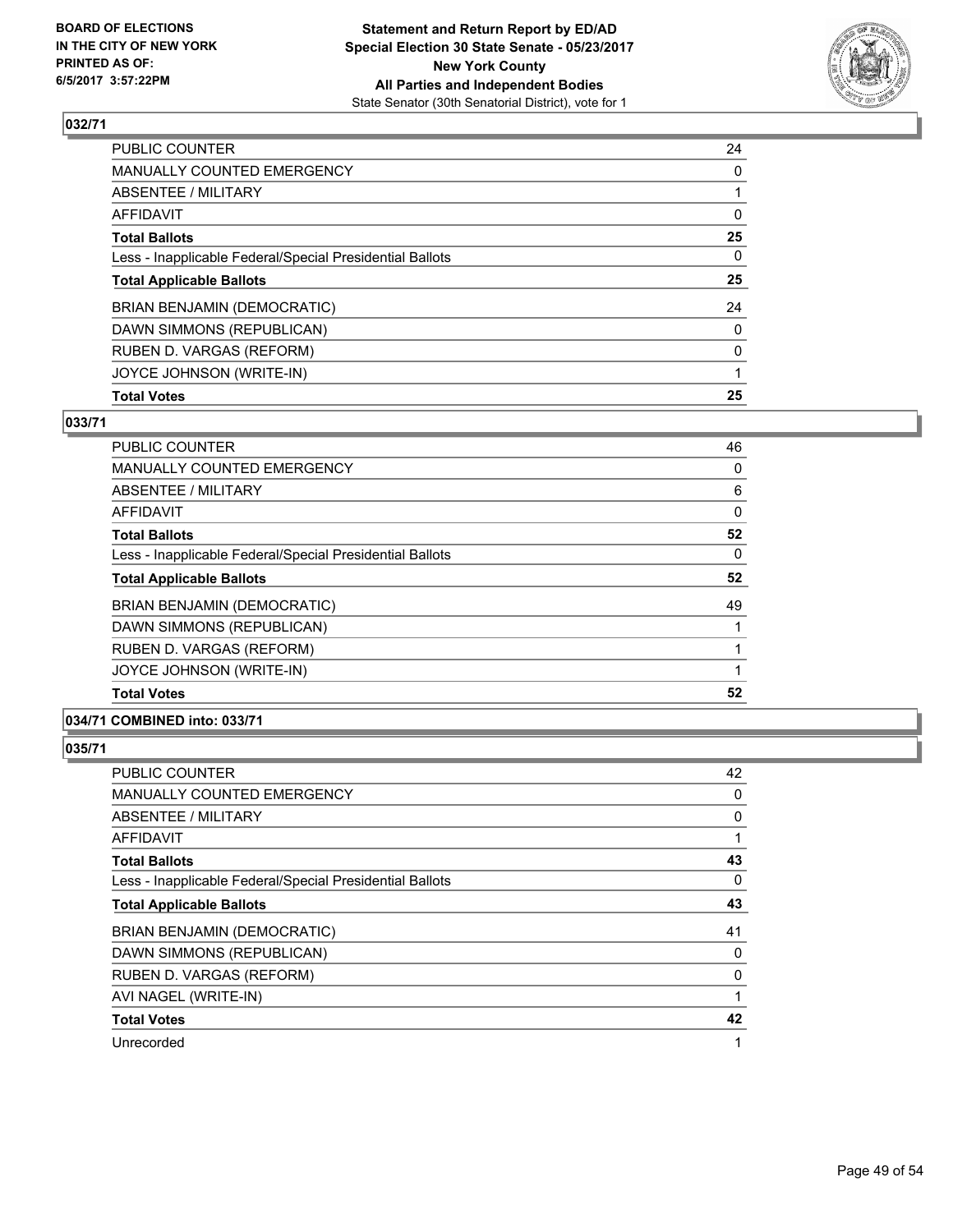

| <b>Total Votes</b>                                       | 25           |
|----------------------------------------------------------|--------------|
| RUBEN D. VARGAS (REFORM)                                 | $\mathbf{0}$ |
| DAWN SIMMONS (REPUBLICAN)                                |              |
| BRIAN BENJAMIN (DEMOCRATIC)                              | 24           |
| <b>Total Applicable Ballots</b>                          | 25           |
| Less - Inapplicable Federal/Special Presidential Ballots | 0            |
| <b>Total Ballots</b>                                     | 25           |
| <b>AFFIDAVIT</b>                                         | $\mathbf{0}$ |
| <b>ABSENTEE / MILITARY</b>                               | 2            |
| <b>MANUALLY COUNTED EMERGENCY</b>                        | 0            |
| PUBLIC COUNTER                                           | 23           |

# **044/71**

| <b>PUBLIC COUNTER</b>                                    | 25 |
|----------------------------------------------------------|----|
| MANUALLY COUNTED EMERGENCY                               | 0  |
| ABSENTEE / MILITARY                                      | 2  |
| <b>AFFIDAVIT</b>                                         | 0  |
| <b>Total Ballots</b>                                     | 27 |
| Less - Inapplicable Federal/Special Presidential Ballots | 0  |
| <b>Total Applicable Ballots</b>                          | 27 |
| BRIAN BENJAMIN (DEMOCRATIC)                              | 25 |
| DAWN SIMMONS (REPUBLICAN)                                |    |
| RUBEN D. VARGAS (REFORM)                                 |    |
| <b>Total Votes</b>                                       | 27 |
|                                                          |    |

| <b>PUBLIC COUNTER</b>                                    | 12 |
|----------------------------------------------------------|----|
| <b>MANUALLY COUNTED EMERGENCY</b>                        | 0  |
| ABSENTEE / MILITARY                                      | 0  |
| AFFIDAVIT                                                | 0  |
| <b>Total Ballots</b>                                     | 12 |
| Less - Inapplicable Federal/Special Presidential Ballots | 0  |
| <b>Total Applicable Ballots</b>                          | 12 |
| <b>BRIAN BENJAMIN (DEMOCRATIC)</b>                       | 12 |
| DAWN SIMMONS (REPUBLICAN)                                | 0  |
| RUBEN D. VARGAS (REFORM)                                 | 0  |
| <b>Total Votes</b>                                       | 12 |
| 071/71 COMBINED into: 008/71                             |    |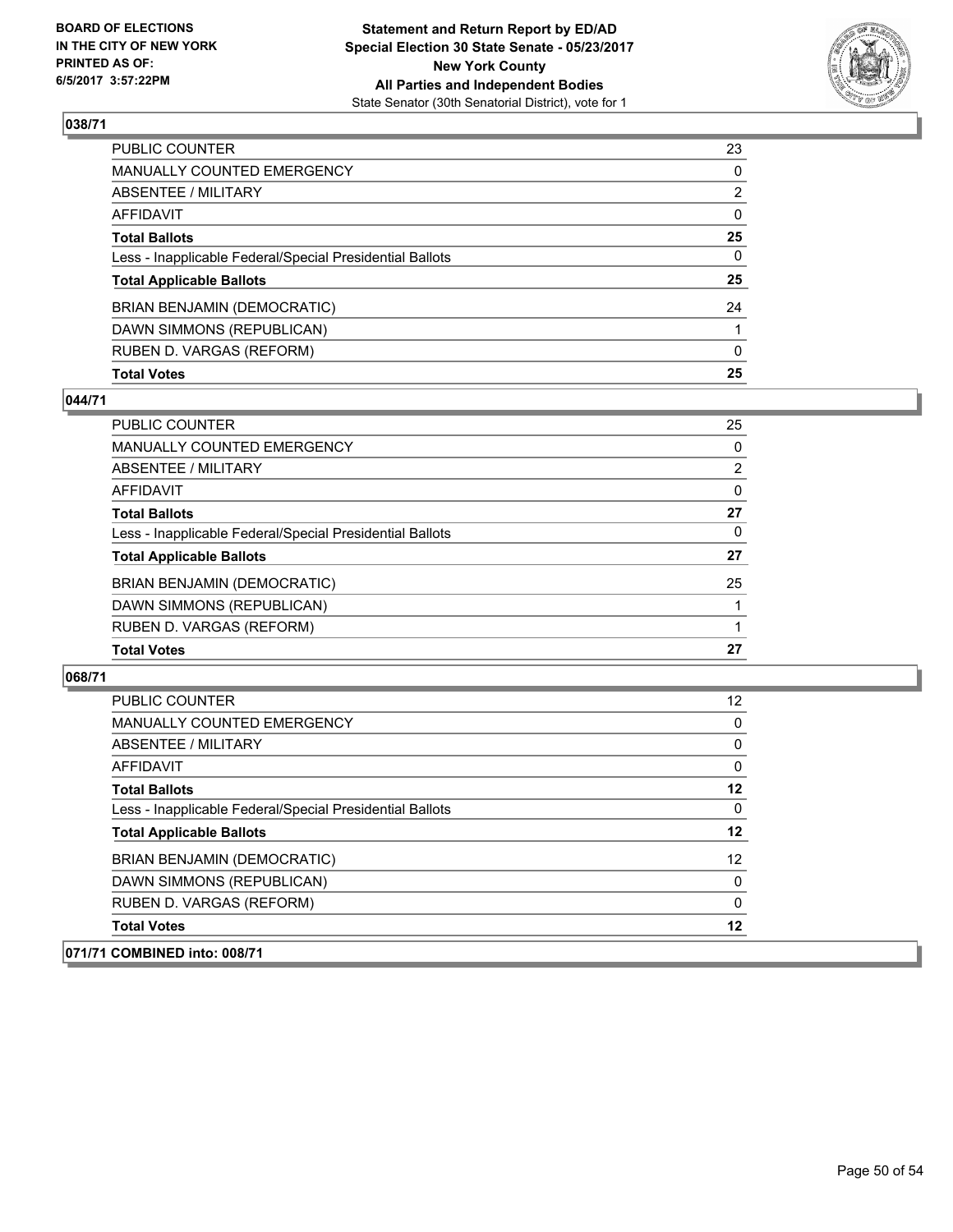

| <b>PUBLIC COUNTER</b>                                    | 70 |
|----------------------------------------------------------|----|
| <b>MANUALLY COUNTED EMERGENCY</b>                        | 0  |
| ABSENTEE / MILITARY                                      | 3  |
| <b>AFFIDAVIT</b>                                         | 0  |
| <b>Total Ballots</b>                                     | 73 |
| Less - Inapplicable Federal/Special Presidential Ballots | 0  |
| <b>Total Applicable Ballots</b>                          | 73 |
| BRIAN BENJAMIN (DEMOCRATIC)                              | 71 |
| DAWN SIMMONS (REPUBLICAN)                                | 0  |
| RUBEN D. VARGAS (REFORM)                                 | 0  |
| JOYCE JOHNSON (WRITE-IN)                                 |    |
| UNCOUNTED WRITE-IN PER STATUTE (WRITE-IN)                |    |
| <b>Total Votes</b>                                       | 73 |

# **088/71 COMBINED into: 087/71**

# **089/71**

| <b>PUBLIC COUNTER</b>                                    | 62 |
|----------------------------------------------------------|----|
| MANUALLY COUNTED EMERGENCY                               | 0  |
| ABSENTEE / MILITARY                                      | 3  |
| AFFIDAVIT                                                | 0  |
| <b>Total Ballots</b>                                     | 65 |
| Less - Inapplicable Federal/Special Presidential Ballots | 0  |
| <b>Total Applicable Ballots</b>                          | 65 |
| BRIAN BENJAMIN (DEMOCRATIC)                              | 62 |
| DAWN SIMMONS (REPUBLICAN)                                | 3  |
| RUBEN D. VARGAS (REFORM)                                 | 0  |
| <b>Total Votes</b>                                       | 65 |

| <b>PUBLIC COUNTER</b>                                    | 46 |
|----------------------------------------------------------|----|
| <b>MANUALLY COUNTED EMERGENCY</b>                        | 0  |
| ABSENTEE / MILITARY                                      | 5  |
| AFFIDAVIT                                                | 3  |
| <b>Total Ballots</b>                                     | 54 |
| Less - Inapplicable Federal/Special Presidential Ballots | 0  |
| <b>Total Applicable Ballots</b>                          | 54 |
| BRIAN BENJAMIN (DEMOCRATIC)                              | 53 |
| DAWN SIMMONS (REPUBLICAN)                                |    |
| RUBEN D. VARGAS (REFORM)                                 | 0  |
| <b>Total Votes</b>                                       | 54 |
| 091/71 COMBINED into: 089/71                             |    |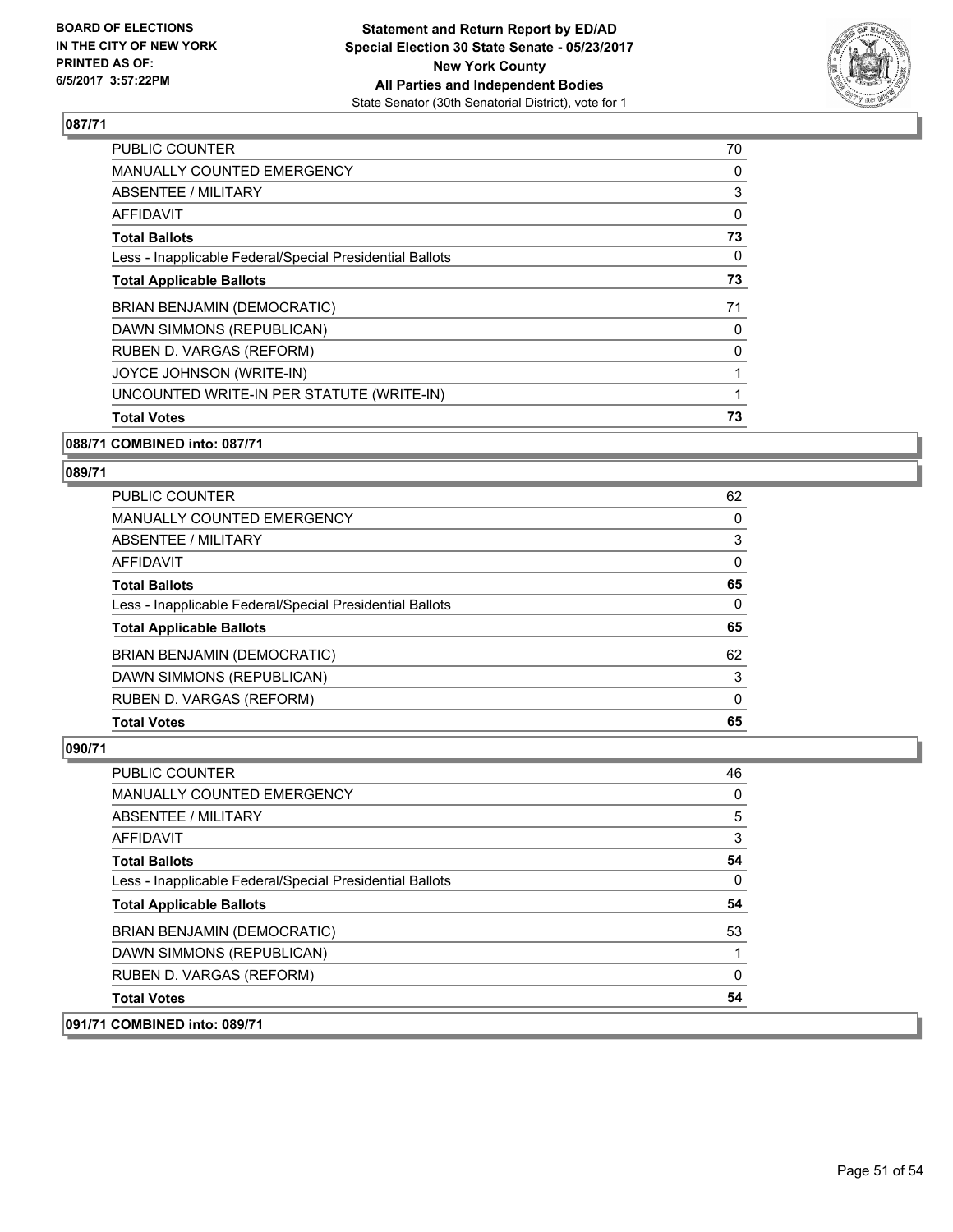

| 10       |
|----------|
| 0        |
| 0        |
| 0        |
| 10       |
| 0        |
| 10       |
| 10       |
| $\Omega$ |
| 0        |
| 10       |
|          |

### **094/71 COMBINED into: 024/71**

**107/71 COMBINED into: 102/71 109/71 COMBINED into: 017/71**

| <b>PUBLIC COUNTER</b>                                    | 46 |
|----------------------------------------------------------|----|
| MANUALLY COUNTED EMERGENCY                               | 0  |
| ABSENTEE / MILITARY                                      | 4  |
| <b>AFFIDAVIT</b>                                         | 1  |
| <b>Total Ballots</b>                                     | 51 |
| Less - Inapplicable Federal/Special Presidential Ballots | 0  |
| <b>Total Applicable Ballots</b>                          | 51 |
| BRIAN BENJAMIN (DEMOCRATIC)                              | 44 |
| DAWN SIMMONS (REPUBLICAN)                                | 3  |
| RUBEN D. VARGAS (REFORM)                                 | 1  |
| BILL PERKINS (WRITE-IN)                                  | 1  |
| THERESA HASSLER (WRITE-IN)                               | 1  |
| <b>Total Votes</b>                                       | 50 |
| Unrecorded                                               |    |
| 105/71 COMBINED into: 035/71                             |    |
| 106/71 COMBINED into: 032/71                             |    |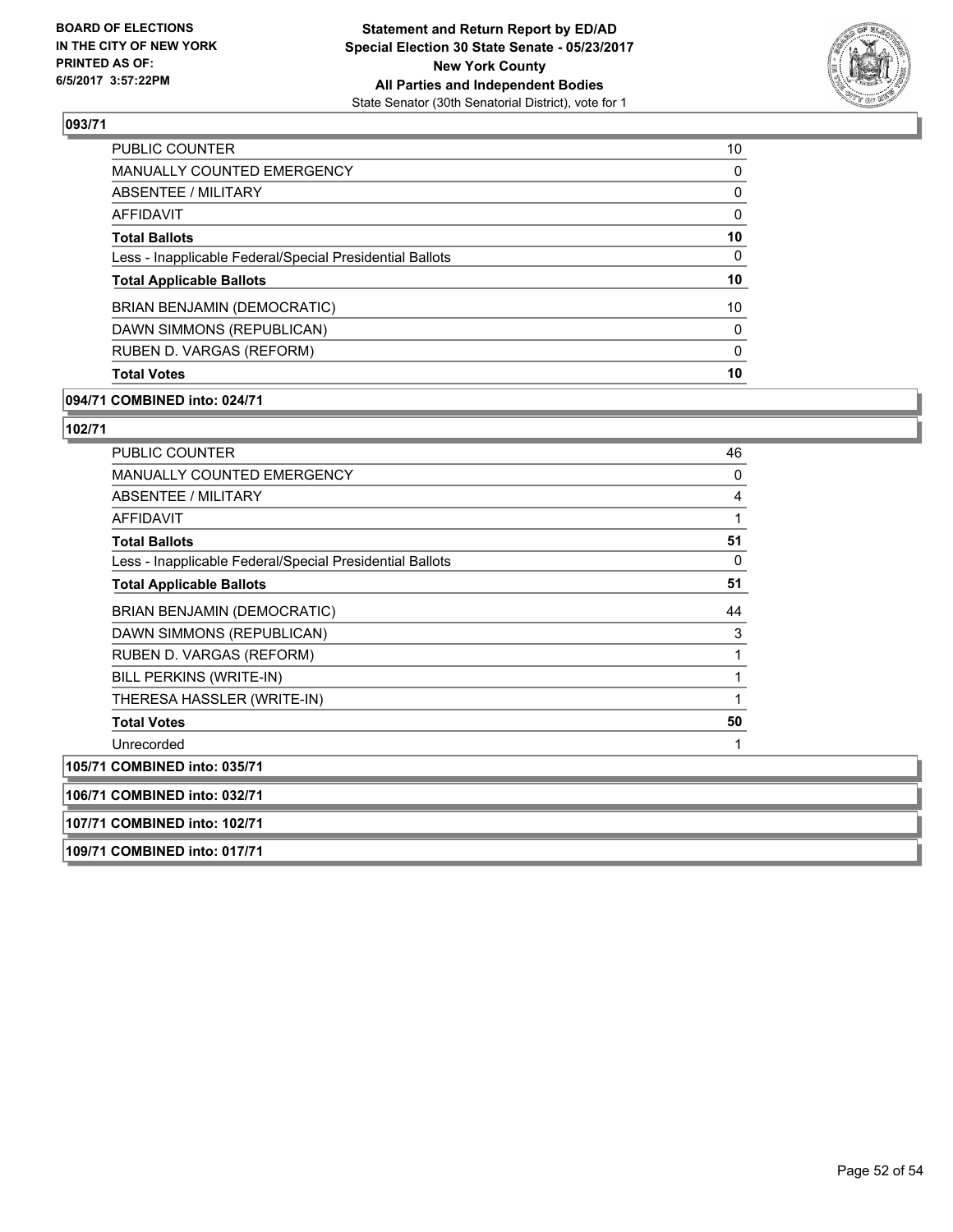

**001/72 COMBINED into: 024/71**

**082/72 COMBINED into: 089/71**

**083/72 COMBINED into: 089/71**